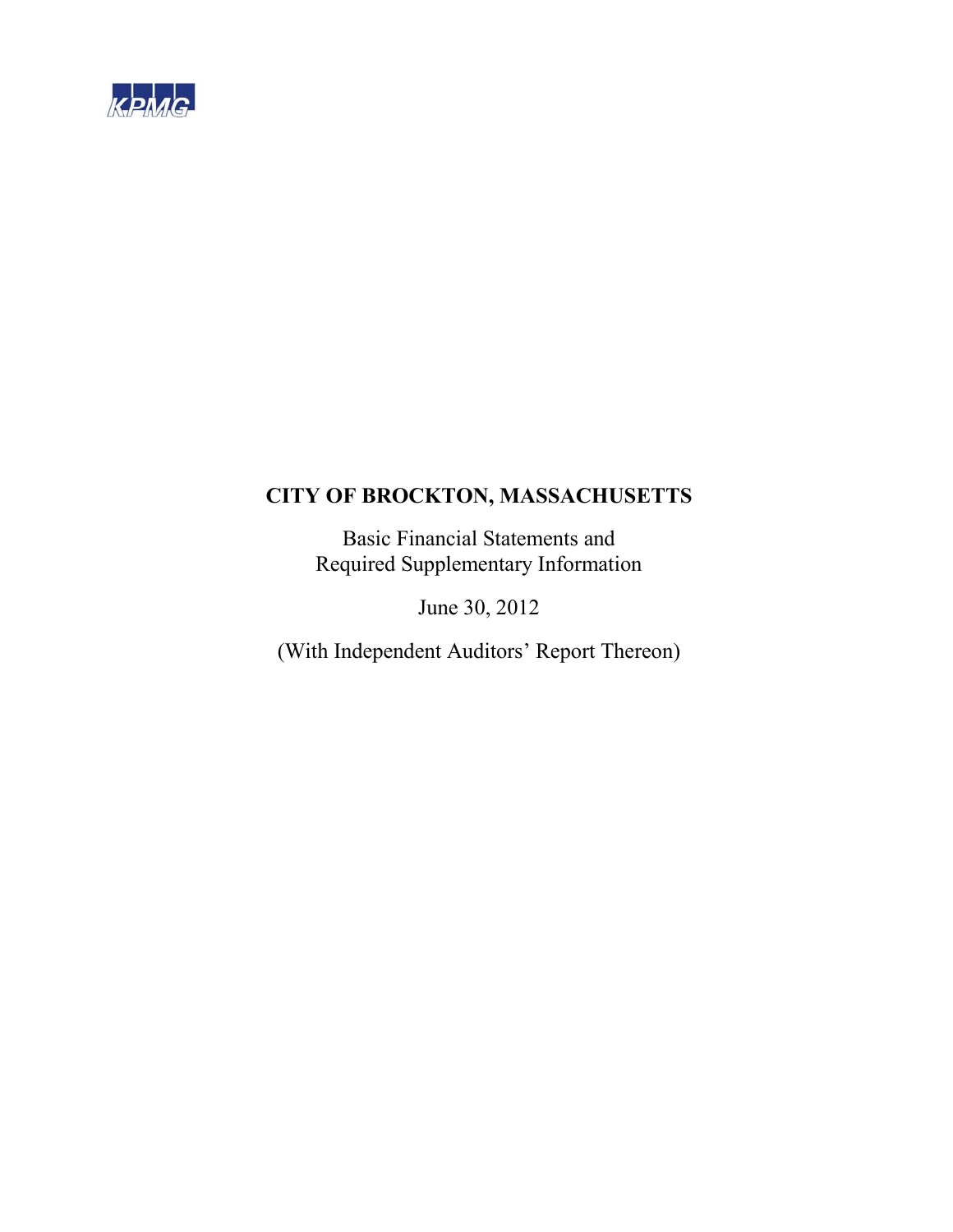## **Table of Contents**

|                                                                                                                                                 | Page(s)   |
|-------------------------------------------------------------------------------------------------------------------------------------------------|-----------|
| <b>Independent Auditors' Report</b>                                                                                                             | $1 - 2$   |
| Management's Discussion and Analysis                                                                                                            | $3 - 17$  |
| <b>Basic Financial Statements:</b>                                                                                                              |           |
| Government-Wide Financial Statements:                                                                                                           |           |
| <b>Statement of Net Assets</b>                                                                                                                  | 18        |
| <b>Statement of Activities</b>                                                                                                                  | 19        |
| <b>Fund Financial Statements:</b>                                                                                                               |           |
| Balance Sheet - Governmental Funds                                                                                                              | 20        |
| Reconciliation of the Governmental Funds Balance Sheet to the Statement of Net Assets                                                           | 21        |
| Statement of Revenues, Expenditures, and Changes in Fund Balance – Governmental<br>Funds                                                        | 22        |
| Reconciliation of the Statement of Revenues, Expenditures, and Changes in Fund<br>Balances of Governmental Funds to the Statement of Activities | 23        |
| Statement of Net Assets – Proprietary Funds                                                                                                     | 24        |
| Statement of Revenues, Expenses, and Changes in Net Assets - Proprietary Funds                                                                  | 25        |
| Statement of Cash Flows - Proprietary Funds                                                                                                     | 26        |
| Statement of Net Assets - Fiduciary Funds                                                                                                       | 27        |
| Statement of Changes in Net Assets - Fiduciary Funds                                                                                            | 28        |
| <b>Notes to Basic Financial Statements</b>                                                                                                      | $29 - 58$ |
| <b>Required Supplementary Information</b>                                                                                                       |           |
| Budgetary Comparison Schedule - General Fund                                                                                                    | 59        |
| Notes to Required Supplementary Information                                                                                                     | $60 - 61$ |
| Schedules of Funding Progress and Contributions from Employers                                                                                  | 62        |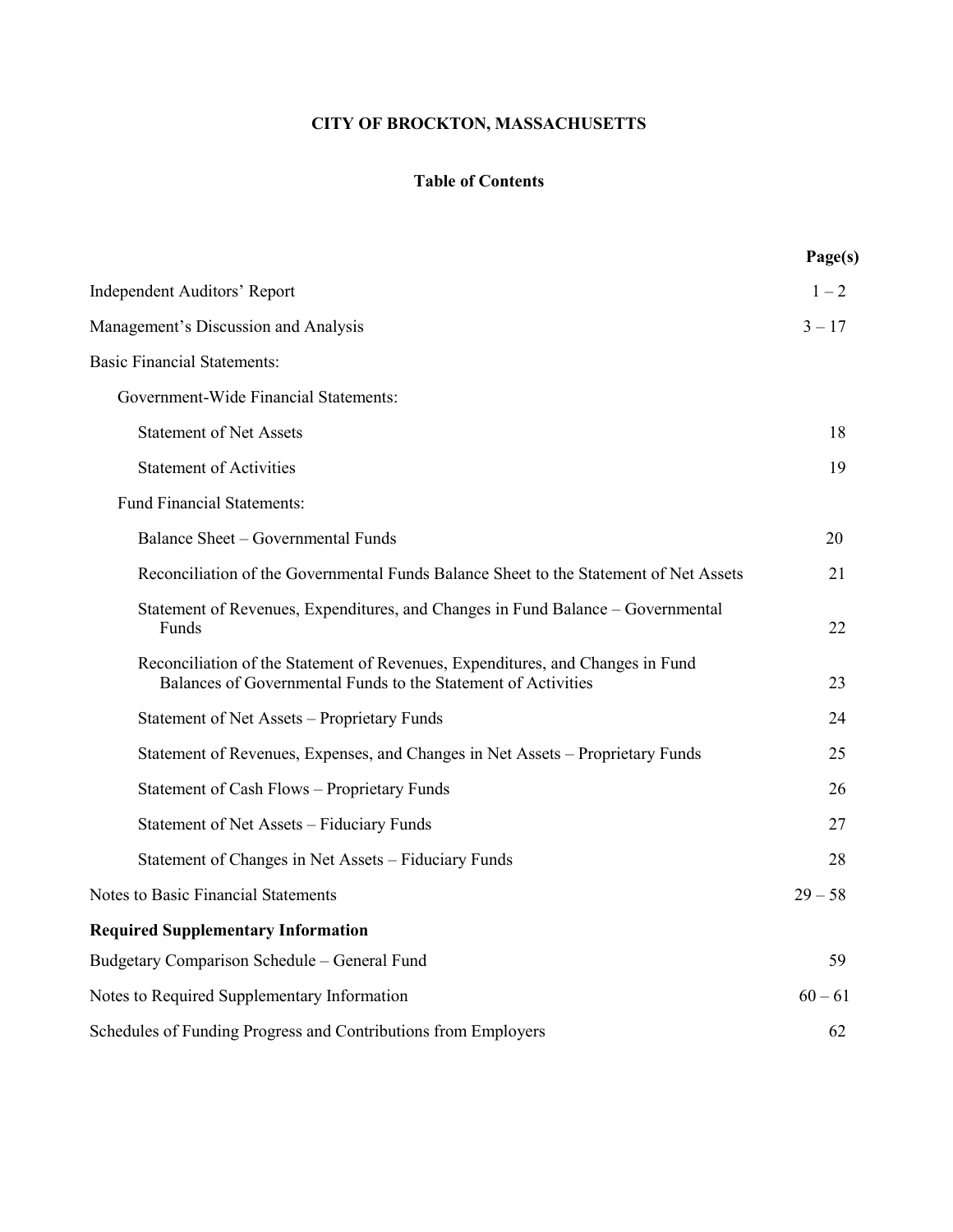

**KPMG LLP**  Two Financial Center 60 South Street Boston, MA 02111

## **Independent Auditors' Report**

The Honorable Mayor and City Council City of Brockton, Massachusetts:

We have audited the accompanying financial statements of the governmental activities, the business-type activities, each major fund, and the aggregate remaining fund information of the City of Brockton, Massachusetts (the City), as of and for the year ended June 30, 2012, which collectively comprise the City's basic financial statements as listed in accompanying the table of contents. These financial statements are the responsibility of the City's management. Our responsibility is to express opinions on these financial statements based on our audit.

We conducted our audit in accordance with auditing standards generally accepted in the United States of America and the standards applicable to financial audits contained in *Government Auditing Standards*, issued by the Comptroller General of the United States. Those standards require that we plan and perform the audit to obtain reasonable assurance about whether the financial statements are free of material misstatement. An audit includes consideration of internal control over financial reporting as a basis for designing audit procedures that are appropriate in the circumstances, but not for the purpose of expressing an opinion on the effectiveness of the City's internal control over financial reporting. Accordingly, we express no such opinion. An audit also includes examining, on a test basis, evidence supporting the amounts and disclosures in the financial statements, assessing the accounting principles used and significant estimates made by management, as well as evaluating the overall financial statement presentation. We believe that our audit provides a reasonable basis for our opinions.

In our opinion, the financial statements referred to above present fairly, in all material respects, the respective financial position of the governmental activities, the business-type activities, each major fund, and the aggregate remaining fund information of the City of Brockton, Massachusetts, as of June 30, 2012, and the respective changes in financial position, and where applicable, cash flows thereof for the year then ended in conformity with U.S. generally accepted accounting principles.

In accordance with *Government Auditing Standards*, we have also issued our report dated March 25, 2013, on our consideration of the City's internal control over financial reporting and on our tests of its compliance with certain provisions of laws, regulations, contracts, and grant agreements and other matters. The purpose of that report is to describe the scope of our testing of internal control over financial reporting and compliance and the results of that testing, and not to provide an opinion on the internal control over financial reporting or on compliance. That report is an integral part of an audit performed in accordance with *Government Auditing Standards* and should be considered in assessing the results of our audit.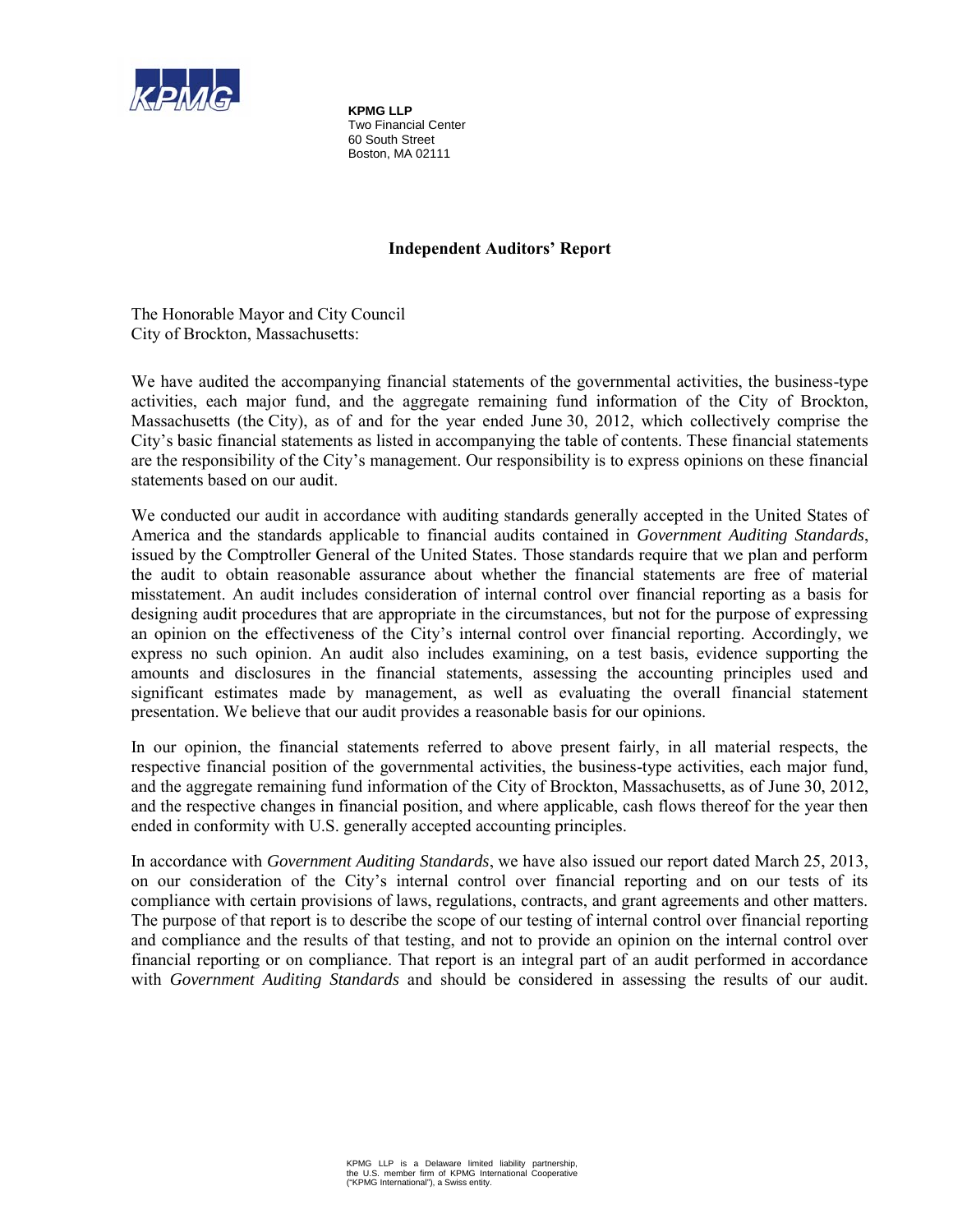

U.S. generally accepted accounting principles require that the management's discussion and analysis and required supplementary information, as listed in the accompanying table of contents (collectively referred to as RSI), be presented to supplement the basic financial statements. Such information, although not a part of the basic financial statements, is required by the Governmental Accounting Standards Board who considers it to be an essential part of financial reporting for placing the basic financial statements in an appropriate operational, economic, or historical context. We have applied certain limited procedures to the RSI in accordance with auditing standards generally accepted in the United States of America, which consisted of inquiries of management about the methods of preparing the information and comparing the information for consistency with management's responses to our inquiries, the basic financial statements, and other knowledge we obtained during our audit of the basic financial statements. We do not express an opinion or provide any assurance on the information because the limited procedures do not provide us with sufficient evidence to express an opinion or provide any assurance.

KPMG LLP

March 25, 2013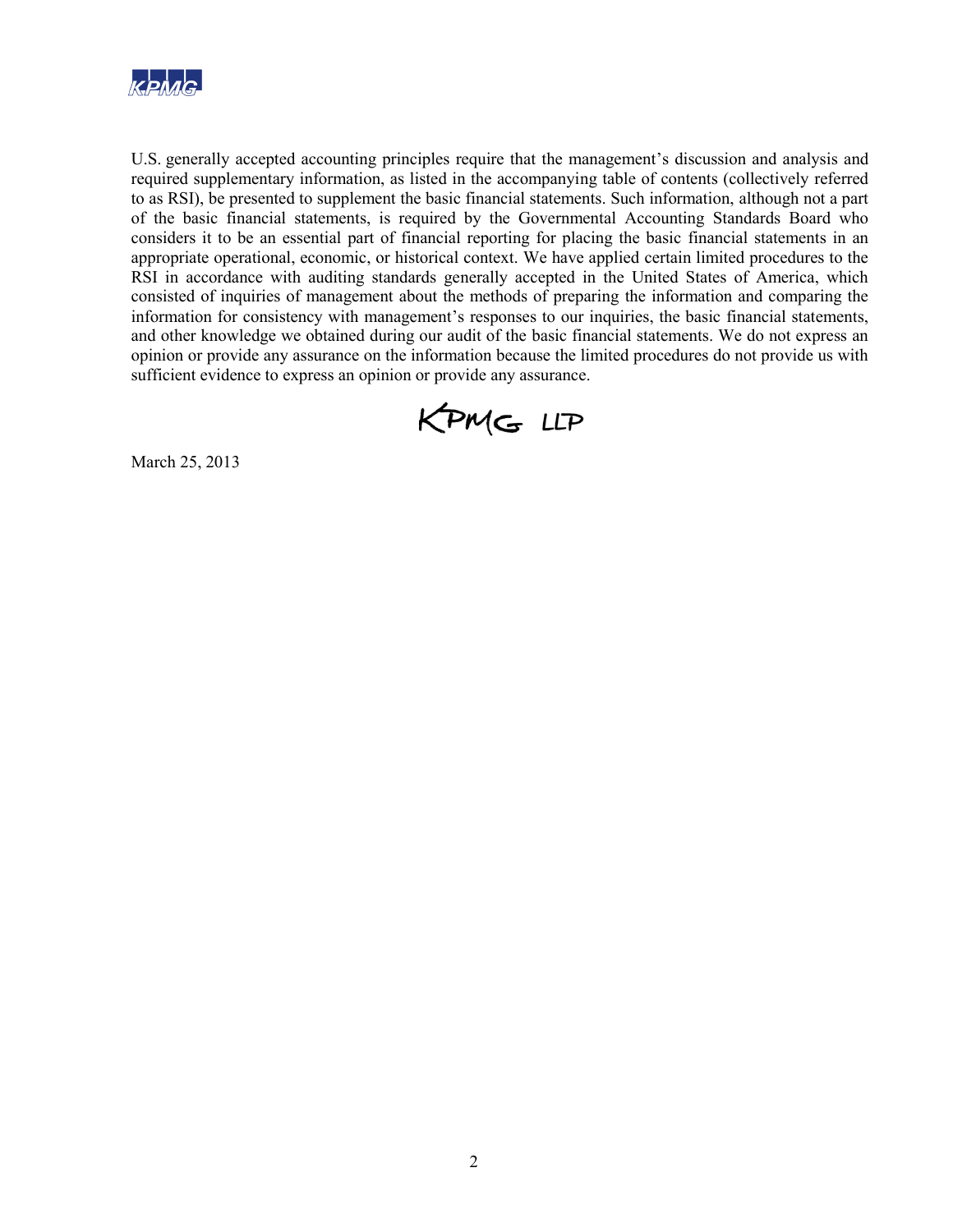Management's Discussion and Analysis

June 30, 2012

(Unaudited)

As management of the City of Brockton (the City), we offer readers of the City's financial statements this narrative overview and analysis of the financial activities of the City for the fiscal year ended June 30, 2012.

Brockton is a City located in Plymouth County, 20 miles southwest of Boston. The City has a population of approximately 93,810 (2010 federal census) and occupies a land area of 21.4 square miles. Brockton is the population center of a primary metropolitan statistical area of approximately 170,000 persons. Government is by an elected mayor and 11-member City council.

The City provides general governmental services for the territory within its boundaries, including police and fire protection, public education, water and sewer maintenance, trash disposal and parks and recreational facilities. Residential trash disposal and operation of the water filtration and wastewater treatment plant facilities are contracted out to private parties.

## **Financial Highlights**

- The assets of the City exceeded its liabilities at the close of fiscal year 2012 by approximately \$200.8 million (net assets).
- The City's total net assets decreased in fiscal year 2012 by approximately \$7.8 million, or 3.8%. This is primarily due to the recognition of a \$23.3 million increase in the other post employment benefit (OPEB) liability.
- At the end of fiscal year 2012, unassigned fund balance for the general fund was approximately \$29.2 million or 9.5%, of total general fund expenditures.
- The City's total bonded debt decreased by approximately \$6.4 million during fiscal year 2012. This decrease was due to scheduled debt repayments and debt refunding exceeding new debt issuances.

## **Overview of the Financial Statements**

Our discussion and analysis of the City is intended to serve as an introduction to the City's basic financial statements. The City's basic financial statements are comprised of three components: (1) government-wide financial statements, (2) fund financial statements, and (3) notes to the financial statements. This analysis also contains other required supplementary information in addition to the basic financial statements themselves.

**Government-Wide Financial Statements** – The government-wide financial statements are designed to provide readers with a broad overview of the City's finances, in a manner similar to private-sector business.

The statement of net assets presents information on all of the City's assets and liabilities, with the difference between the two reported as net assets. Over time, increases or decreases in net assets may serve as a useful indicator of whether the financial position of the City is improving or deteriorating.

The statement of activities presents information showing how the City's net assets changed during the most recent fiscal year. All changes in net assets are reported as soon as the underlying event giving rise to the change occurs, regardless of the timing of related cash flows. Thus, revenues and expenses are reported in this statement for some items that will result in cash flows in future fiscal periods (e.g., uncollected taxes and earned but unused sick and vacation time).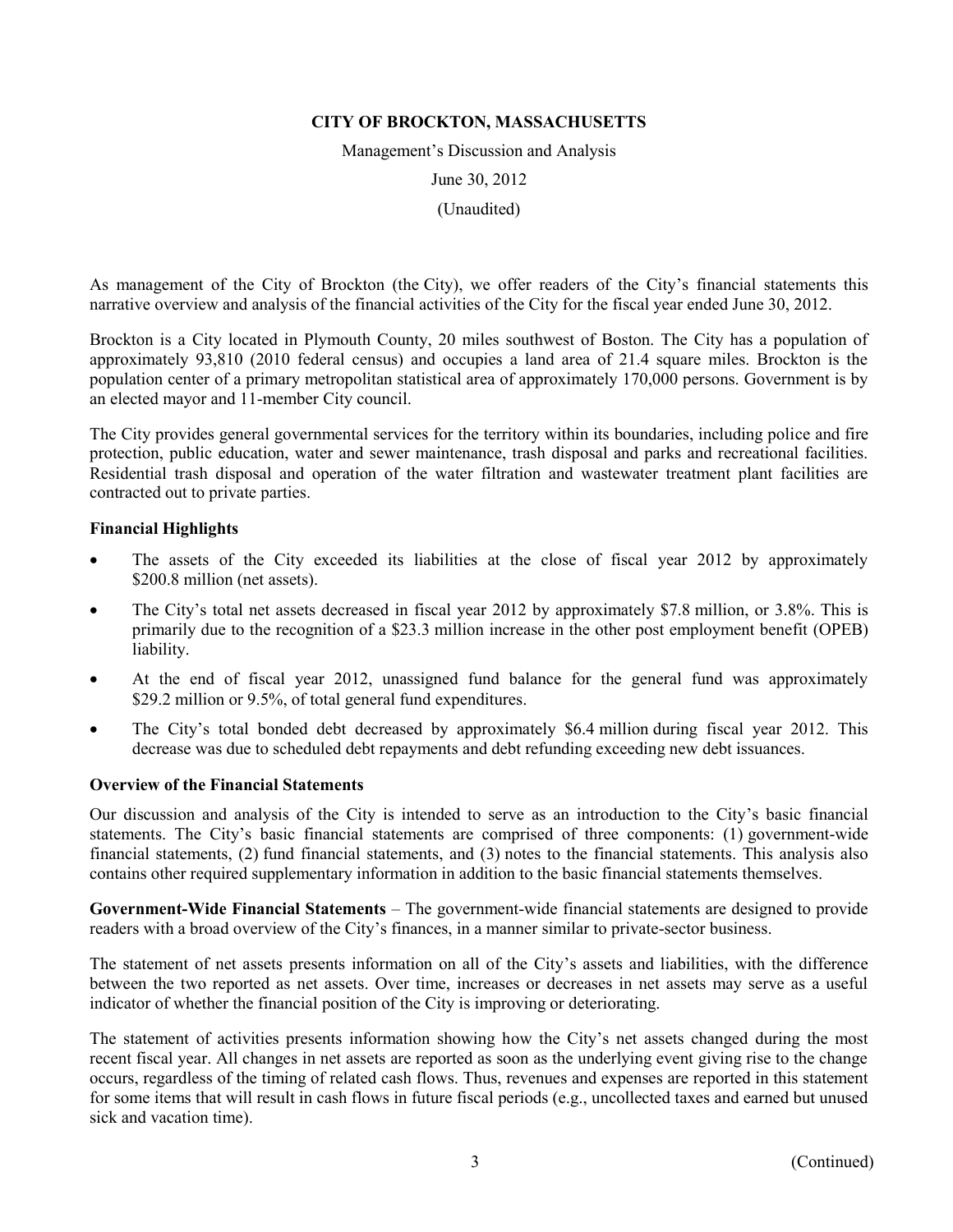Management's Discussion and Analysis

June 30, 2012

(Unaudited)

Both of the government-wide financial statements distinguish functions of the City that are principally supported by taxes and intergovernmental revenues (governmental activities) from other functions that are intended to recover all or a significant portion of their costs through user fees and charges (business-type activities). The governmental activities of the City include general administration, public safety, education, public works, human services, and cultural development. The business-type activities of the City include water and sewer systems and recreational and refuse activities.

**Fund Financial Statements** – A fund is a grouping of related accounts that is used to maintain control over resources that have been segregated for specific activities or objectives. The City, like other state and local governments, uses fund accounting to ensure and demonstrate compliance with finance related legal requirements. All of the funds of the City can be divided into three categories: governmental funds, proprietary funds, and fiduciary funds.

**Governmental Funds** – Governmental funds are used to account for essentially the same functions reported as governmental activities in the government-wide financial statements. However, unlike the government-wide financial statements, governmental fund financial statements focus on near-term inflows and outflows of spendable resources, as well as on balances of spendable resources available at the end of the fiscal year. Such information may be useful in evaluating a government's near-term financing requirements.

Because the focus of governmental funds is narrower than that of the government-wide financial statements, it is useful to compare the information presented for governmental funds with similar information presented for governmental activities in the government-wide financial statements. By doing so, readers may better understand the long-term impact of the government's near-term financing decisions. Both the governmental fund balance sheet and the governmental fund statement of revenues, expenditures, and changes in fund balance provide a reconciliation to facilitate this comparison between governmental funds and governmental activities.

The City maintains 40 governmental funds. Information is presented separately in the governmental fund balance sheet and in the governmental fund statement of revenues, expenditures, and changes in fund balance for the general fund and school roof repairs fund, which are the City's major governmental funds. Data from the other nonmajor governmental funds are combined into a single, aggregated presentation.

**Proprietary Funds** – Enterprise funds (one type of proprietary fund) are used to report the same functions presented as business-type activities in the government-wide financial statements. The City uses enterprise funds to account for its water and sewer systems and its refuse, recreational and renewable energy activities.

Proprietary funds provide the same type of information as the government-wide financial statements, only in more detail. The proprietary fund financial statements provide separate information for the water and sewer systems, both of which are considered to be major funds of the City. Refuse, recreational and renewable energy activities are combined into a single nonmajor fund.

**Fiduciary Funds** – Fiduciary funds are used to account for resources held for the benefit of parties outside the government. Fiduciary funds are not reflected in the government-wide financial statements because the resources of those funds are not available to support the City's own programs. The accounting used for fiduciary funds is much like that used for proprietary funds.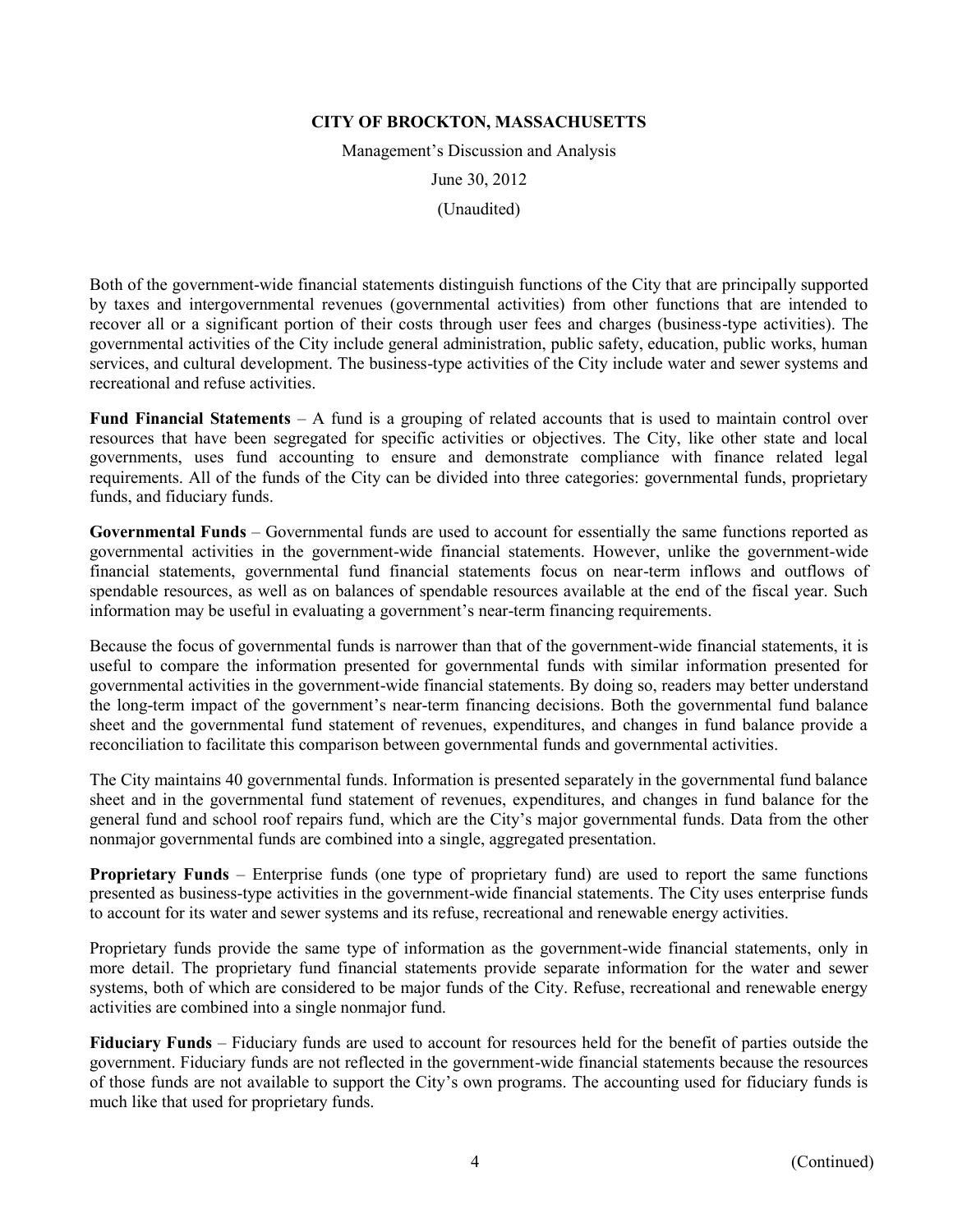Management's Discussion and Analysis

June 30, 2012

(Unaudited)

Fiduciary fund reporting focuses on net assets and changes in net assets. The fiduciary fund category is split into two classifications: a pension trust fund and agency funds. Agency funds are custodial in nature (assets equal liabilities) and do not involve measurement of results of operations. The City's agency fund accounts for police and fire off-duty details, as well as the school lunch program's meals tax.

The City is the trustee, or fiduciary, for its employees' pension plan. The City's fiduciary activities are reported in a separate statement of fiduciary net assets and a statement of changes in fiduciary net assets. These activities are excluded from the City's government-wide financial statements because the City cannot use these assets to finance its operations.

**Notes to Basic Financial Statements** – The notes provide additional information that is essential to a full understanding of the data provided in the government-wide and fund financial statements.

**Other Information** – In addition to the basic financial statements and accompanying notes, these financial statements also present certain required supplementary information (RSI).

The City adopts an annual appropriated budget for the general fund and for its enterprise funds. A budgetary comparison schedule has been provided for the general fund as RSI to demonstrate compliance with this budget. Also provided as RSI is the information concerning the City's progress in funding its obligations to provide pension and post employment health benefits to its employees.

#### **Government-Wide Financial Analysis**

As noted earlier, net assets may serve over time as a useful indicator of a government's financial position. In the case of the City, assets exceeded liabilities by approximately \$200.8 million at the close of the most recent fiscal year.

A significant portion of the City's net assets reflects its investment in capital assets, less any related debt used to acquire those assets that is still outstanding. This amount increased by approximately \$18.7 million, or 8.9% from the prior fiscal year. The City uses these capital assets to provide services to citizens; consequently, these assets are not available for future spending. Although the City's investment in its capital assets is reported net of related debt, it should be noted that the resources needed to repay this debt are generally provided from other sources, since the capital assets themselves typically are not used to liquidate these liabilities.

An additional portion of the City's net assets (20.9%) represents resources that are subject to external restrictions on how they may be used. The remaining balance of a negative \$69.4 million (34.5%) represents unrestricted net deficit.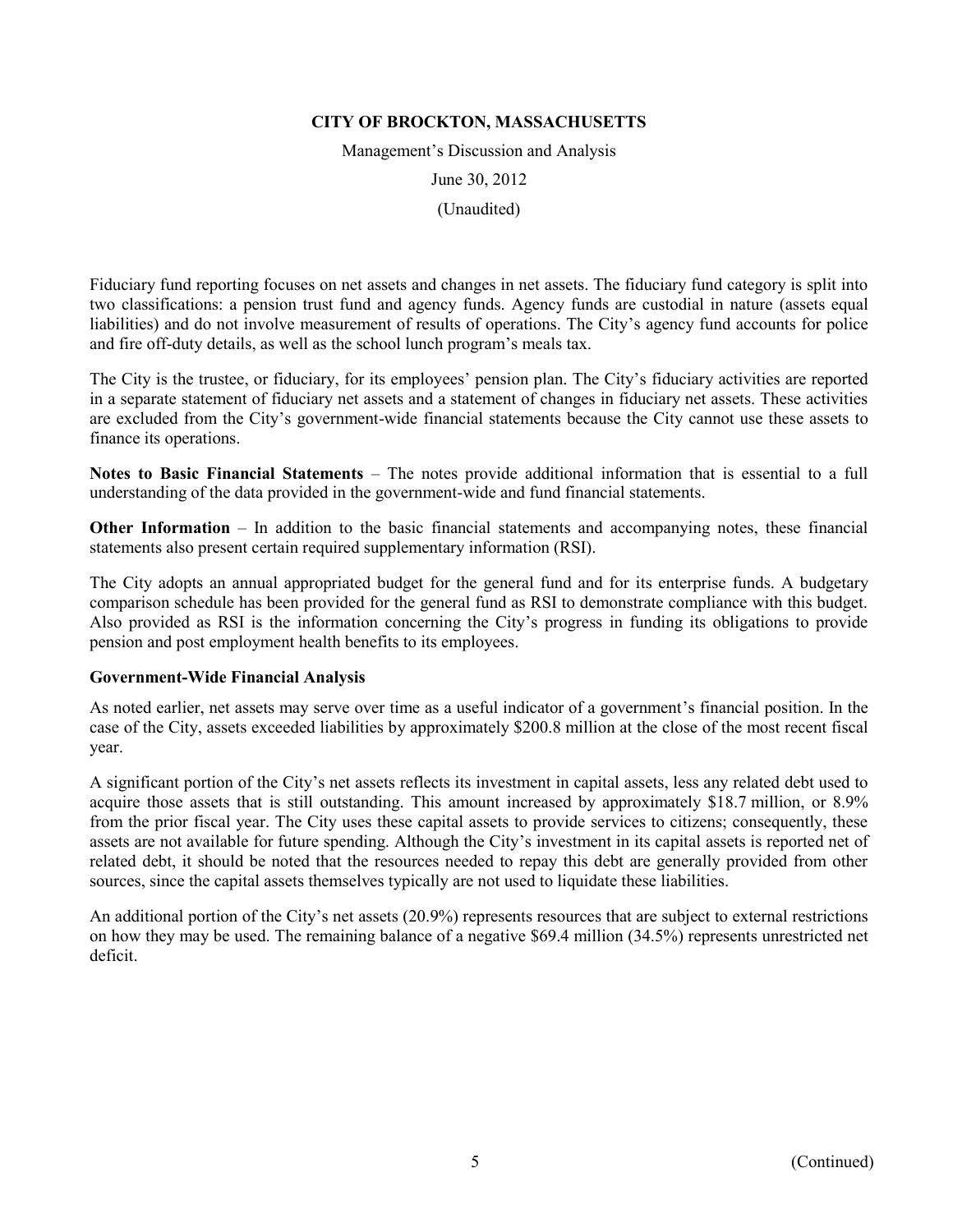Management's Discussion and Analysis

## June 30, 2012

## (Unaudited)

#### **Condensed Statement of Net Assets**

|                                                                                                 |     |                                | (In thousands)                | <b>Condensed Statement of Net Assets</b> |                   |                               |                                |  |
|-------------------------------------------------------------------------------------------------|-----|--------------------------------|-------------------------------|------------------------------------------|-------------------|-------------------------------|--------------------------------|--|
|                                                                                                 |     | <b>Governmental activities</b> |                               | <b>Business-type activities</b>          |                   | <b>Total</b>                  |                                |  |
|                                                                                                 |     | 2012                           | 2011                          | 2012                                     | 2011              | 2012                          | 2011                           |  |
| Current and other assets<br>Capital assets                                                      | \$. | 251,987<br>188,732             | 245,880<br>169,173            | 48,114<br>185,410                        | 49,156<br>184,055 | 300,101<br>374,142            | 295,036<br>353,228             |  |
| Total assets                                                                                    | S   | 440,719                        | 415,053                       | 233,524                                  | 233,211           | 674,243                       | 648,264                        |  |
| Long-term debt outstanding<br>Other liabilities                                                 | \$. | 129,790<br>216,788             | 131,393<br>177,985            | 110,558<br>16,268                        | 115,369<br>14,831 | 240,348<br>233,056            | 246,762<br>192,816             |  |
| Total liabilities                                                                               | \$. | 346,578                        | 309,378                       | 126,826                                  | 130,200           | 473,404                       | 439,578                        |  |
| Net assets:<br>Invested in capital assets,<br>net of related debt<br>Restricted<br>Unrestricted | \$  | 148,087<br>41,999<br>(95, 945) | 133,985<br>50,594<br>(78,903) | 80,128<br>26,569                         | 75,572<br>27,439  | 228,215<br>41,999<br>(69,376) | 209,557<br>50,594<br>(51, 464) |  |
| Total net assets                                                                                | S   | 94,141                         | 105,676                       | 106,697                                  | 103,011           | 200,838                       | 208,687                        |  |

## *Total Net Assets*

During fiscal year 2012, the City's net assets decreased by about \$7.8 million, or 3.8%. The decrease in net assets was due to the recognition of the increase in the City's OPEB net obligation totaling \$23.3 million.

#### *Governmental Activities – Assets*

For governmental activities, current and other assets increased \$6.1 million, coupled with an increase in capital assets of \$19.6 million, resulting in an increase in assets of \$25.7 million. The increase in the capital assets was the result of the ongoing Green Repair replacement of school roofs, windows, and boilers.

#### *Governmental Activities – Liabilities*

Governmental activities liabilities increased by \$37.2 million. There was an increase of \$38.8 million in other liabilities and a \$1.6 million decrease in long-term debt outstanding. The increase in other liabilities was primarily due to the recognition of a \$23.3 million increase of the OPEB net obligation while the decrease in long-term debt outstanding was due to scheduled debt repayments offset by increases in debt service due to new debt financing.

The City's 2012 annual required contribution (ARC) was \$38.1 million. Interest on the net OPEB obligation and adjustments to the ARC totaled \$244 thousand. Contributions against the ARC on a pay-as-you-go basis totaled \$15.1 million resulting in an increase in the government-wide net OPEB obligation of \$23.3 million. While the City's net OPEB obligation is \$159.7 million as of June 30, 2012, ultimately, over the next 28 years, the City will recognize the entire OPEB obligation, which is estimated at \$504.9 million as of June 30, 2012, the date of the City's most recent actuarial valuation.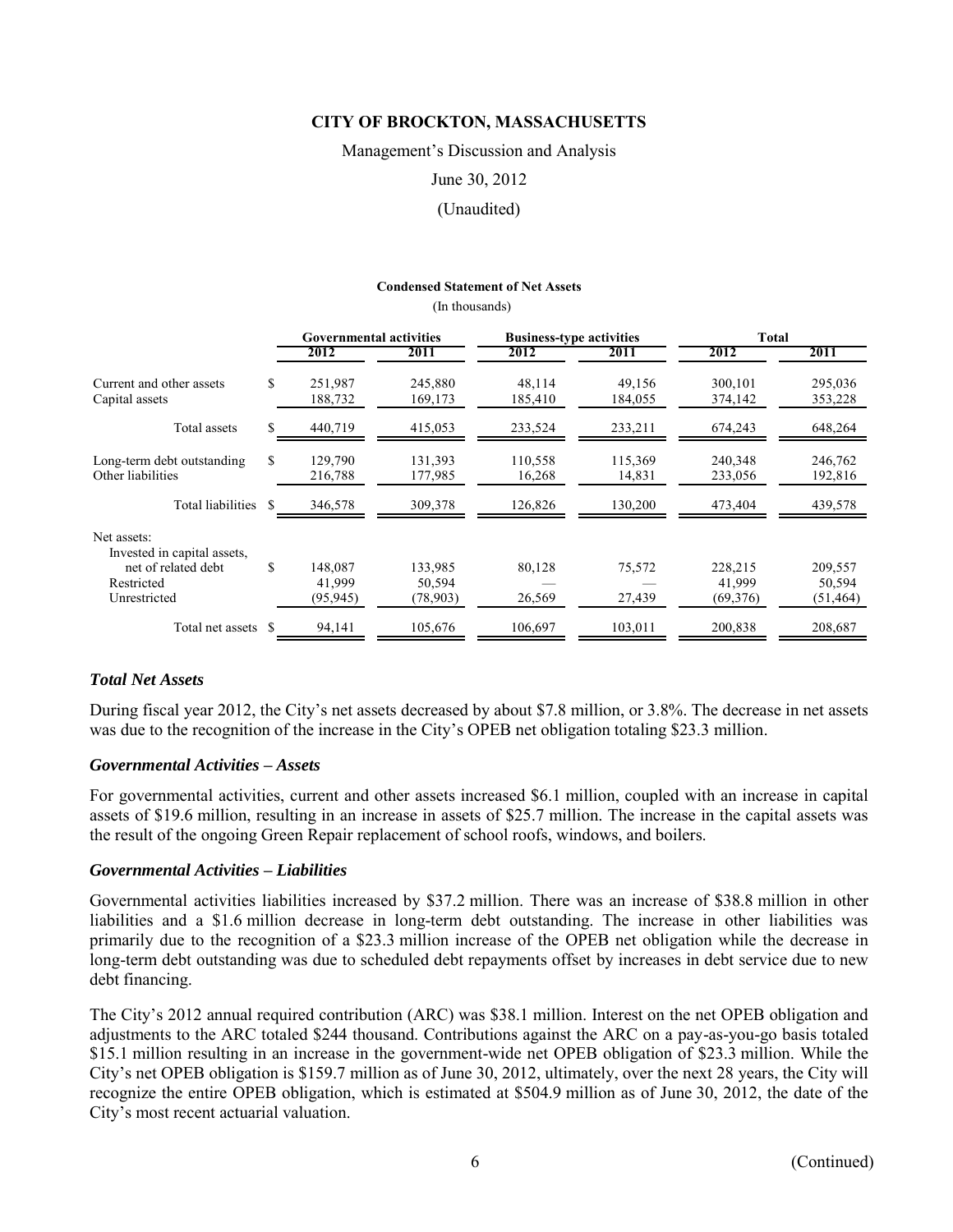Management's Discussion and Analysis

June 30, 2012

(Unaudited)

#### *Business Type Activities – Assets*

For business type activities, there was an increase in net assets of \$3.7 million. Current and other assets decreased by \$1.0 million, while capital assets increased by \$1.4 million, and total assets increased by \$313 thousand. The decrease in current and other assets was due primarily to the decrease in the recognition of intergovernmental receivables related to the major ongoing investment in and upgrade of the wastewater and water treatment plant. The increase in capital assets is due to the City's continued investment in capital spending that has been funded with borrowings from the Massachusetts Water Pollution Abatement Trust (MWPAT). In 2012, additions to business type activities capital assets totaled \$34.4 million, which is reflected in construction in progress, buildings, machinery and equipment and infrastructure. The work, when completed, will have improved the processing capability and increased the throughput capacity of the plant.

#### *Business Type Activities – Liabilities*

Business type activities liabilities decreased by \$3.4 million. There was an increase of \$1.4 million in other liabilities and a decrease of \$4.8 million in long-term debt outstanding. The decrease of the long-term debt was the result of yearly required debt service payments exceeding new issuances.

#### *Governmental Activities – Statement of Activities*

Gross expenses for governmental activities were \$371.6 million for fiscal year 2012. This reflected a decrease of \$1.6 million, or less than 1.0%. Included in this net decrease is the City's recognition of \$23.3 million of additional expense across all category of governments related to the increase in the City's OPEB net obligation.

Total general revenues for governmental activities of \$153.0 million offset total net expenses of \$164.5 million. Major ongoing revenue contributors were the net property tax at \$107.9 million, an increase of \$4.7 million. The remaining categories in total increased by \$15.5 million, excise taxes at \$6.8 million, an increase of \$203 thousand; intergovernmental at \$35.1 million, an increase of \$16.0 million and other totaling \$2.8 million, a decrease of \$781 thousand.

In assessing the City's revenue adequacy to finance governmental activities, it is important to acknowledge the criticality of payments from outside agencies, especially from state and federal programs. Total revenues for governmental activities were \$359.7 million. Of this total almost \$193.8 million, or 53.8%, is from operating/capital grants contributions as well as charges for services, which is mainly from state and federal aid. Further, the City received \$35.1 million in intergovernmental aid that is classified as general revenue. An additional 30.0% of the total is derived from the City's property tax. The severe constraints on the City's revenue flexibility to pay for governmental activities is demonstrated by the fact that almost 90% of its revenues are obtained from either intergovernmental sources over which the City has no control, or from the property tax, a source whose growth is limited by state law.

A statewide tax limitation statute known as "Proposition  $2\frac{1}{2}$ " limits the property tax levy to an amount equal to 2½% of the fair market assessed value of all taxable property in the City. This limit is called the levy ceiling. A secondary limitation is that no levy in a fiscal year may exceed the preceding year's allowable tax levy by more than 2½%, plus taxes levied on certain property newly added to the tax rolls. This restriction is called the levy limit. The levy limit can be overridden by a citywide referendum vote, but the levy ceiling is an absolute limit.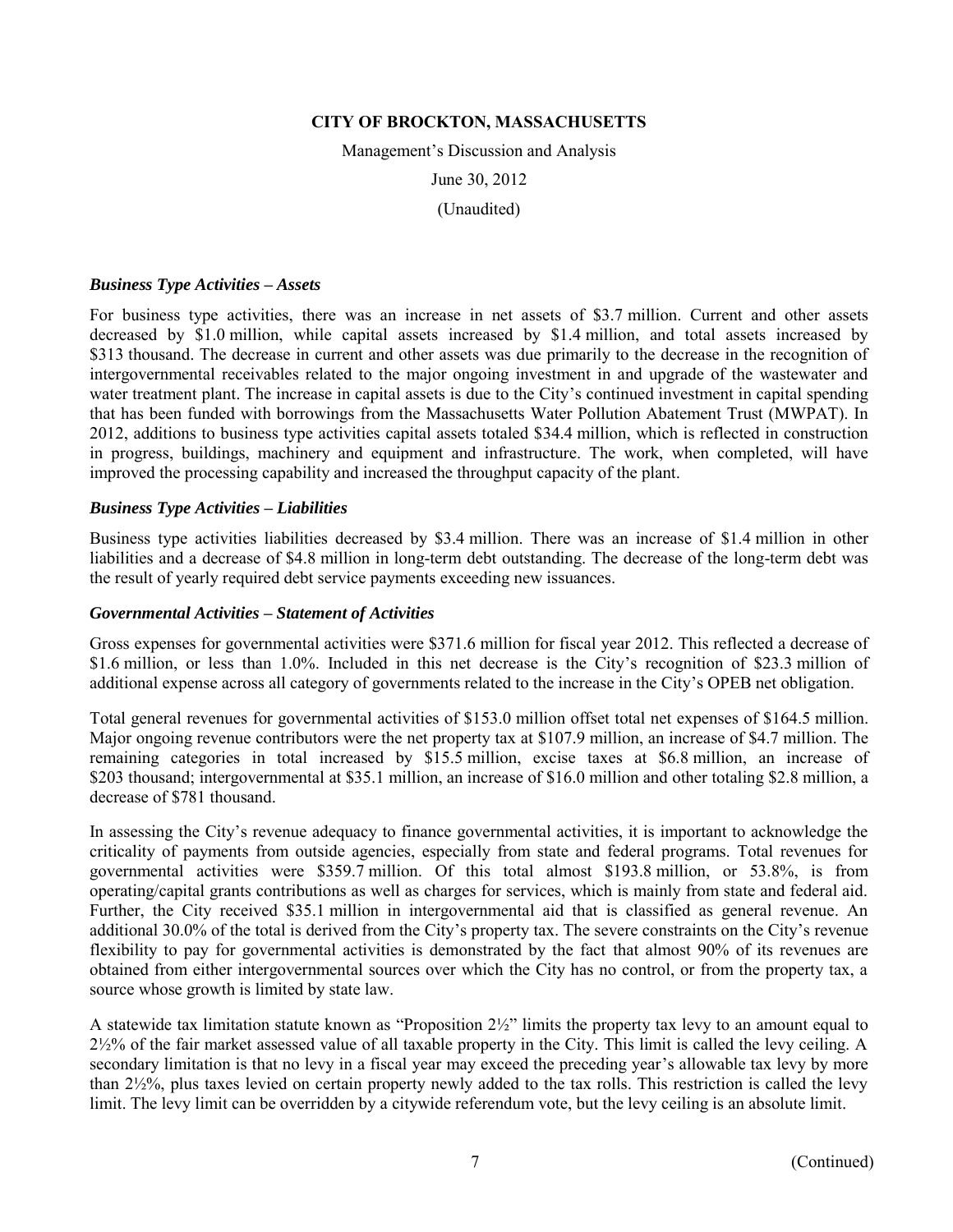Management's Discussion and Analysis

June 30, 2012

(Unaudited)

For fiscal year 2012, the City levied a total of \$108.2 million in gross real estate property taxes against an aggregate fair market assessed value of \$5.6 billion. This levy compared to a maximum allowable levy under the levy limit of \$108.2 million, leaving only a small amount in unused levy capacity without the approval of the voters. However, the levy comprised only 1.9% of the City's aggregate assessed value. With voter approval, the City could levy an additional \$32.6 million and still remain under the levy ceiling. Accordingly, the taxing capacity exists to substantially improve the City's revenues for financing governmental activities, but converting this potential capacity to real revenues would require voter approval.

#### *Business Type Activities – Statement of Activities*

**Business-Type Activities** – The business-type activities increased the City's net assets by approximately \$3.7 million, or 3.6%.

The water fund incurred a \$1.2 million decrease; the Sewer fund contributed \$4.0 million of the increase, the net assets for the combination of the nonmajor recreation, refuse and renewable energy funds increased \$900 thousand. The nonmajor refuse fund is self-sufficient. The nonmajor recreation and renewable energy funds require a transfer of general fund revenues to support its programs. Most of the recreation fund's revenues derive from the golf course, but those revenues are not sufficient to pay for both the golf course operations and other park and recreation programs. For this reason, a transfer of other revenues is required. The Solar Energy facility has begun to generate and sell electricity.

The operations of the water fund and Sewer fund are self-sufficient. The water and Sewer funds are designed to recover the costs of operations of those funds. In the water fund the operating loss totaled \$424 thousand. In the Sewer fund the operating income totaled \$6.2 million. In the water and Sewer funds, cash flow from operations of \$3.2 million and \$9.2 million, respectively. In both of these funds a major upgrade to the wastewater and water treatment plants is ongoing and required a major contribution of resources to finance both the construction itself and the impact of construction in increased plant operating costs.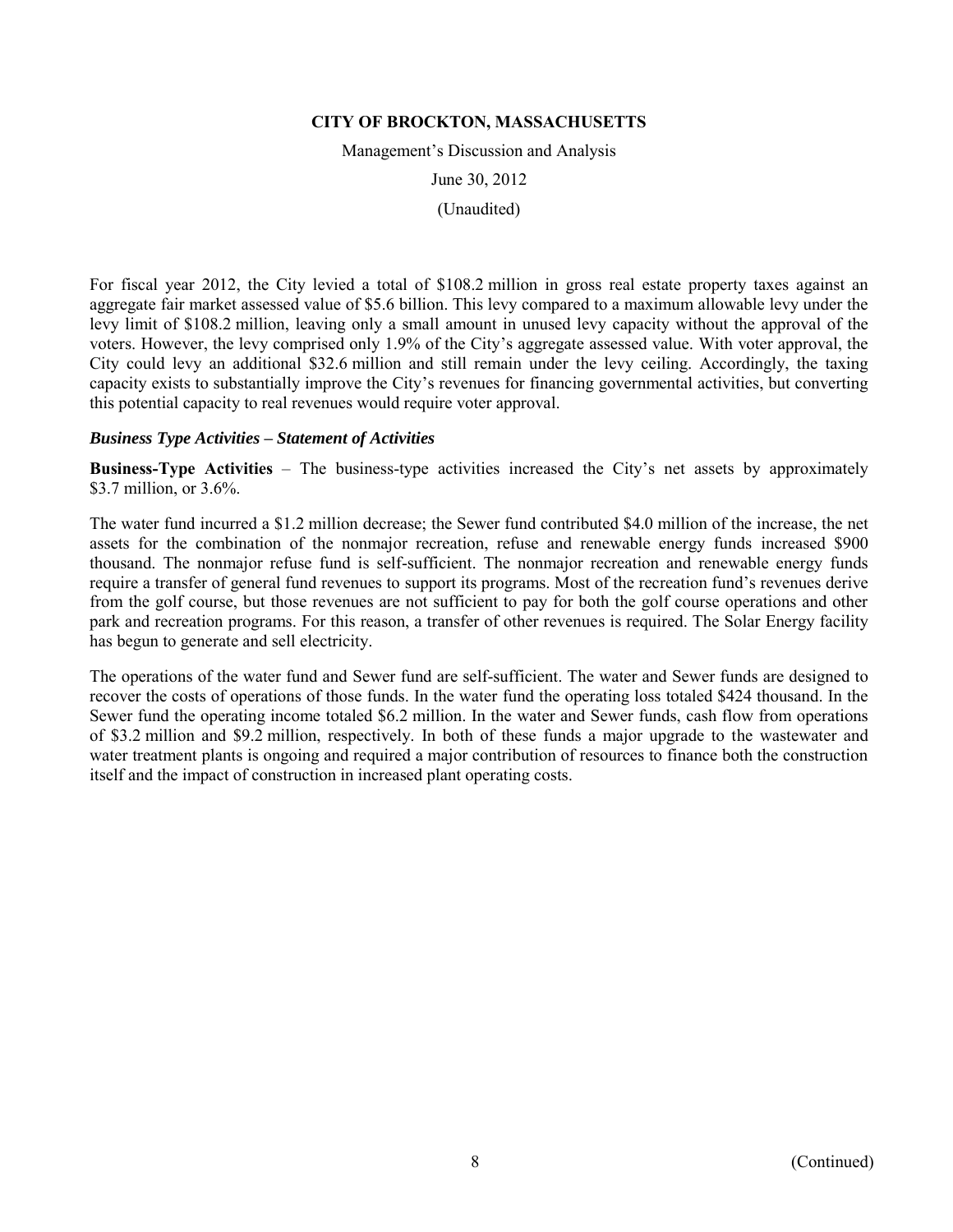Management's Discussion and Analysis

## June 30, 2012

## (Unaudited)

## **Condensed Statement of Changes in Net Assets**

(In thousands)

|                                |           | <b>Governmental activities</b> |         | <b>Business-type activities</b> | <b>Total</b> |           |  |
|--------------------------------|-----------|--------------------------------|---------|---------------------------------|--------------|-----------|--|
|                                | 2012      | 2011                           | 2012    | 2011                            | 2012         | 2011      |  |
| Revenues:                      |           |                                |         |                                 |              |           |  |
| Program revenues:              |           |                                |         |                                 |              |           |  |
| \$<br>Charge for services      | 12,872    | 12,635                         | 42,233  | 40,972                          | 55,105       | 53,607    |  |
| Operating grants               | 193,836   | 187,357                        | 866     | 827                             | 194,702      | 188,184   |  |
| Capital grants                 | 370       | 907                            | 476     | 495                             | 846          | 1,402     |  |
| General revenues:              |           |                                |         |                                 |              |           |  |
| Property taxes                 | 107,885   | 103,228                        |         |                                 | 107,885      | 103,228   |  |
| Excise taxes                   | 6,774     | 6,571                          |         |                                 | 6.774        | 6,571     |  |
| Intergovernmental              | 35,119    | 19,068                         |         |                                 | 35,119       | 19,068    |  |
| Other                          | 2,814     | 3,594                          |         |                                 | 2,814        | 3,594     |  |
| Total revenues                 | 359,670   | 333,360                        | 43,575  | 42,294                          | 403,245      | 375,654   |  |
| Expenses:                      |           |                                |         |                                 |              |           |  |
| General government             | 24,099    | 18,507                         |         |                                 | 24,099       | 18,507    |  |
| Public safety                  | 63,407    | 58,323                         |         |                                 | 63,407       | 58,323    |  |
| Education                      | 253,761   | 258,970                        |         |                                 | 253,761      | 258,970   |  |
| Public works                   | 9,799     | 16,381                         |         |                                 | 9,799        | 16,381    |  |
| Human services                 | 3,492     | 4,473                          |         |                                 | 3,492        | 4,473     |  |
| Culture and recreation         | 3,678     | 3,459                          |         |                                 | 3,678        | 3,459     |  |
| State and county assessments   | 6,023     | 5,659                          |         |                                 | 6,023        | 5,659     |  |
| Court judgments                | 161       | 133                            |         |                                 | 161          | 133       |  |
| Interest on long-term debt     | 7,188     | 7,301                          |         |                                 | 7,188        | 7,301     |  |
| Enterprise accounts:           |           |                                |         |                                 |              |           |  |
| Water                          |           |                                | 16.040  | 15,200                          | 16,040       | 15,200    |  |
| Sewer                          |           |                                | 14,889  | 14,533                          | 14,889       | 14,533    |  |
| Other                          |           |                                | 8,558   | 9,007                           | 8,558        | 9,007     |  |
| Total expenses                 | 371,608   | 373,206                        | 39,487  | 38,740                          | 411,095      | 411,946   |  |
| Excess (deficiency)            |           |                                |         |                                 |              |           |  |
| before transfers               | (11,938)  | (39, 846)                      | 4,088   | 3,554                           | (7, 850)     | (36, 292) |  |
| <b>Transfers</b>               | 403       | 1,512                          | (403)   | (1,512)                         |              |           |  |
| <b>Total transfers</b>         | 403       | 1,512                          | (403)   | (1,512)                         |              |           |  |
| Change in net assets           | (11, 535) | (38, 334)                      | 3,685   | 2,042                           | (7, 850)     | (36,292)  |  |
| Net assets – beginning of year | 105,676   | 144,010                        | 103,011 | 100,969                         | 208,687      | 244,979   |  |
| \$<br>Net assets – end of year | 94,141    | 105.676                        | 106.696 | 103,011                         | 200.837      | 208,687   |  |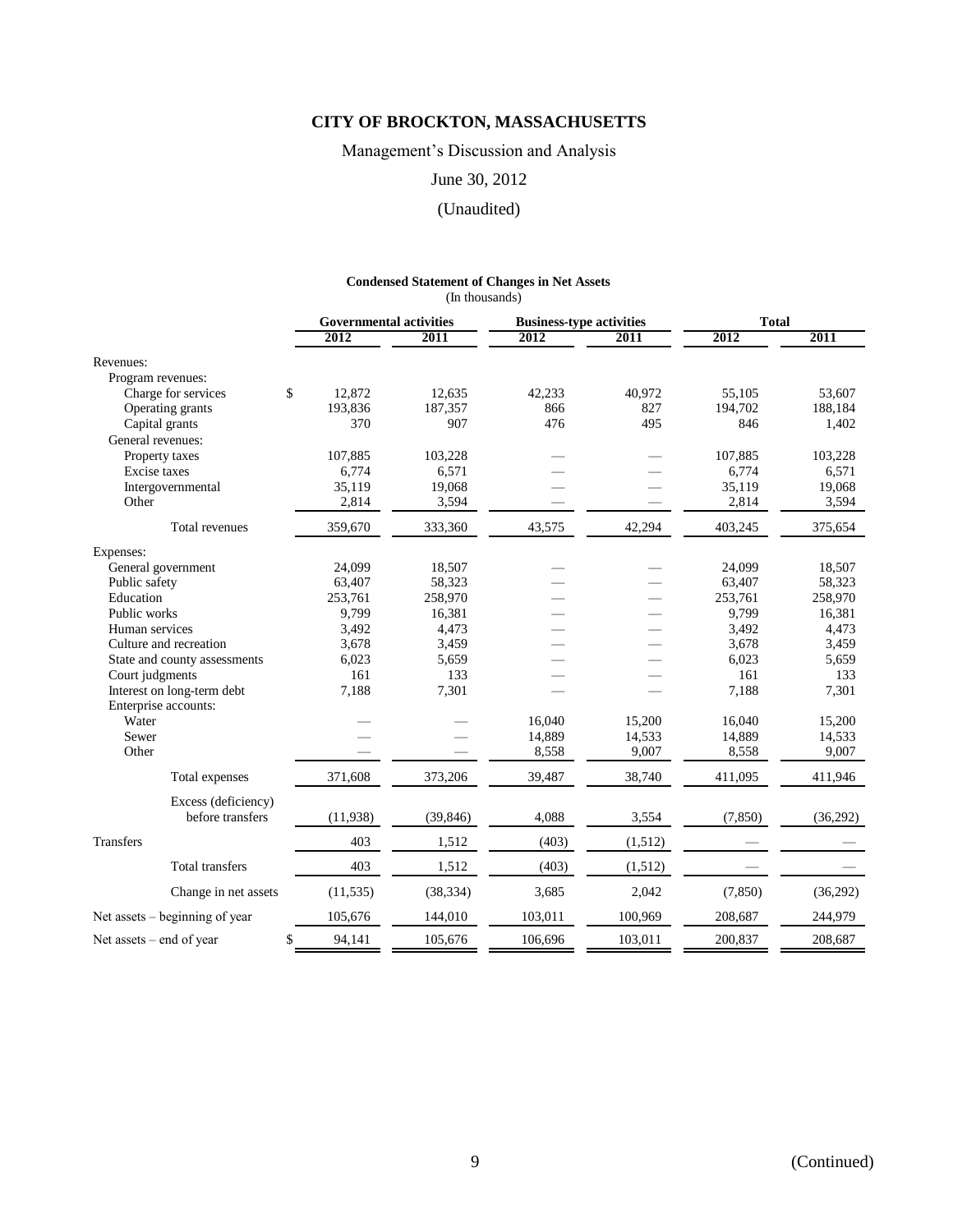Management's Discussion and Analysis

June 30, 2012

(Unaudited)

#### **Financial Analysis of the City's Governmental Funds**

As noted earlier, the City uses fund accounting to ensure and demonstrate compliance with finance-related legal requirements.

**Governmental Funds** – The focus of the City's governmental funds is to provide information on near-term inflows, outflows, and balances of spendable resources. Such information is useful in assessing the City's financing requirements. In particular, unreserved fund balance may serve as a useful measure of a government's net resources available for spending at the end of the fiscal year.

As of the end of the fiscal year 2012, the City's governmental funds reported combined fund balances of approximately \$94.6 million, a decrease of approximately \$9.4 million, or 9.0%, in comparison with the prior year. The general fund balance decreased by \$4.2 million, from \$77.8 million to \$73.6 million, the school roof repairs fund decreased by \$6.8 million, from \$220 thousand to (\$6.6) million and the combined fund balances for all the other funds increased by \$1.5 million, from \$26.0 million to \$27.6 million.

In assessing these balances, it is important to note that the "Balance Sheet – Governmental Funds" does not include capital assets or bonded indebtedness. Please refer to the "Reconciliation of the Statement of Revenues, Expenditures, and Changes in Fund Balances of Governmental Funds to the Statement of Activities" and the "Reconciliation of the Governmental Funds Balance Sheet to the Statement of Net Assets." These reconciliations will demonstrate that essentially the City's decrease in fund balances of \$9.4 million, compared to its decrease in net assets of \$11.5 million, a difference of \$2.1 million, is explained largely by the following factors:

- 1. \$900 thousand the positive effect of revenue accruals.
- 2. \$19.6 million the positive effect of the amount by which capital assets was increased, net of depreciation expense.
- 3. \$900 thousand the amortization effect of the pension asset in the statement of activities, which is not included in the operating statement of the governmental funds.
- 4. \$22.3 million the negative effect of increases in other liabilities, primarily OPEBs, which did not require the use of current resources.
- 5. \$2.6 million the negative effect of the collection of the long-term intergovernmental receivable that is recorded as revenue in the governmental funds.
- 6. \$450 thousand the negative effect of the amount by which the amortization of deferred losses on refundings and bond issue costs exceed bond premiums.
- 7. \$1.9 million the positive effect of the amount by which the repayment of bond principal are expenditures in the governmental funds but reduce long-term liabilities in the statement of net assets.

Of the total of ending fund balances of \$94.6 million, \$12.5 million constitutes "nonspendable" fund balance, which is not available for spending by the City because this fund balance amount cannot be spent because they are either not in spendable form or they are legally or contractually required to remain intact. \$33.3 million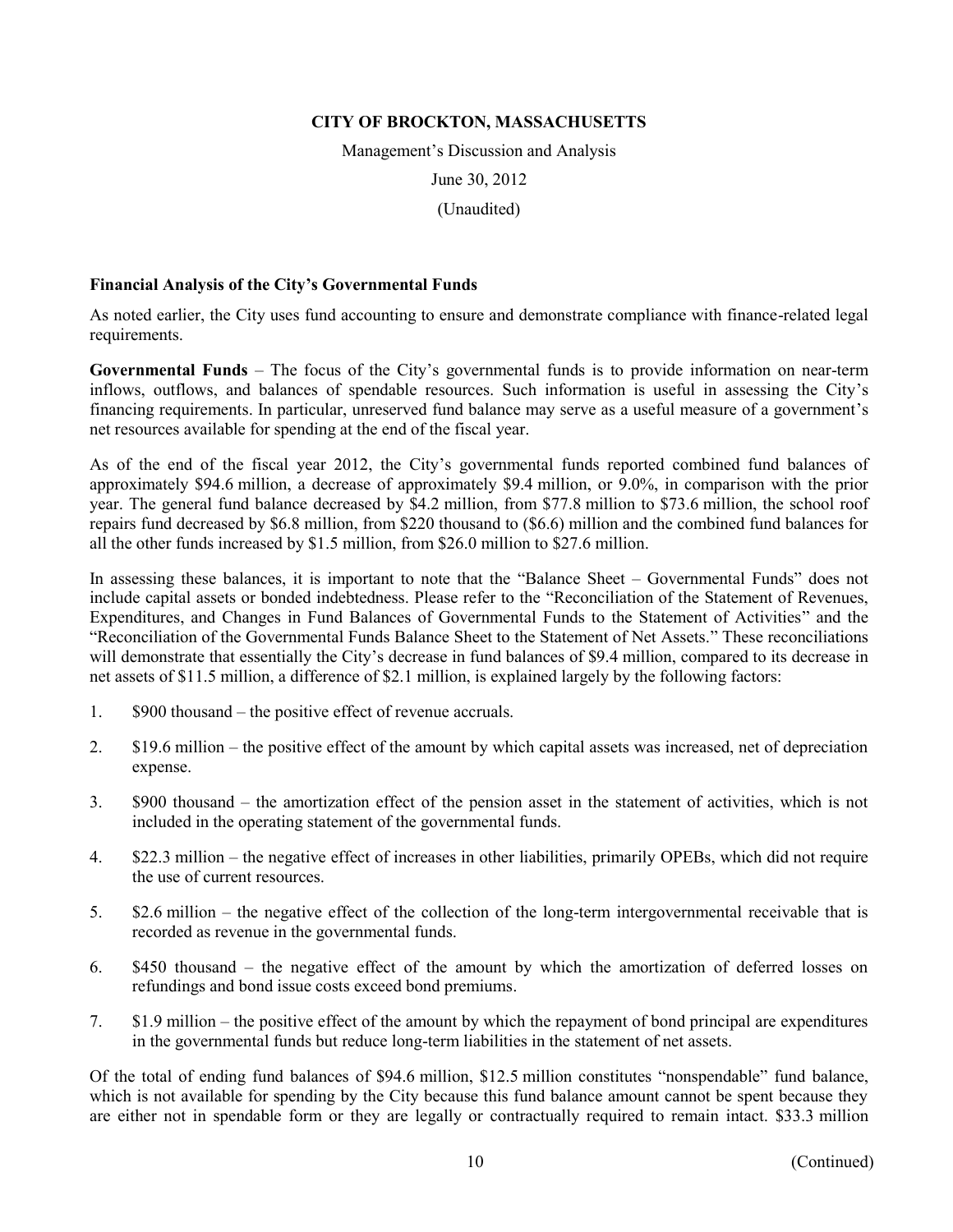Management's Discussion and Analysis

June 30, 2012

(Unaudited)

constitutes "restricted for" fund balance, which are amounts the use of which is subject to constraints imposed by external parties, including creditors, grantors, and laws and regulations of other governments, or imposed by City Charter or enabling legislation. \$7.0 million constitutes "committed to" fund balance, amounts that can only be used for specific purposes pursuant to constraints imposed by formal action of the government's highest level of decision-making authority. For the City, this formal action takes the form of statutes, which are passed by the City Council and approved by the Mayor. \$19.1 million constitutes "assigned to" fund balance, amounts that are constrained by the City's intent for use for specific purposes, but are considered neither restricted nor committed. \$22.7 million constitutes "unassigned" fund balance, amounts in the general fund that are not otherwise constrained for a specific purpose more narrow than the general operations of the City.

The general fund is the chief operating fund of the City. Total fund balance was approximately \$73.6 million, a decrease of \$4.2 million. This decrease in fund balance was largely driven by a deficiency of revenues and other financing sources over expenditures and other financing uses.

As a measure of the general fund's liquidity, it may be useful to compare both unassigned fund balance and total fund balance to total fund expenditures. Unassigned fund balance represents 9.5% of total general fund expenditures, while total fund balance represents 24.0% of that same amount.

The City's liquidity has declined somewhat since fiscal year 2003. This recent trend toward declining balances, especially for the stabilization, unreserved, and undesignated categories, has occurred because revenues have not grown to compensate for certain heavy cost pressures, especially from health and pension benefits. Accordingly, the City has drawn down reserves in order to maintain services.

The school roof repairs fund accounts for the rehabilitation of several school roofs, boilers and windows related to the Massachusetts School Building Assistance Bureau Green Repair Program. At June 30, 2012, the total fund balance was (\$6.6) million which will be eliminated in future years with the permanent financing of its short– term debt.

## **Proprietary Funds**

The City's proprietary funds provide the same type of information found in the business-type activities financial statements, but in more detail.

The net assets of the proprietary funds at the end of the current fiscal year totaled approximately \$106.7 million. Changes in net assets of the proprietary funds at the end of the current fiscal year totaled an increase of approximately \$3.7 million, or 3.6%.

The Proprietary Funds of the City are comprised of five (5) enterprise funds: water, sewer, recreation, refuse, and renewable energy. The results for the water and Sewer funds are reported separately; the results for the recreation, refuse, and renewable energy funds are combined. The water, sewer, and refuse enterprise funds have long been self sufficient financially. The nonmajor recreation fund, which includes a golf course, has never been self sufficient. The operation of the golf course creates a modest surplus, but a substantial subsidy from the general fund is required to support the full range of recreation programs. The nonmajor renewable energy fund is also not self sufficient. The operation of the renewable energy fund creates a surplus, but a subsidy from the general fund is required to support the renewable energy fund cost of debt service.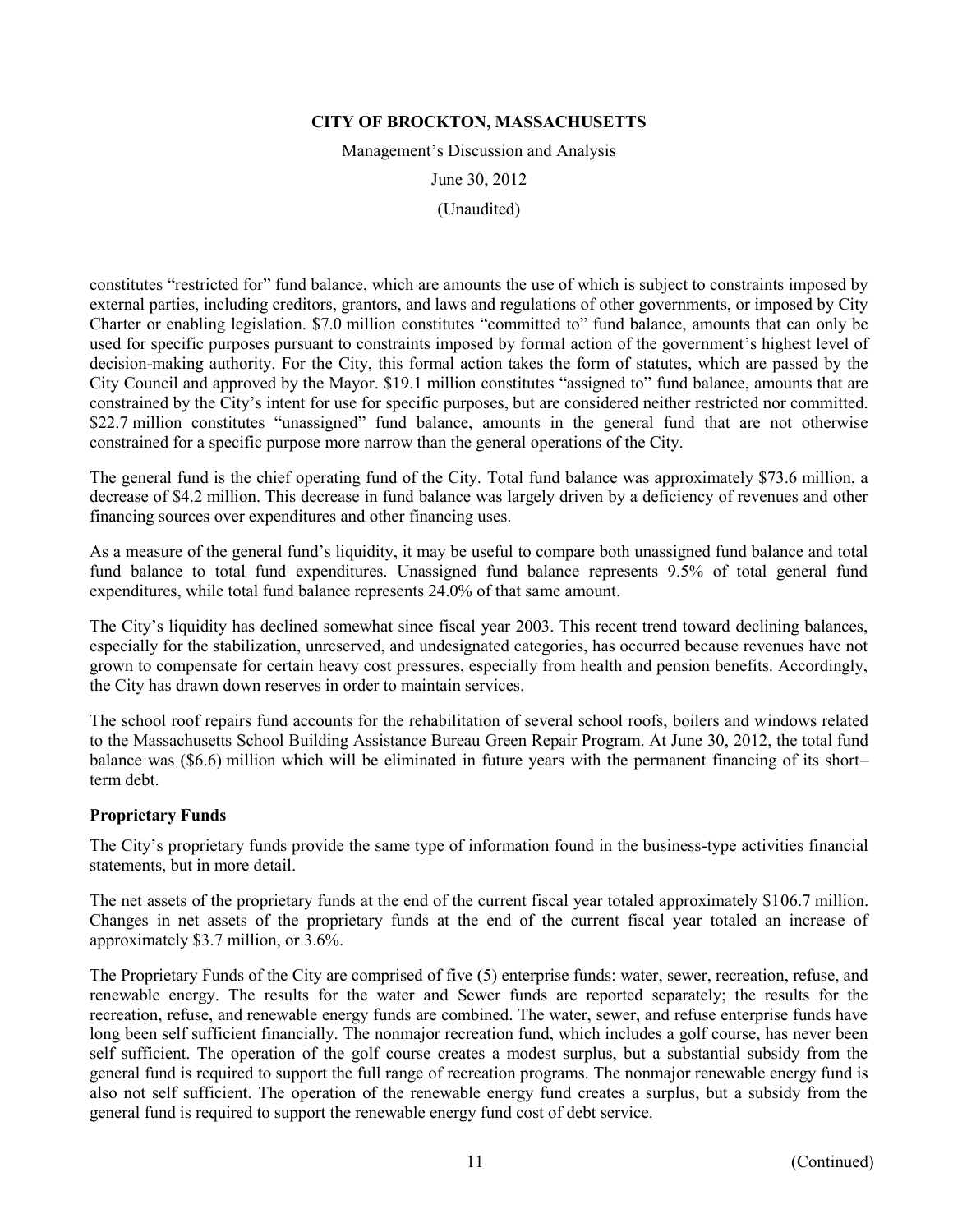Management's Discussion and Analysis

June 30, 2012

(Unaudited)

For the water fund, the fiscal year 2012 operating loss was \$424 thousand, or 2.8% of operating revenues. Nonoperating revenues (expenses) and transfers essentially netted to a negative \$758 thousand, and so net assets decreased by \$1.2 million. Cash flow from operations was \$3.2 million.

For the Sewer fund, operating income was \$6.2 million, or 33.2% of operating revenues. However, nonoperating expenses and transfers decreased net assets by \$2.2 million. The aggressive construction schedule for the upgrade of the wastewater treatment plant increased capital assets, but it also increased long-term debt and interest expense, which basically nets to a zero effect on the Sewer fund's net assets. The strong operating income was driven by an increase in sewer rates in the middle of 2008. This sewer rate increase has a full year effect in fiscal year 2012. Further, the rate increase is meant to recover future costs, which resulted in a strong operating income in fiscal year 2012. Cash flow from operations was \$9.2 million.

For the combined results of the other enterprise funds, the value of net assets increased by \$900 thousand, or 10.7%. The operating loss for combined other enterprise funds was \$211 thousand loss in fiscal year 2012 or 2.5% of operating revenues. With the benefit of net transfers in (general fund subsidy) and the nonoperating revenue of \$1.1 million, the operating loss of \$211 thousand was reduced down to a \$900 thousand increase in net assets.

#### **Budgetary Highlights**

In fiscal year 2012, the original budget called for \$299.3 million in spending. Of this amount \$155.2 million was for Education spending, \$39.8 million was for Public Safety spending, \$55.5 million was for Fringe Benefit spending and \$48.8 million for all other categories.

Resources, including transfers in from other funds of \$700 thousand, totaled \$282.5 million, creating a planned deficit of approximately \$16.8 million. Offsetting this deficit was a contribution from "Free Cash" of \$16.9 million. The remaining total of approximately (\$150) thousand was applied to Other Financing Sources/Uses.

In the final budget, a total of \$300 million in spending was authorized, an increase of \$600 thousand. The budgets that made up this amount included the following: the general government budgets were increased by \$123 thousand; the public safety budget by \$320 thousand; and Human services budgets were increased by \$174 thousand. To help finance the additional \$600 thousand in authorized spending, the other financing sources/uses were increased by \$1.0 million.

On an actual basis, resources were higher than the final budget by \$6.4 million. The majority of revenue categories resulted in a positive variance with the exceptions of payments in lieu of taxes, user charges and other revenues, and investment income. The City's revenue estimates normally are conservative and actual results typically exceed budget by 1.5% to 2.0%. For fiscal year 2012, the positive variance was largely driven by Real Estate, Personal Property, Excise taxes, Fees, Licenses and Permits revenues, and Intergovernmental revenues. The increase in the Real Estate and Excise taxes were the result of increased collections in the categories of personal property, real estate, and tax title revenues. The Fees category increased as a result of the City receiving the yearly fee for the local cable franchise. The Licenses and Permit revenue increased as a result of an increase in the City departments licenses and permits fees.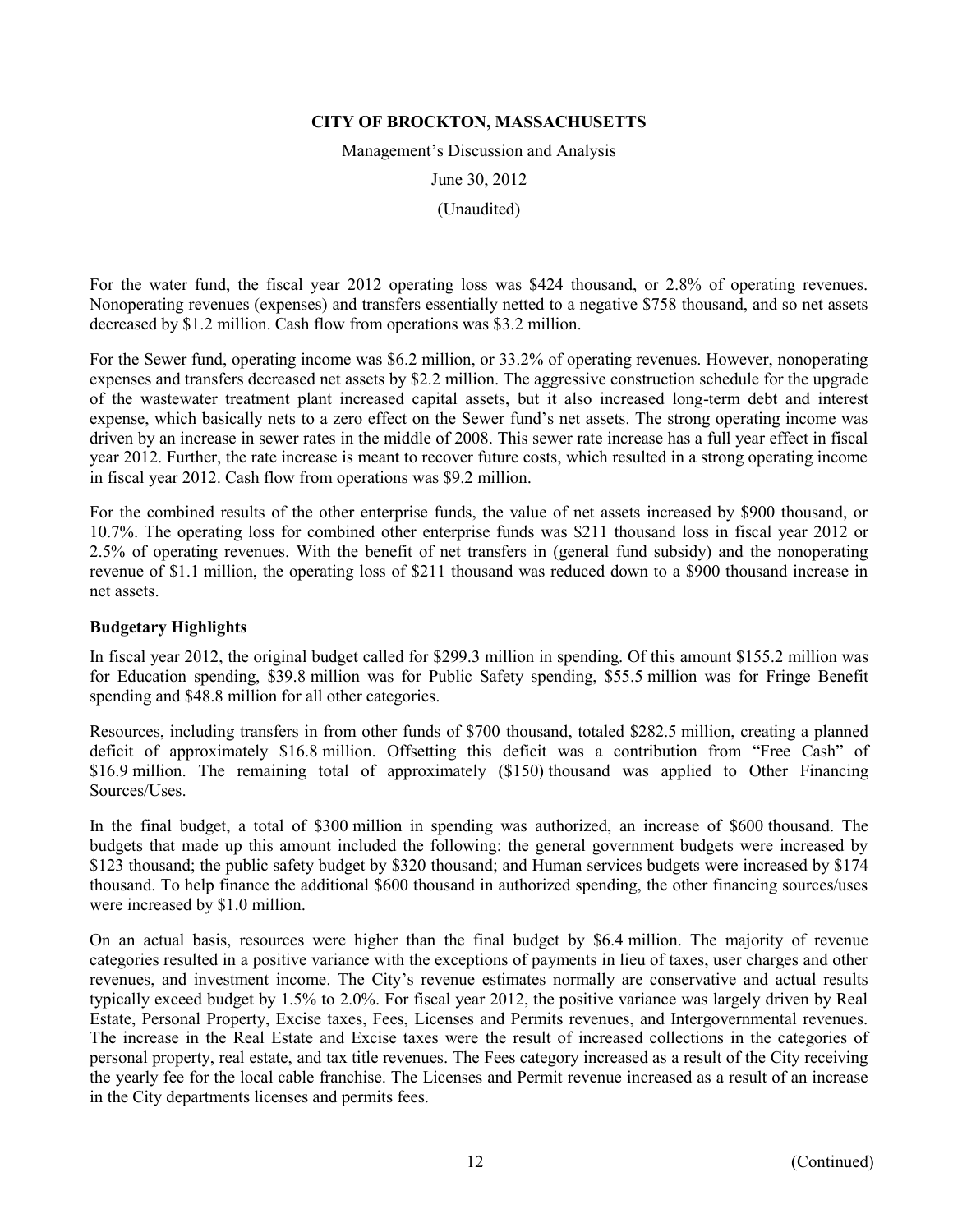Management's Discussion and Analysis

June 30, 2012

(Unaudited)

On the expenditure side, a favorable variance of \$5.4 million was achieved. The City has typically achieved 1 to 2% positive variance on spending. For fiscal year 2012, this positive variance was driven by actual budgetary expenditures less than budgeted expenditures in the general government, public safety, debt service and pension and fringe benefit line items. The reasons for the positive variances in the general government, public safety and pension and fringe benefit were due to conservative budgeting in these line items.

As a result of the revenue and expenditure positive variances, the City's fiscal year 2012 general fund operations estimated to create free cash of approximately \$11.7 million to be used in the FY 2013 budget.

#### **Capital Assets and Debt Administration**

**Capital Assets** – The City's investment in capital assets for its governmental and business-type activities as of June 30, 2012 amounted to approximately \$374.1 million (net of accumulated depreciation). This investment in capital assets includes land, land improvements, construction-in-progress, buildings, machinery and equipment, infrastructure, and historical works of art. The total increase in the City's investment in capital assets of \$20.9 million for fiscal year 2012 represented an increase of 5.9%. Capital assets for governmental activities increased by \$19.6 million, or 11.5%, while capital assets for business-type activities increased by \$1.4 million, or less than 1%. The increase in capital assets for business-type activities was primarily caused by construction in progress, both in water and sewer enterprise funds, but especially for the project to upgrade the water and sewer treatment plants. The increase in capital assets for governmental activities is the result of capital additions exceeding depreciation. With the completion of construction activities for two schools in FY 2012, the City has started an approximately \$35.8 million Green Repair project to rehab several school roofs, boilers and windows.

Major capital assets included the following:

| <b>Capital Assets</b><br>(In thousands) |         |                                         |         |                                 |         |  |
|-----------------------------------------|---------|-----------------------------------------|---------|---------------------------------|---------|--|
|                                         |         |                                         |         | Total                           |         |  |
| 2012                                    | 2011    | 2012                                    | 2011    | 2012                            | 2011    |  |
| \$                                      |         |                                         | 3.246   |                                 | 10,657  |  |
| 23,921                                  | 3.247   | 7,397                                   | 28,064  | 31,318                          | 31,311  |  |
| 1,809                                   | 1,809   |                                         |         | 1,809                           | 1,809   |  |
| 125,931                                 | 128,659 | 136,297                                 | 112,970 | 262,228                         | 241,629 |  |
| 3,362                                   | 2,199   | 426                                     | 473     | 3,788                           | 2,672   |  |
| 3,351                                   | 3.732   | 3,164                                   | 3,096   | 6,515                           | 6,828   |  |
| 22,947                                  | 22,116  | 34,879                                  | 36,206  | 57,826                          | 58,322  |  |
| 188,732                                 | 169,173 | 185,409                                 | 184,055 | 374,141                         | 353,228 |  |
|                                         | 7.411   | <b>Governmental activities</b><br>7.411 | 3,246   | <b>Business-type activities</b> | 10,657  |  |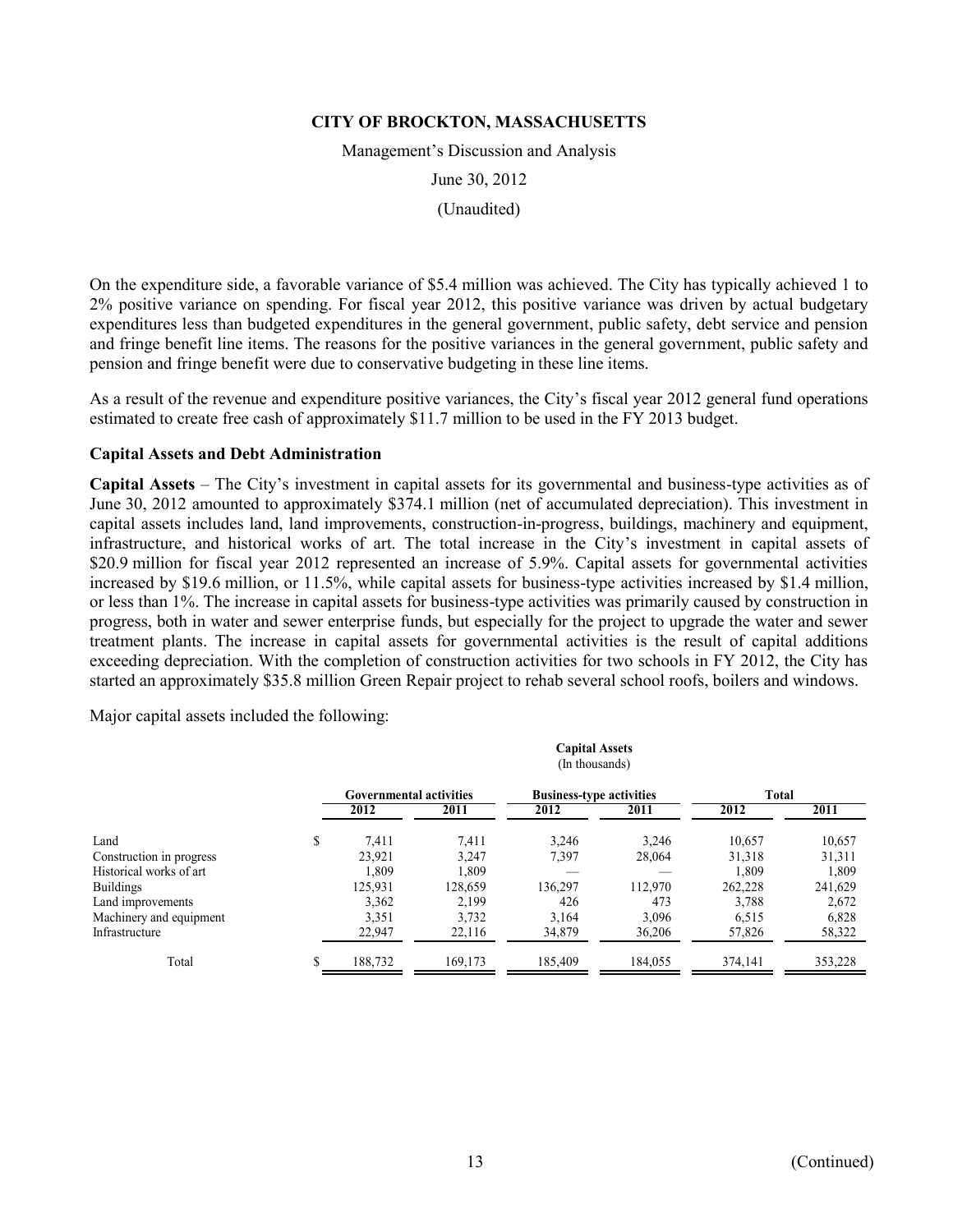Management's Discussion and Analysis

June 30, 2012

(Unaudited)

Long-Term Debt – At the end of the current fiscal year, the City had total bonded debt outstanding of approximately \$240.3 million. The entire amount is backed by the full faith and credit of the City.

|                               | <b>Outstanding Debt</b><br>(In thousands) |         |                                 |         |              |         |  |
|-------------------------------|-------------------------------------------|---------|---------------------------------|---------|--------------|---------|--|
|                               | <b>Governmental activities</b>            |         | <b>Business-type activities</b> |         | <b>Total</b> |         |  |
|                               | 2012                                      | 2011    | 2012                            | 2011    | 2012         | 2011    |  |
| General obligation bonds, net | 129,790                                   | 131,393 | 110.558                         | 115,369 | 240,348      | 246,762 |  |
| Total                         | 129,790                                   | 131,393 | 110.558                         | 115.369 | 240,348      | 246,762 |  |

The overall net increase is attributable to the following factors:

The City's bonded debt decreased by approximately \$6.4 million or less than 2.5%. The decrease was attributable to scheduled repayments and an advanced refunding exceeding new issuances. The City issued a total of new debt totaling \$14.2 million. This consisted of loans totaling \$1.2 million to fund the City's Brockton High School Stadium Rehab, \$5.3 million of advanced refunding of FY 2002 \$15,616,000 General Obligation bonds, \$1.6 million to fund the City's Parking Garage Rehab, \$5.9 million of MWPAT bonds to fund replacement of water meters and upgrades to the Silver Lake and Avon Reservoir treatment facilities. This increase in long-term debt was offset by principal payments and the advanced refunding of debt during the current fiscal year totaling \$20.9 million.

Total long-term debt of the City represents a claim of about 64.2% of the City's total capital assets, and a claim of about 35.6% of the City's total assets. As a percentage of the fair value of taxable property in the City, the long-term debt comprises only 4.3%.

The City maintains an "A" (stable outlook) rating from Standard and Poor's and an "Aa3" rating from Moody's for general obligation debt.

#### **Economic Factors and Next Year's Budgets**

While the economic circumstances confronting the City had deteriorated considerably over recent fiscal years, more recently, conditions have become more stable. During the earlier period, revenue assistance from the state declined in both nominal and real terms. This was initially true even for aid to education, although in the later years this trend was reversed. However, for revenue assistance other than for education, the decline was particularly steep. For example, the City's unrestricted state aid was reduced by about \$11.6 million from nearly \$28 million in FY 2008 to nearly \$16.4 million in FY 2012, a reduction of about 41%. The governor's FY 2013 proposal at first increased by about 6% aid to education and held other revenue assistance about level, but ultimately the state provided a "one-time" distribution of additional unrestricted state aid of about \$1.3 million.

During this period, the state has provided municipalities with two new, local option revenue sources: the ability to raise the lodging excise tax from four percent up to six percent, and the ability to add 0.75% to the meals tax. The City has adopted both measures. The meals tax provided about \$430 in new revenue in FY 2011, a year of partial implementation, and \$820 thousand in FY 2012, a full year. The lodging tax increase added about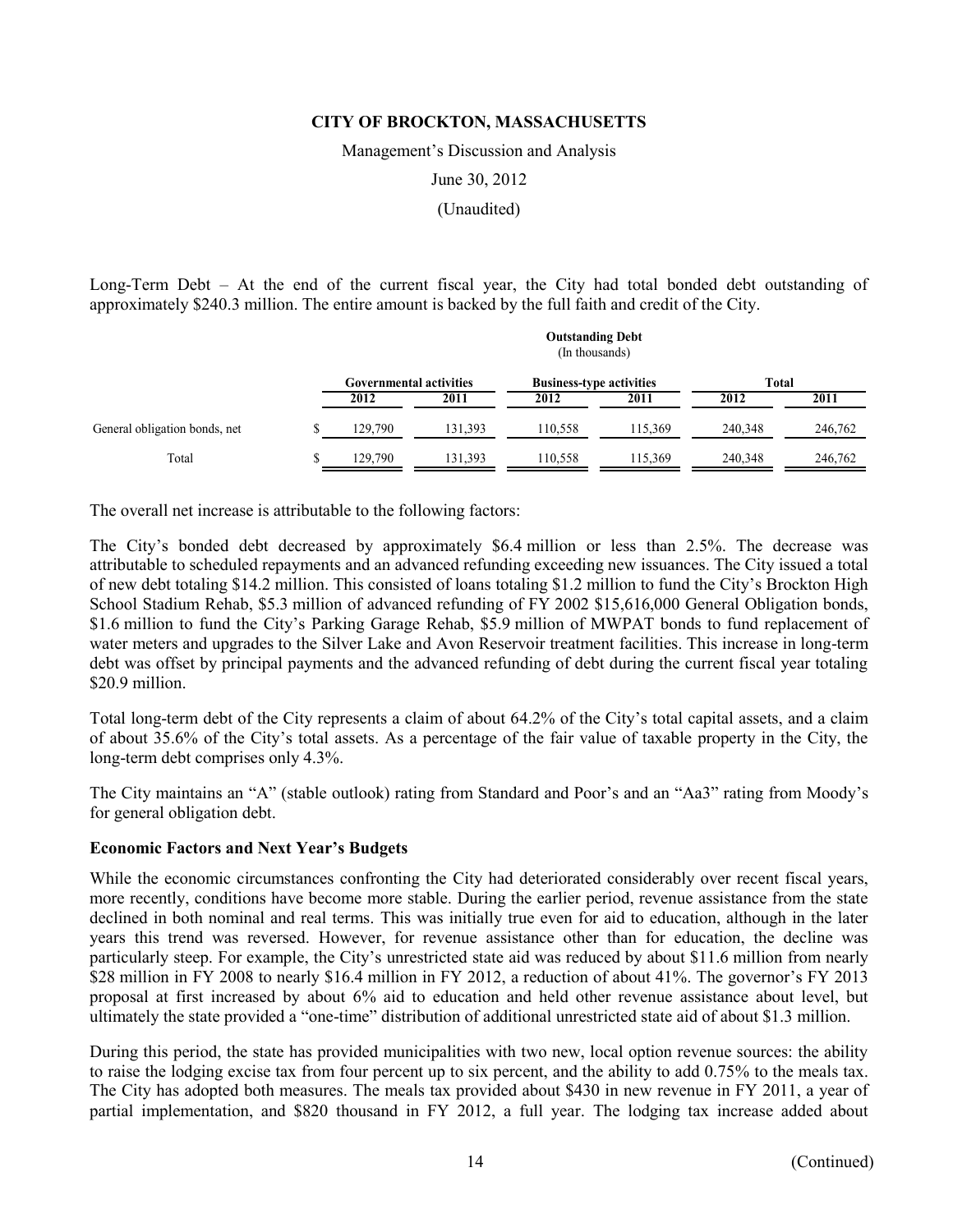Management's Discussion and Analysis

June 30, 2012

(Unaudited)

\$200 thousand in new revenue, so between the two measures, the City expects more than \$1 million in on-going, new revenues.

Although the property tax levy has provided a predictable, steady source of revenue growth, the City's property values in combination with the state's property tax limitation law, Proposition 2½, so-called, limit the ability of the property tax to finance the City's budget. In FY 2013, it provided only about 30% of the City's total spending in the general and enterprise funds. State revenue assistance comprised 46%. The enterprise funds contributed revenues equal to 13%; other local receipts contributed 6%, and the remaining 5% was provided by appropriating balance sheet reserves.

In this revenue environment, with current cost pressures, it is important to fully appropriate the allowable property tax levy, to re-capture to the extent possible the cost of services through imposing user fees, to be judicious in appropriating balance sheet reserves, and to replenish these reserves when possible. However, many taxpayers and residents have been harmed by the recession and its aftermath effects, and concerns for these constituents have manifested in the attitude of elected officials to levy taxes or impose fee increases. In FY 2013, contrary to the recommendation of the mayor and chief financial officer, the City Council did not appropriate the full property tax levy allowed by law; the amount of \$1.0 million was not levied rather than appropriated to the City's stabilization fund. The City's recreation, and renewable energy enterprise funds are mainly self-supporting through fees, and the utility enterprise funds (water, sewer, and refuse) are currently fully self supporting. However, no utility fee increases have been adopted by the City Council for several years, even though for the past two years, water fee increases have been requested. Capital spending has suffered as a result.

The growth rates in the funding sources other than the property tax have not been as reliable. The heavy reliance on state aid has become problematic in a period when almost all of the increase in state assistance has been restricted to education. This is especially pronounced when unrestricted state aid has been reduced. In the meantime, recent cost pressures on employee and retiree benefits and pensions have continued, and modest inflation recovery increases in wages and salaries have also raised expenditure levels. Accordingly, maintaining the same level of services in recent years has resulted in drawing down some of the City's reserves. Favorable budget variances from conservative budgeting, including an unexpected surplus in snow removal costs in FY 2012, have allowed for some replenishment of those to assist in the FY 2014 budget. The governor's proposal for FY 2014 would result in substantial increases to both aid to education and unrestricted state aid. However, this proposal relies on a substantial restructuring and increasing of the state's income tax, somewhat offset by a reduction in the sales tax, and so the state aid proposal may not survive in its current form. It is quite likely that the final state revenue budget for FY 2014 will look very much like it did in FY 2013. This would mean an increase in aid to education and level funding or only a modest increase to unrestricted state aid. In that case, the City will need to tap into a portion of the remaining reserves in order to maintain services in FY 2014.

Despite recent improvements, unemployment nationally and locally remains quite high. The City also has been deeply affected by the home mortgage foreclosure crisis. However, the local housing market recently has begun to show signs of price stability. Nonetheless, the monthly average median value of a single family home in calendar 2012 was lower than it had been since calendar 2002. For the condominium market, the comparable year would have been calendar 2000. However, in from calendar 2011 through calendar 2012, the average monthly median decreased by about 2%, mostly from the first six months, with stability in the last six. For condominiums, the average monthly median price remained flat from 2011 to 2012.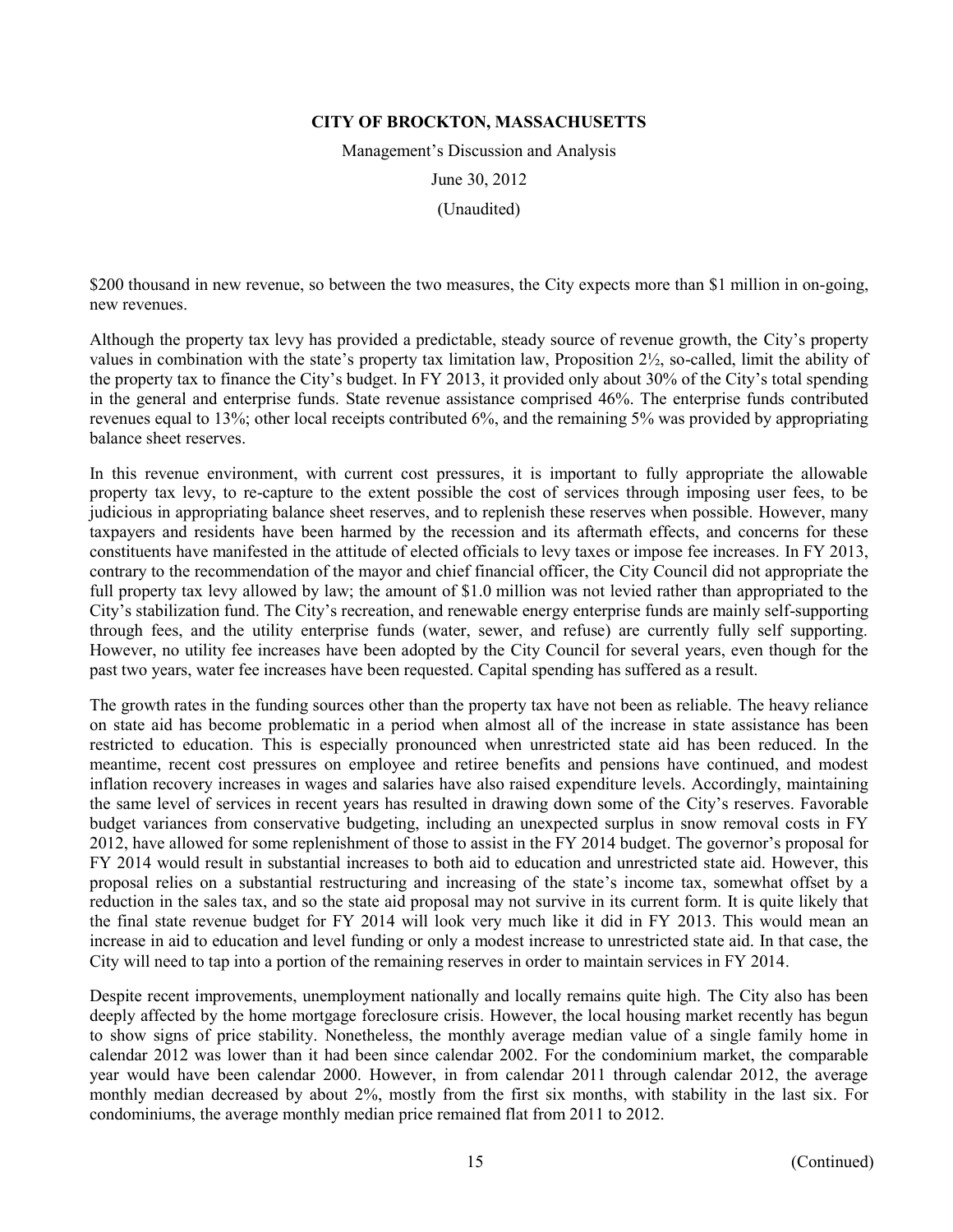Management's Discussion and Analysis

June 30, 2012

(Unaudited)

The City's overall assessed value declined from FY 2012 to FY 2013 by \$148.4 million, or 2.6%. However, there has been some significant activity in recent years. The Bernardi Auto Group has redeveloped a large parcel off Route 24 to create two separate dealerships, a Hyundai and a Honda, with an investment of \$24 million. This project was granted a substantial Tax Incentive Financing agreement, but in future years it will provide healthy growth in property tax revenue. The Cerberus private equity fund in December 2010 closed on the acquisition of the Good Samaritan Medical Center as part of its acquisition of the Caritas Catholic hospital chain. This ownership has converted the property from tax exempt to taxable. In addition, the ownership is making substantial, on-going improvements to the facility. The revenues will be a significant addition to the City's tax levy of about \$1.3 million. As expected, the hospital has challenged the City's assessment, but the City has increased its reserve for abatements to protect against losing that challenge. The City's valuation was the result of the independent work of an expert consultant, and the City is confident in the value developed by the consultant. In the past few months, the Trinity Financial Corp. has proposed the redevelopment of an entire City block in the downtown area. The project will be developed in two phases and will be comprised of mixed use residential housing, commercial space, and parking. The project blends private risk capital, both debt and equity, with public financing, including some City land for parking and a \$4 million state grant. When both phases have been completed, the project will have cost \$100 million, which represents the largest investment in downtown Brockton in memory.

The City has continued to engage with its unions over the issues of wages and benefits, especially health insurance costs. All City unions had contracts which were settled and approved for fiscal years 2008 through 2010. The terms of the settlements varied with each union, but contained similar elements. Base wages were increased by 7% over the three year period, but certain other increases were also granted, including for education. These terms varied by union. Depending on these factors, an employee's total compensation increase could range from 10 to 15%; the average was about 12.5%. One of the major objectives achieved by the City was the agreement to increase the employee contribution to the indemnity health insurance plan from 25% to 30%. The City also obtained the agreement that the City will not reimburse any portion of the Medicare Part B cost when eligible employees retire and enroll in Medicare. The City and its unions are currently engaged in bargaining for the fiscal years subsequent to FY 2010. Considerable progress has been made toward new settlements for FY 2011 through FY 2013, but the deals are not final at this writing.

The School Department had settled contracts for both certified and noncertified staff covering fiscal years 2009, 2010, and 2011. These contracts settled on the following pattern: 2% in FY 2009, 3% FY 2010, and 3% at the start of FY 2011 and a further 2% at mid-year. Then, prior to FY 2011, the school committee and some of the unions, including the largest, the teachers' union, modified the FY 2011 pattern and extended the contracts through FY 2013, in order to avoid layoffs in FY 2011. The new pattern called for 3% in FY 2011, a 2%/1.5% split in FY 2012, and a 0.5%/1.5% split in FY 2013. The school committee also recently executed a one year contract with its teachers for FY 2014 for a 2% salary increase. The parties also agreed to a modification of teacher evaluations to allow the district to continue to qualify for federal grant funding.

In February 2012, the mayor requested that the City Council approve a local option statute, which would have removed the issue of health insurance benefit plan design from collective bargaining for all City and school workers and retirees by either joining the state's Group Insurance Commission plans or adopting new City plan designs with similar benefits. Although substantial savings were projected for this step, the initiative was opposed by union members and retirees, who pledged in public to engage in good faith bargaining over plan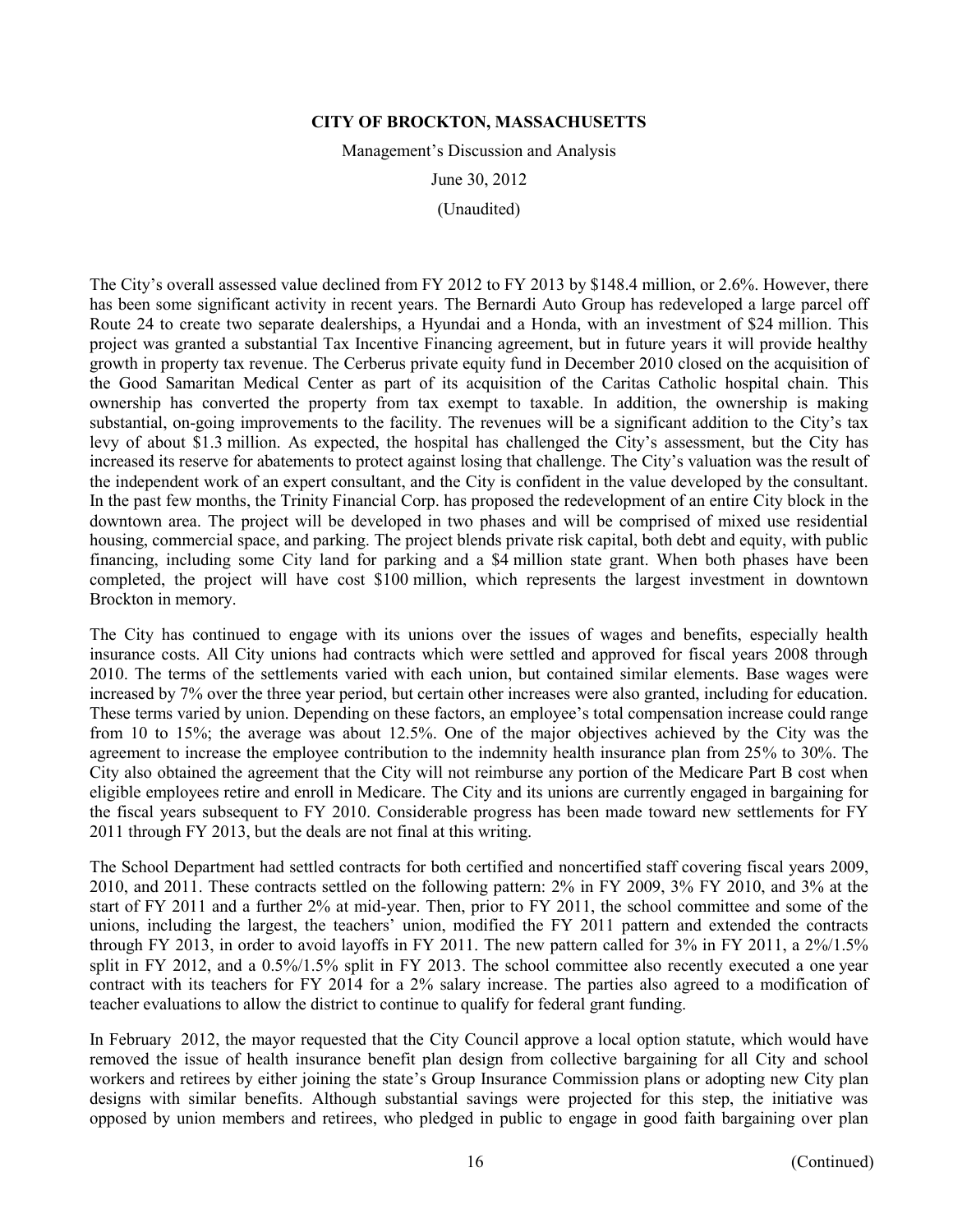Management's Discussion and Analysis

June 30, 2012

(Unaudited)

design. The City Council unanimously voted to not accept the statute. Subsequently, the City and all of its school and municipal unions engaged in prolonged and substantive bargaining under a separate provision of state law which permits the union and retirees to bargain as a coalition of interests on proportionately weighted vote. With this process, the coalition of all employees/retirees and the City reached agreement on new plan designs with significantly increased co-payments. However, unlike the GIC plans, the new City plans do not contain annual deductibles. The plans for active employees and retirees who are not eligible for Medicare are effective on July 1, 2013, and the plan for Medicare eligible retirees was effective on January 1, 2013. The coalition and the plans are in effect for four years. The plans are expected to save an estimated \$4.7 million annually in costs to the City, based on cost of the plans in effect on July 1, 2012, which are being replaced. The retiree plans also significantly reduced the City's OPEB estimate.

The adverse impact of costs rising more rapidly than revenues could be avoided by a voter referendum to override the provisions of the property tax limitation statute, Proposition 2½. Even with the recent property valuation decreases, the City enjoys override capacity and could increase its levy. The FY 2013 assessed valuation of the City would support a maximum levy of just over \$137.1 million at 2.5% of assessed value. The actual FY 2013 levy was \$111.5 million, and an additional \$1.0 million of allowed levy wasn't appropriated. At 2.25% of assessed value, the City could levy \$123.4 million. The tax increase on the average resident with a single family home would be about \$30 per year for every million in increased levy. While the City's voters have twice declined to approve overrides in City referendum elections, the capacity for them to do so exists. If needed, a significant amount of additional revenue could be obtained at a modest cost to the average taxpayer.

#### **Requests for Information**

This information is designed to provide a general overview of the City's finances for all those with an interest in the City's finances. Questions concerning any of the information provided in this document or requests for additional financial information should be addressed to the Finance Department, City Hall, 45 School Street, Brockton, Massachusetts 02301.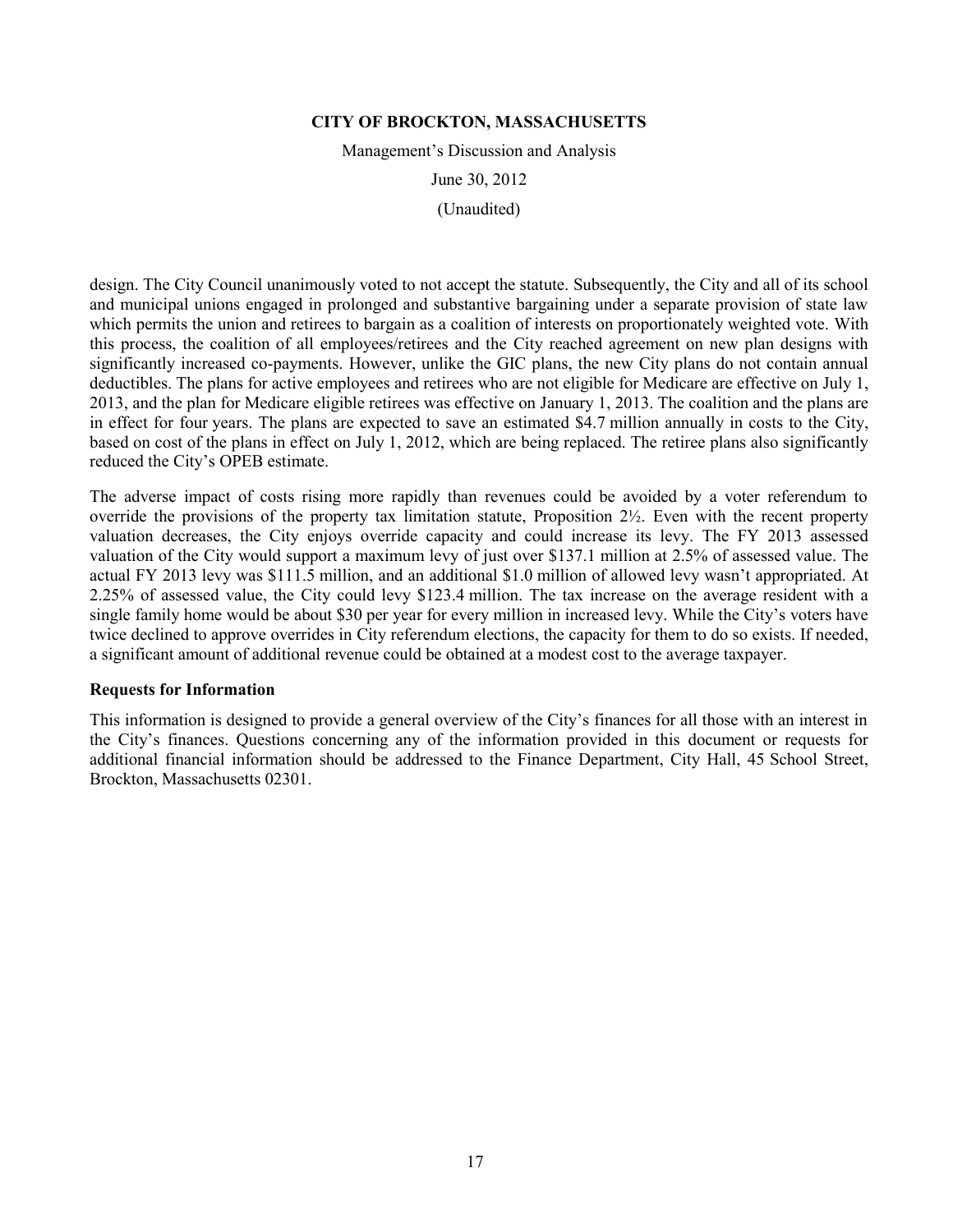## Statement of Net Assets

June 30, 2012

|                                                 | Governmental<br>activities | <b>Business-type</b><br>activities | <b>Total</b>   |
|-------------------------------------------------|----------------------------|------------------------------------|----------------|
| Assets:                                         |                            |                                    |                |
| Cash and investments                            | \$<br>104,663,288          | 20,445,104                         | 125, 108, 392  |
| Receivables, net:                               |                            |                                    |                |
| Property taxes                                  | 12,403,683                 |                                    | 12,403,683     |
| Intergovernmental                               | 14,902,465                 | 5,281,801                          | 20,184,266     |
| Customer receivables, net                       |                            | 21,244,347                         | 21,244,347     |
| Other                                           | 2,455,285                  | 351,104                            | 2,806,389      |
| Other assets                                    | 9,247,463                  | 791,730                            | 10,039,193     |
| Long-term note receivable                       | 7,298,888                  |                                    | 7,298,888      |
| Long-term intergovernmental receivable          | 13,573,502                 |                                    | 13,573,502     |
| Pension asset                                   | 87,442,640                 |                                    | 87,442,640     |
| Capital assets:                                 |                            |                                    |                |
| Nondepreciable                                  | 33,140,403                 | 10,643,332                         | 43,783,735     |
| Depreciable, net                                | 155,591,673                | 174,766,270                        | 330, 357, 943  |
| Total assets                                    | 440,719,290                | 233,523,688                        | 674,242,978    |
| Liabilities:                                    |                            |                                    |                |
| Warrants and accounts payable                   | 14,738,119                 | 3,364,837                          | 18,102,956     |
| Accrued liabilities:                            |                            |                                    |                |
| Interest                                        | 2,378,267                  | 1,089,887                          | 3,468,154      |
| Payroll and related withholdings                | 11,752,966                 | 98,892                             | 11,851,858     |
| Tax abatement refunds                           | 1,772,750                  |                                    | 1,772,750      |
| Bond anticipation note                          | 7,000,000                  |                                    | 7,000,000      |
| Noncurrent liabilities:                         |                            |                                    |                |
| Due within one year:                            |                            |                                    |                |
| Compensated absences and claims                 | 4,983,512                  | 162,964                            | 5,146,476      |
| Bonds, note and loans payable                   | 5,146,750                  | 6,476,372                          | 11,623,122     |
| Due in more than one year:                      |                            |                                    |                |
| Compensated absences and claims                 | 11,448,142                 | 7,076,427                          | 18,524,569     |
| Unearned revenue                                | 25,724                     | 3,347,975                          | 3,373,699      |
| Landfill closure and postclosure care costs     | 3,035,955                  | 1,127,000                          | 4,162,955      |
| Bonds, note and loans payable                   | 124,643,654                | 104,081,922                        | 228,725,576    |
| Other post employment benefits                  | 159,652,673                |                                    | 159,652,673    |
| Total liabilities                               | 346,578,512                | 126,826,276                        | 473,404,788    |
| Net assets (deficits):                          |                            |                                    |                |
| Invested in capital assets, net of related debt | 148,086,672                | 80,128,108                         | 228,214,780    |
| Restricted for:                                 |                            |                                    |                |
| Permanent funds:                                |                            |                                    |                |
| Nonexpendable                                   | 5,246,543                  |                                    | 5,246,543      |
| Expendable                                      | 723,788                    |                                    | 723,788        |
| Health claims                                   | 16,623,612                 |                                    | 16,623,612     |
| Federal, state and local grants                 | 15,891,504                 |                                    | 15,891,504     |
| Other                                           | 3,513,330                  |                                    | 3,513,330      |
| Unrestricted                                    | (95, 944, 671)             | 26,569,309                         | (69, 375, 362) |
| Total net assets                                | \$<br>94,140,778           | 106,697,417                        | 200,838,195    |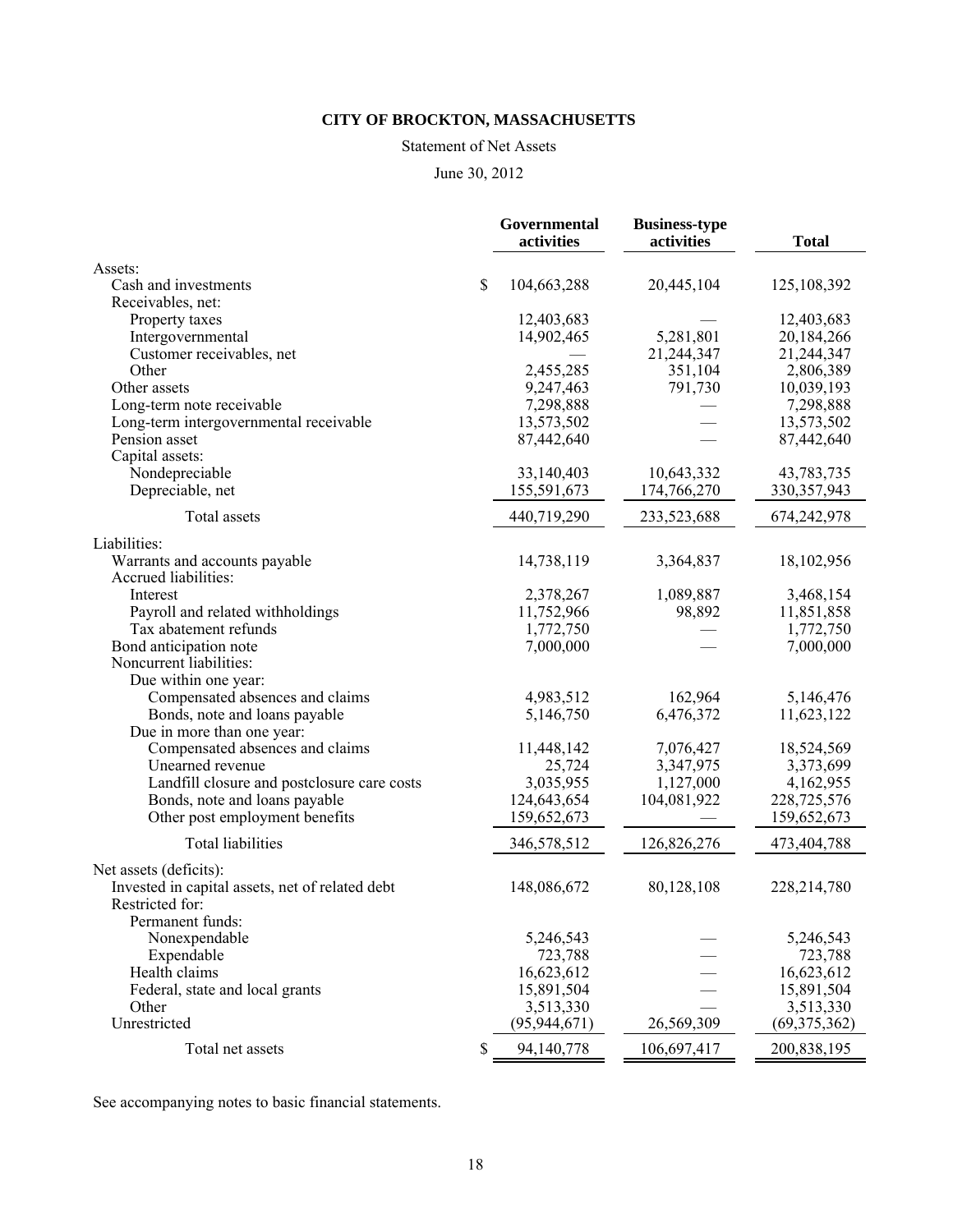#### Statement of Activities

#### Year ended June 30, 2012

|                                                                                                                                                                                                                                                          |                   |                                | <b>Program revenues</b>                  | Net (expense) revenue and changes in net assets |                                                                                                                     |                                                         |                                                                                                     |
|----------------------------------------------------------------------------------------------------------------------------------------------------------------------------------------------------------------------------------------------------------|-------------------|--------------------------------|------------------------------------------|-------------------------------------------------|---------------------------------------------------------------------------------------------------------------------|---------------------------------------------------------|-----------------------------------------------------------------------------------------------------|
| <b>Functions/programs</b>                                                                                                                                                                                                                                | <b>Expenses</b>   | <b>Charges for</b><br>services | Operating<br>grants and<br>contributions | Capital<br>grants and<br>contributions          | Governmental<br>activities                                                                                          | <b>Business-type</b><br>activities                      | <b>Total</b>                                                                                        |
| Governmental activities:                                                                                                                                                                                                                                 |                   |                                |                                          |                                                 |                                                                                                                     |                                                         |                                                                                                     |
| General government                                                                                                                                                                                                                                       | 24,098,874<br>\$. | 4,595,642                      | 9,510,917                                | 369,933                                         | (9,622,382)                                                                                                         |                                                         | (9,622,382)                                                                                         |
| Public safety                                                                                                                                                                                                                                            | 63,406,872        | 2,650,948                      | 4,012,397                                |                                                 | (56,743,527)                                                                                                        |                                                         | (56,743,527)                                                                                        |
| Education                                                                                                                                                                                                                                                | 253,761,408       | 5,123,643                      | 176,818,129                              | $\overline{\phantom{0}}$                        | (71,819,636)                                                                                                        | $\overline{\phantom{0}}$                                | (71,819,636)                                                                                        |
| Public works                                                                                                                                                                                                                                             | 9,798,583         | 152,076                        | 2,919,088                                |                                                 | (6,727,419)                                                                                                         |                                                         | (6,727,419)                                                                                         |
| Human services                                                                                                                                                                                                                                           | 3,492,110         | 296,666                        | 372,056                                  | $\overline{\phantom{0}}$                        | (2,823,388)                                                                                                         | --                                                      | (2,823,388)                                                                                         |
| Culture and recreation                                                                                                                                                                                                                                   | 3,677,746         | 53,159                         | 203,960                                  |                                                 | (3,420,627)                                                                                                         |                                                         | (3,420,627)                                                                                         |
| State and county assessments                                                                                                                                                                                                                             | 6,022,609         |                                |                                          | $\overline{\phantom{0}}$                        | (6,022,609)                                                                                                         | $\overline{\phantom{0}}$                                | (6,022,609)                                                                                         |
| Court judgments                                                                                                                                                                                                                                          | 161,056           |                                |                                          |                                                 | (161, 056)                                                                                                          |                                                         | (161, 056)                                                                                          |
| Interest on long-term debt                                                                                                                                                                                                                               | 7,188,023         |                                |                                          | $\overline{\phantom{0}}$                        | (7, 188, 023)                                                                                                       | $\overline{\phantom{0}}$                                | (7,188,023)                                                                                         |
| Total governmental activities                                                                                                                                                                                                                            | 371,607,281       | 12,872,134                     | 193,836,547                              | 369,933                                         | (164, 528, 667)                                                                                                     | $\overline{\phantom{0}}$                                | (164, 528, 667)                                                                                     |
| Business-type activities:                                                                                                                                                                                                                                |                   |                                |                                          |                                                 |                                                                                                                     |                                                         |                                                                                                     |
| Water                                                                                                                                                                                                                                                    | 16,039,531        | 15,052,600                     | 304,297                                  | 43,348                                          |                                                                                                                     | (639, 286)                                              | (639, 286)                                                                                          |
| Sewer                                                                                                                                                                                                                                                    | 14,888,644        | 18,841,823                     | 349,424                                  | 432,842                                         |                                                                                                                     | 4,735,445                                               | 4,735,445                                                                                           |
| Other                                                                                                                                                                                                                                                    | 8,558,206         | 8,338,690                      | 212,684                                  |                                                 |                                                                                                                     | (6, 832)                                                | (6,832)                                                                                             |
| Total business-type activities                                                                                                                                                                                                                           | 39,486,381        | 42,233,113                     | 866,405                                  | 476,190                                         |                                                                                                                     | 4,089,327                                               | 4,089,327                                                                                           |
| Total primary government                                                                                                                                                                                                                                 | 411,093,662       | 55,105,247                     | 194,702,952                              | 846,123                                         | (164, 528, 667)                                                                                                     | 4,089,327                                               | (160, 439, 340)                                                                                     |
| General revenues:<br>Property taxes, levied for general purposes, net<br>Excises<br>Payments in lieu of taxes<br>Penalties and interest on taxes<br>Other<br>Intergovernmental<br>Investment income<br>Transfers<br>Total general revenues and transfers |                   |                                |                                          |                                                 | S<br>107,884,742<br>6,773,668<br>188,881<br>1,694,109<br>234,889<br>35,118,890<br>695,636<br>402,768<br>152,993,583 | _<br>$\overline{\phantom{0}}$<br>(402,768)<br>(402,768) | 107,884,742<br>6,773,668<br>188,881<br>1,694,109<br>234,889<br>35,118,890<br>695,636<br>152,590,815 |
| Change in net assets                                                                                                                                                                                                                                     |                   |                                |                                          |                                                 | (11, 535, 084)                                                                                                      | 3,686,559                                               | (7,848,525)                                                                                         |
| Net assets, beginning of year                                                                                                                                                                                                                            |                   |                                |                                          |                                                 | 105,675,862                                                                                                         | 103,010,858                                             | 208,686,720                                                                                         |
| Net assets, end of year                                                                                                                                                                                                                                  |                   |                                |                                          |                                                 | 94,140,778<br>S                                                                                                     | 106,697,417                                             | 200,838,195                                                                                         |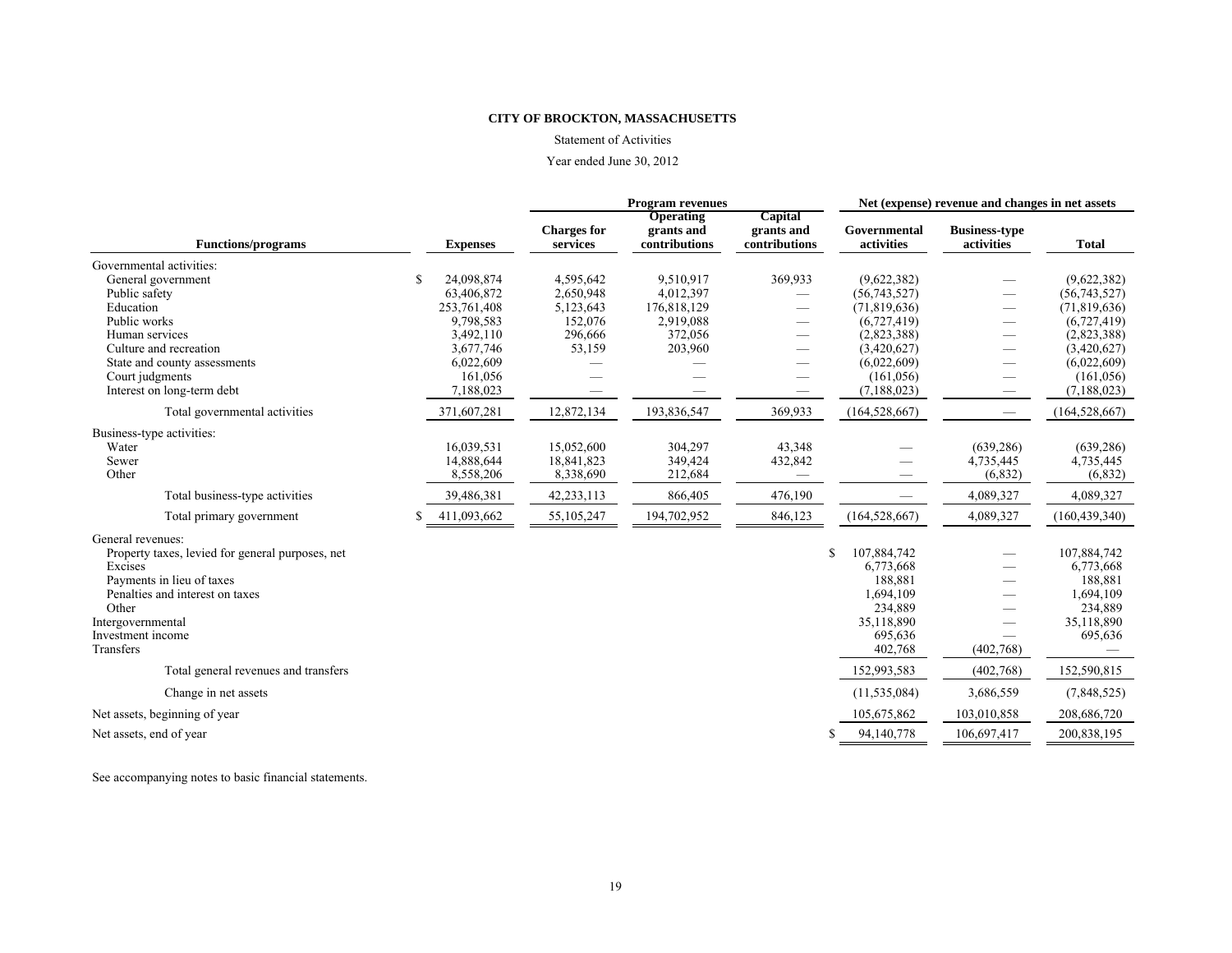## Balance Sheet – Governmental Funds

June 30, 2012

| <b>Assets</b>                                                                                                                         |    | <b>General</b>                                                   | <b>School</b><br><b>Roof Repairs</b> | <b>Other</b><br>Governmental                    | <b>Total</b>                                                      |
|---------------------------------------------------------------------------------------------------------------------------------------|----|------------------------------------------------------------------|--------------------------------------|-------------------------------------------------|-------------------------------------------------------------------|
| Cash and investments                                                                                                                  | \$ | 78,586,173                                                       |                                      | 26,077,115                                      | 104,663,288                                                       |
| Receivables, net:<br>Property taxes<br>Motor vehicle excise<br>Departmental and other<br>Tax liens<br>Intergovernmental               |    | 7,047,582<br>2,253,325<br>18,815<br>5,356,101<br>2,841,444       | 7,498,872                            | 183,145<br>4,562,149                            | 7,047,582<br>2,253,325<br>201,960<br>5,356,101<br>14,902,465      |
| Total receivables                                                                                                                     |    | 17,517,267                                                       | 7,498,872                            | 4,745,294                                       | 29,761,433                                                        |
| Due from other funds<br>Long-term note receivable<br>Long-term intergovernmental receivable<br>Deposit with health claims agent       |    | 2,675,606<br>7,298,888<br>13,573,502<br>7,544,000                |                                      |                                                 | 2,675,606<br>7,298,888<br>13,573,502<br>7,544,000                 |
| Total assets                                                                                                                          | \$ | 127, 195, 436                                                    | 7,498,872                            | 30,822,409                                      | 165,516,717                                                       |
| <b>Liabilities and Fund Balances</b>                                                                                                  |    |                                                                  |                                      |                                                 |                                                                   |
| Warrants and accounts payable<br>Accrued liabilities:<br>Tax abatement refunds                                                        | \$ | 7,193,534<br>1,772,750                                           | 4,377,521                            | 3,167,064                                       | 14,738,119<br>1,772,750                                           |
| Payroll and related withholdings<br>Due to other funds<br>Health claims payable<br>Bond anticipation note payable<br>Deferred revenue |    | 11,693,945<br>3,480,518<br>29,447,099                            | 2,675,606<br>7,000,000               | 59,021<br>25,724                                | 11,752,966<br>2,675,606<br>3,480,518<br>7,000,000<br>29,472,823   |
| <b>Total liabilities</b>                                                                                                              |    | 53,587,846                                                       | 14,053,127                           | 3,251,809                                       | 70,892,782                                                        |
| Fund balances (deficits):<br>Nonspendable<br>Restricted<br>Committed<br>Assigned<br>Unassigned                                        |    | 7,298,888<br>13,143,093<br>5,019,582<br>18,913,861<br>29,232,166 | 15,033<br>(6, 569, 288)              | 5,246,543<br>20,128,622<br>1,973,508<br>221,927 | 12,545,431<br>33,271,715<br>6,993,090<br>19,150,821<br>22,662,878 |
| Total fund balances                                                                                                                   |    | 73,607,590                                                       | (6, 554, 255)                        | 27,570,600                                      | 94,623,935                                                        |
| Total liabilities and fund balances                                                                                                   | S  | 127, 195, 436                                                    | 7,498,872                            | 30,822,409                                      | 165,516,717                                                       |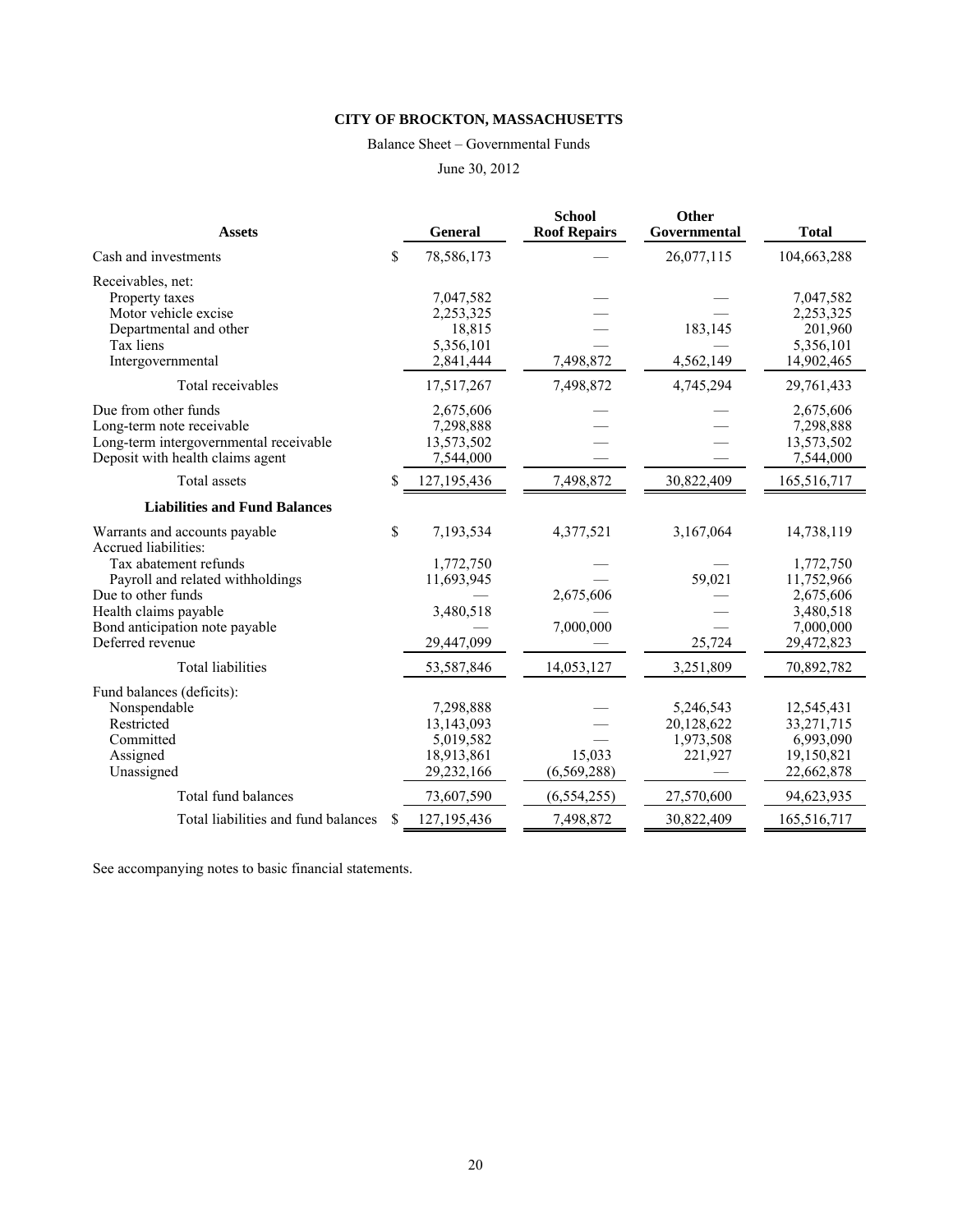## Reconciliation of the Governmental Funds Balance Sheet to the Statement of Net Assets

## June 30, 2012

| Total fund balance – governmental funds                                                                                                      | \$<br>94,623,935 |
|----------------------------------------------------------------------------------------------------------------------------------------------|------------------|
| Amounts reported for governmental activities in the statements of net assets<br>are different because:                                       |                  |
| Capital assets used in governmental activities are not financial resources                                                                   |                  |
| and therefore are not reported in the funds                                                                                                  | 188,732,076      |
| Revenue is recorded on an accrual basis                                                                                                      | 29,447,099       |
| Bond issuance costs are capitalized in the government-wide statements                                                                        | 1,567,658        |
| Pension asset is not a financial resource and therefore not reported in the funds                                                            | 87,442,640       |
| Other costs are capitalized in the government-wide statements                                                                                | 135,805          |
| Some liabilities are not due and payable in the current period and therefore<br>are not reported in the funds. Those liabilities consist of: |                  |
| Taxable bonds                                                                                                                                | (96, 145, 000)   |
| Other general obligation bonds                                                                                                               | (32,819,550)     |
| Bond premiums                                                                                                                                | (1,389,073)      |
| Deferred bond gains (losses)                                                                                                                 | 563,219          |
| Other post employment benefits                                                                                                               | (159, 652, 673)  |
| Accrued interest on bonds                                                                                                                    | (2,378,267)      |
| Landfill and postclosure care costs                                                                                                          | (3,035,955)      |
| Compensated absences and claims                                                                                                              | (12, 951, 136)   |
|                                                                                                                                              | (307, 808, 435)  |
| Net assets of governmental activities                                                                                                        | \$<br>94,140,778 |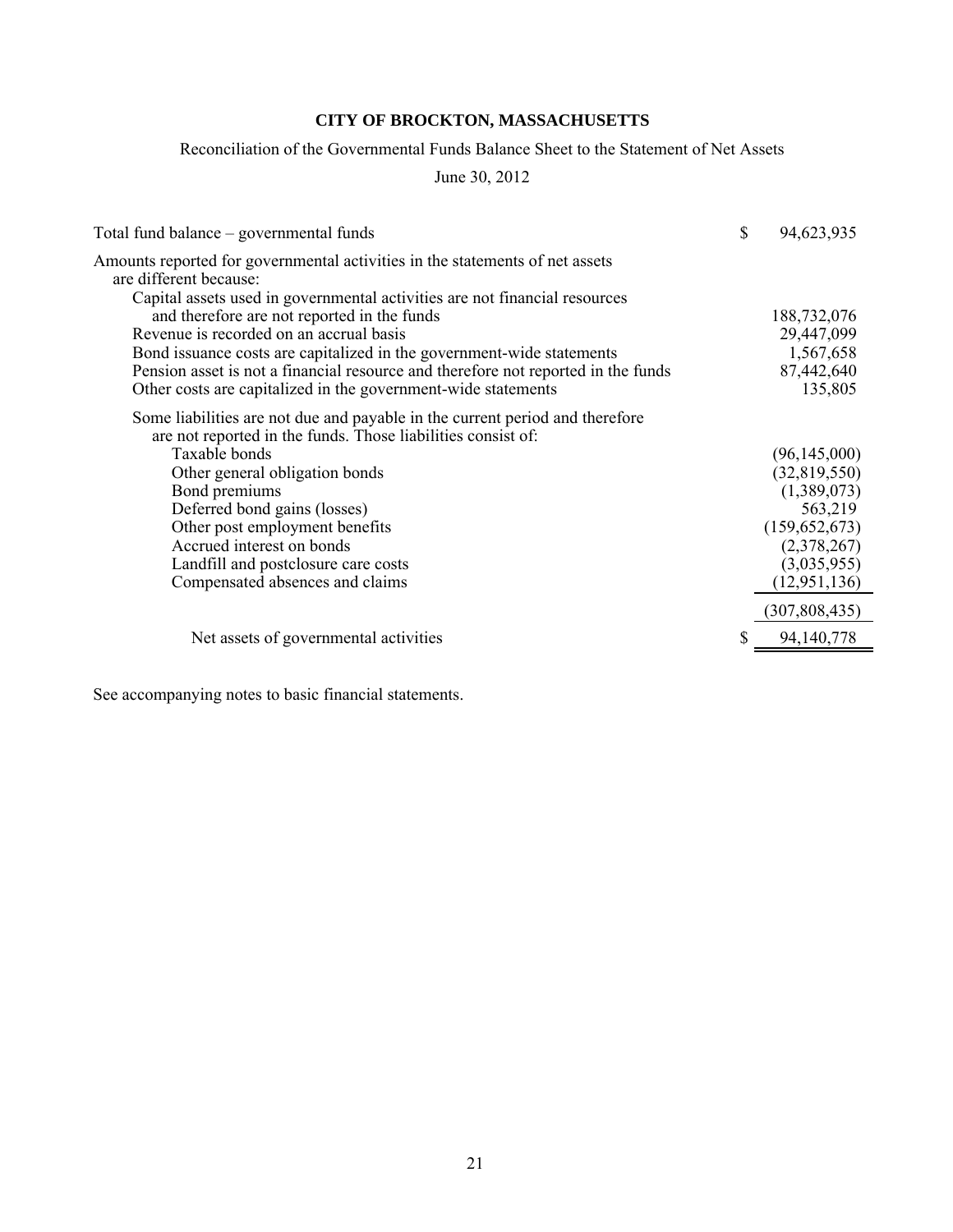## Statement of Revenues, Expenditures, and Changes in Fund Balance – Governmental Funds

#### Year ended June 30, 2012

|                                                     |    |                | <b>School</b>       | Other                    |               |
|-----------------------------------------------------|----|----------------|---------------------|--------------------------|---------------|
|                                                     |    | <b>General</b> | <b>Roof Repairs</b> | Governmental             | <b>Total</b>  |
| Revenues:                                           |    |                |                     |                          |               |
| Real and personal property taxes, net               | S  | 106,728,051    |                     |                          | 106,728,051   |
| Motor vehicle and other excise                      |    | 6,729,299      |                     |                          | 6,729,299     |
| Penalties and interest on taxes                     |    | 1,694,109      |                     |                          | 1,694,109     |
| Payments in lieu of taxes                           |    | 188,881        |                     |                          | 188,881       |
| User charges and other revenue                      |    | 3,989,410      |                     | 4,712,440                | 8,701,850     |
| Fees                                                |    | 1,780,971      |                     | 4,646,040                | 6,427,011     |
| Licenses and permits                                |    | 2,044,967      |                     |                          | 2,044,967     |
| Intergovernmental                                   |    | 163,524,900    | 15,265,775          | 33,309,796               | 212,100,471   |
| Fines                                               |    | 808,373        |                     | 257,914                  | 1,066,287     |
| Investment income                                   |    | 345,421        |                     | 350,215                  | 695,636       |
| Contributions                                       |    | 14, 195, 703   |                     | 609,096                  | 14,804,799    |
| Total revenues                                      |    | 302,030,085    | 15,265,775          | 43,885,501               | 361,181,361   |
| Expenditures:                                       |    |                |                     |                          |               |
| Current:                                            |    |                |                     |                          |               |
| General government                                  |    | 11,303,185     |                     | 4,146,699                | 15,449,884    |
| Public safety                                       |    | 37, 337, 236   |                     | 1,815,982                | 39, 153, 218  |
| Education                                           |    | 153,505,472    | 444.929             | 34,396,998               | 188, 347, 399 |
| Public works                                        |    | 5,595,546      |                     | 691,317                  | 6,286,863     |
| Human services                                      |    | 2,194,788      |                     | 311,509                  | 2,506,297     |
| Culture and recreation                              |    | 2,087,123      |                     | 109,131                  | 2,196,254     |
| State and county assessments                        |    | 6,022,609      |                     |                          | 6,022,609     |
| Pension and fringe benefits                         |    | 76,903,470     |                     | $\overline{\phantom{0}}$ | 76,903,470    |
| Court judgments                                     |    | 161,056        |                     |                          | 161,056       |
| Capital outlay                                      |    | 582,058        | 21,594,911          | 3,564,771                | 25,741,740    |
| Debt service                                        |    | 11,267,156     |                     | 6,384                    | 11,273,540    |
| Total expenditures                                  |    | 306,959,699    | 22,039,840          | 45,042,791               | 374,042,330   |
| Excess (deficiency) of revenues over expenditures   |    | (4,929,614)    | (6,774,065)         | (1, 157, 290)            | (12,860,969)  |
| Other financing sources (uses):                     |    |                |                     |                          |               |
| Operating transfers in                              |    | 8,150,910      |                     | 4,117,377                | 12,268,287    |
| Operating transfers out                             |    | (7,632,656)    |                     | (4,233,584)              | (11,866,240)  |
| Other                                               |    | 212,368        |                     |                          | 212,368       |
| Bond proceeds                                       |    |                |                     | 2,800,000                | 2,800,000     |
| Bonds premium                                       |    | 284.565        |                     |                          | 284,565       |
| Payments to refunding bond escrow agent             |    | (4,646,815)    |                     |                          | (4,646,815)   |
| Issuance of refunding bonds                         |    | 4,362,250      |                     |                          | 4,362,250     |
| Total other financing sources (uses)                |    | 730,622        |                     | 2,683,793                | 3,414,415     |
| Excess (deficiency) of revenues and other financing |    |                |                     |                          |               |
| sources over expenditures and other financing uses  |    | (4,198,992)    | (6,774,065)         | 1,526,503                | (9,446,554)   |
| Fund balance, beginning of year                     |    | 77,806,582     | 219,810             | 26,044,097               | 104,070,489   |
| Fund balance, end of year                           | \$ | 73,607,590     | (6, 554, 255)       | 27,570,600               | 94,623,935    |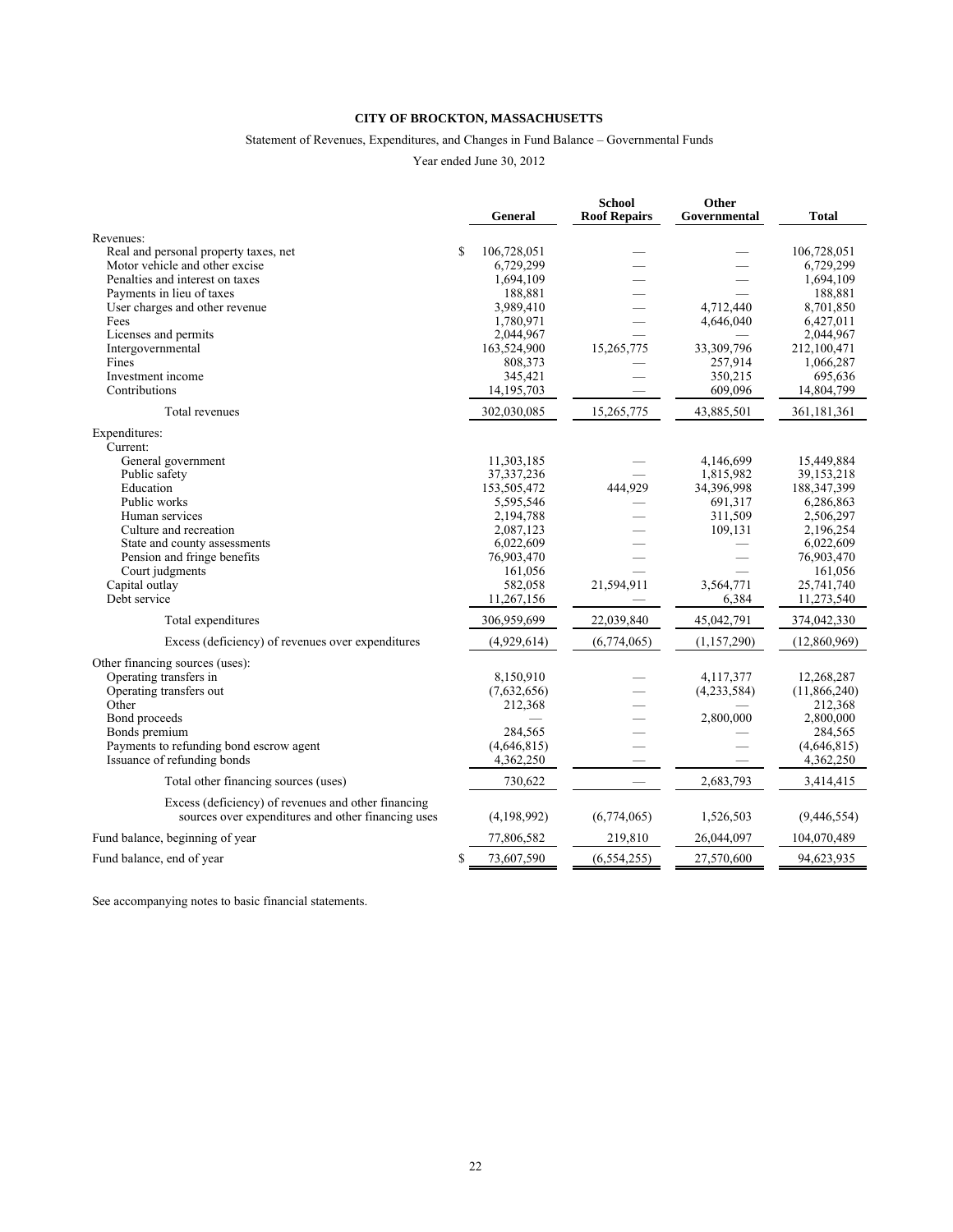## Reconciliation of the Statement of Revenues, Expenditures, and Changes in Fund Balances of Governmental Funds to the Statement of Activities

## Year ended June 30, 2012

| Net change in fund balances – total governmental funds<br>Amounts reported for governmental activities in the statement of activities are<br>different because:         | \$<br>(9,446,554)    |
|-------------------------------------------------------------------------------------------------------------------------------------------------------------------------|----------------------|
| Governmental funds report capital additions as expenditures. In the statement of                                                                                        |                      |
| activities, the cost of those assets is depreciated over their estimated useful lives.<br>Depreciation expense (\$8,194,622) exceeded capital additions (\$27,753,378). | 19,558,756           |
| Accrual basis revenues can result in more or (less) revenues reported in the<br>statement of activities depending upon timing of billings and collections.              | 868,229              |
| Collection of long-term intergovernmental receivable that is recorded as revenue<br>in the governmental funds.                                                          | (2,597,547)          |
| Repayments of bond principal are expenditures in the governmental funds but<br>reduce long-term liabilities in the statement of net assets.                             | 1,915,400            |
| Amortization of bond premiums (\$213,589) add to net assets while the amortization<br>of deferred losses on refunding (\$152,657) and bond issue costs (\$140,912)      |                      |
| decrease net assets. This is the amount by which the amortization of deferred<br>losses on refundings and bond issue costs exceed bond premiums.                        | (453, 526)           |
| Amortization of the pension asset in the statement of activities is not included<br>in the operating statement of the governmental funds.                               | 905,998              |
| Some expenses reported in the statement of activities do not require the use of<br>current financial resources and therefore are not reported as expenditures in        |                      |
| the governmental funds. This amount represents the difference between an<br>increase in interest payable (\$8,008), a decrease in landfill liability (\$142,026),       |                      |
| decrease in accrued claims (\$695,095) and decrease in compensated absences<br>(\$204,073) and increase in other postemployment benefit liabilities (\$23,319,026).     | (22, 285, 840)       |
| Change in net assets of governmental activities                                                                                                                         | \$<br>(11, 535, 084) |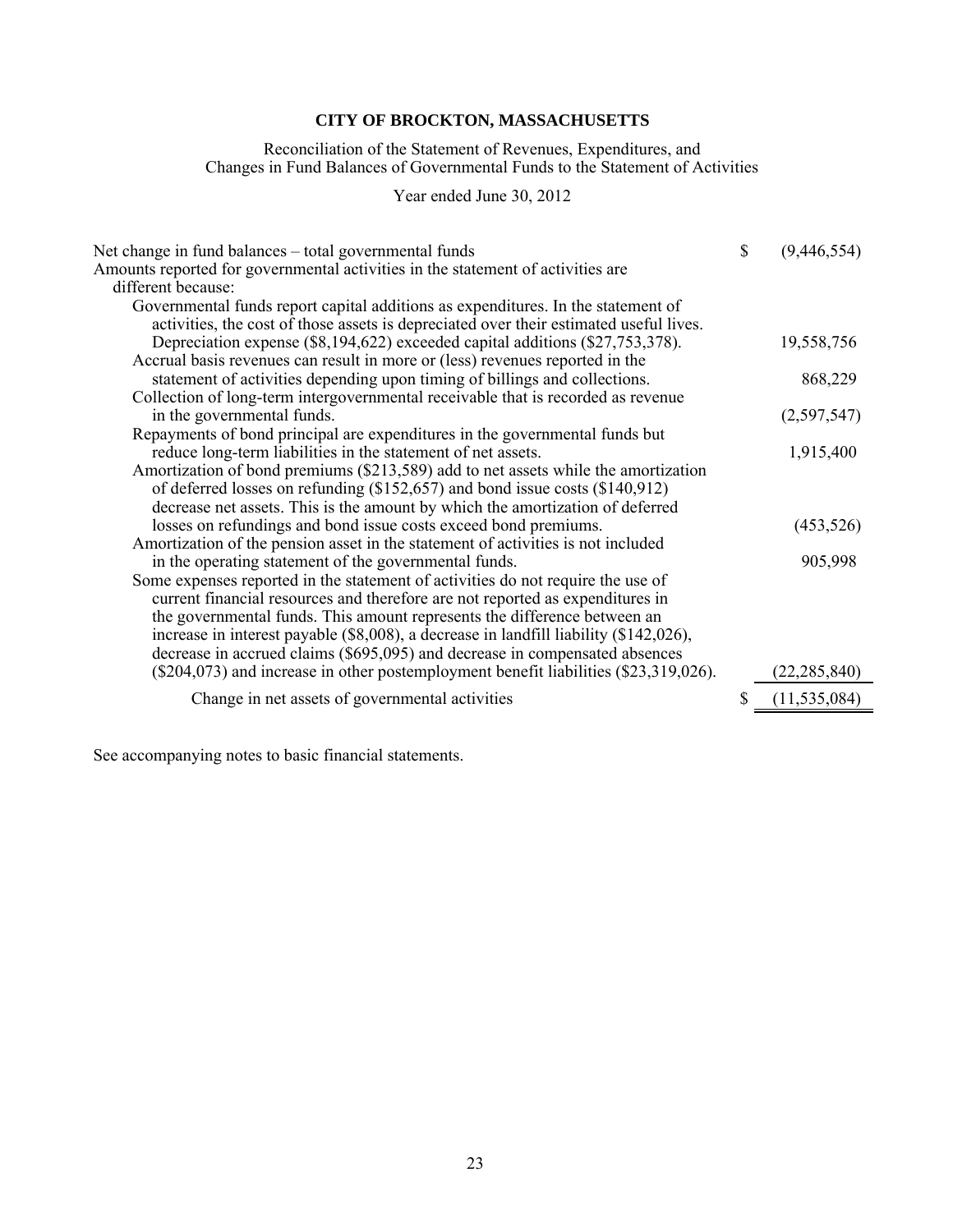## Statement of Net Assets – Proprietary Funds

June 30, 2012

|                                     |                  | <b>Enterprise funds</b> |            |              |
|-------------------------------------|------------------|-------------------------|------------|--------------|
| <b>Assets</b>                       | Water            | <b>Sewer</b>            | Other      | <b>Total</b> |
| Current assets:                     |                  |                         |            |              |
| Cash and cash equivalents           | \$<br>5,966,976  | 10,570,852              | 3,907,276  | 20,445,104   |
| Customer receivables, net           | 7,005,991        | 10,286,300              | 3,952,056  | 21,244,347   |
| Intergovernmental receivable        | 5,281,801        |                         |            | 5,281,801    |
| Other                               | 306,150          | 44,954                  |            | 351,104      |
| Total current assets                | 18,560,918       | 20,902,106              | 7,859,332  | 47,322,356   |
| Noncurrent assets:                  |                  |                         |            |              |
| Other                               | 221,495          | 538,537                 | 31,698     | 791,730      |
| Capital assets:                     |                  |                         |            |              |
| Nondepreciable                      | 9,913,460        | 566,388                 | 163,484    | 10,643,332   |
| Depreciable, net                    | 40,487,029       | 128,894,212             | 5,385,029  | 174,766,270  |
| Total noncurrent assets             | 50,621,984       | 129,999,137             | 5,580,211  | 186,201,332  |
| Total assets                        | 69,182,902       | 150,901,243             | 13,439,543 | 233,523,688  |
| <b>Liabilities</b>                  |                  |                         |            |              |
| Current liabilities:                |                  |                         |            |              |
| Warrants and accounts payable       | 2,025,199        | 807,719                 | 531,919    | 3,364,837    |
| Accrued expenses                    | 233,408          | 934,902                 | 20,469     | 1,188,779    |
| Compensated absences and claims     | 92,313           | 35,108                  | 35,543     | 162,964      |
| Bonds, notes, and loans payable     | 1,369,467        | 4,956,905               | 150,000    | 6,476,372    |
| Total current liabilities           | 3,720,387        | 6,734,634               | 737,931    | 11,192,952   |
| Noncurrent liabilities:             |                  |                         |            |              |
| Compensated absences and claims     | 1,735,195        | 2,690,031               | 2,651,201  | 7,076,427    |
| Unearned revenue                    | 2,057,786        | 1,290,189               |            | 3,347,975    |
| Landfill and postclosure care costs |                  | 1,127,000               |            | 1,127,000    |
| <b>Bonds</b>                        | 26,342,777       | 76,584,634              | 1,154,511  | 104,081,922  |
| Total noncurrent liabilities        | 30,135,758       | 81,691,854              | 3,805,712  | 115,633,324  |
| <b>Total liabilities</b>            | 33,856,145       | 88,426,488              | 4,543,643  | 126,826,276  |
| <b>Net Assets</b>                   |                  |                         |            |              |
| Invested in capital assets, net of  |                  |                         |            |              |
| related debt                        | 27,970,046       | 47,914,060              | 4,244,002  | 80,128,108   |
| Unrestricted                        | 7,356,713        | 14,560,697              | 4,651,899  | 26,569,309   |
| Total net assets                    | \$<br>35,326,759 | 62,474,757              | 8,895,901  | 106,697,417  |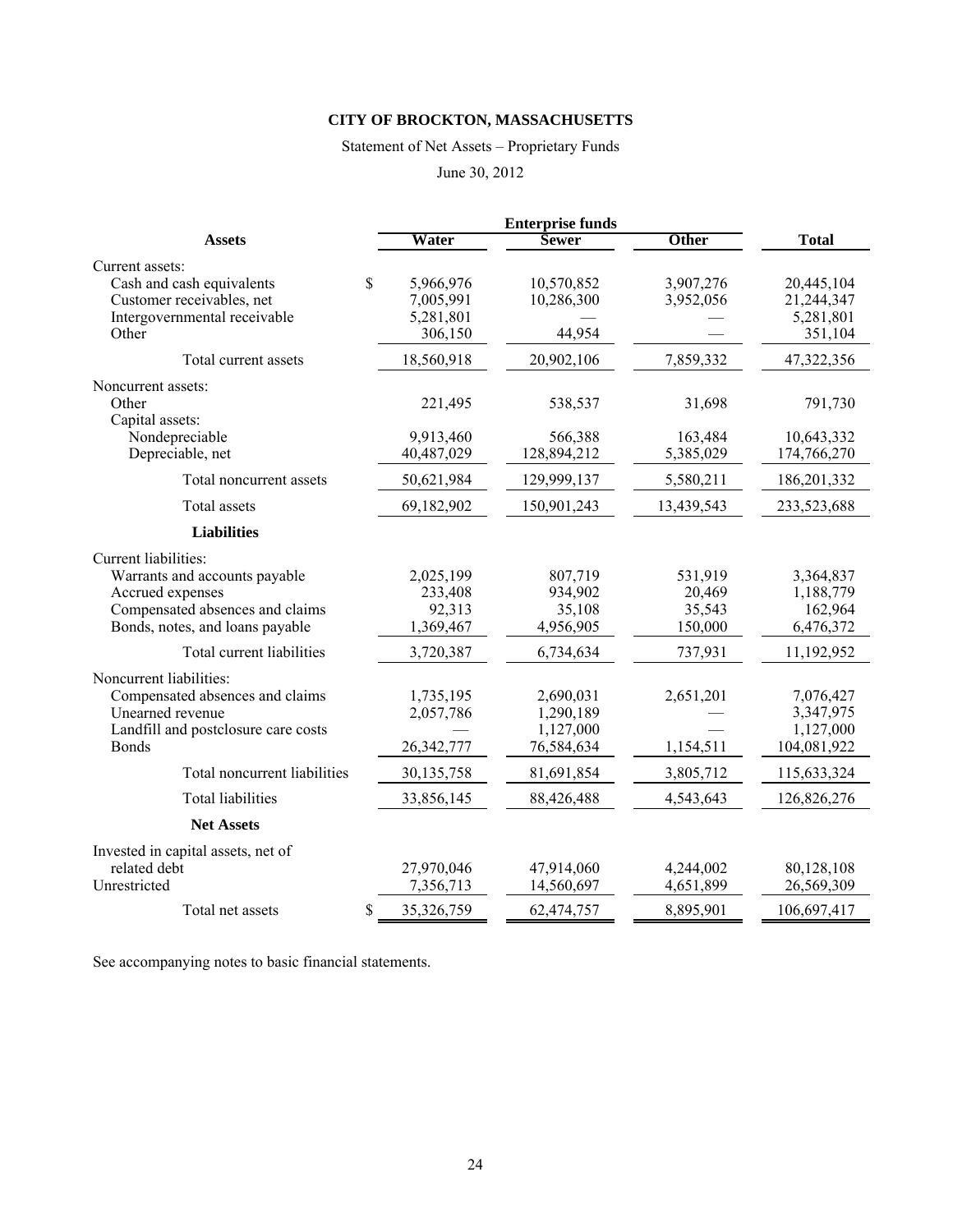## Statement of Revenues, Expenses, and Changes in Net Assets – Proprietary Funds

Year ended June 30, 2012

|                                     |                  | <b>Enterprise funds</b> |           |              |
|-------------------------------------|------------------|-------------------------|-----------|--------------|
|                                     | Water            | <b>Sewer</b>            | Other     | <b>Total</b> |
| Operating revenues:                 |                  |                         |           |              |
| Charges for services                | \$<br>14,588,841 | 18,498,239              | 8,090,909 | 41,177,989   |
| Fees                                | 463,759          | 343,584                 | 242,571   | 1,049,914    |
| Other                               |                  |                         | 5,210     | 5,210        |
| Total operating revenues            | 15,052,600       | 18,841,823              | 8,338,690 | 42, 233, 113 |
| Operating expenses:                 |                  |                         |           |              |
| Salaries and benefits               | 4,553,216        | 1,433,669               | 1,568,671 | 7,555,556    |
| <b>Utilities</b>                    | 891,726          | 1,643,290               | 70,672    | 2,605,688    |
| Repairs and maintenance             | 711,193          | 1,200,152               | 266,921   | 2,178,266    |
| Contractual services                | 7,135,645        | 4,023,638               | 6,148,374 | 17,307,657   |
| Other supplies and expenses         | 613,391          | 325,525                 | 214,575   | 1,153,491    |
| Depreciation                        | 1,571,773        | 3,966,501               | 280,469   | 5,818,743    |
| Total operating expenses            | 15,476,944       | 12,592,775              | 8,549,682 | 36,619,401   |
| Operating income (loss)             | (424, 344)       | 6,249,048               | (210,992) | 5,613,712    |
| Nonoperating revenue (expense):     |                  |                         |           |              |
| Interest income                     | 304,297          | 349,424                 | 212,684   | 866,405      |
| Interest expense                    | (562, 587)       | (2,295,869)             | (8,524)   | (2,866,980)  |
| Debt subsidies                      | 43,348           | 432,842                 |           | 476,190      |
| Total nonoperating                  |                  |                         |           |              |
| (expenses) revenue                  | (214, 942)       | (1,513,603)             | 204,160   | (1,524,385)  |
| Income (loss) before                |                  |                         |           |              |
| transfers                           | (639, 286)       | 4,735,445               | (6, 832)  | 4,089,327    |
| Transfers in                        |                  |                         | 863,669   | 863,669      |
| Transfers out                       | (543, 135)       | (723, 302)              |           | (1,266,437)  |
| Total transfers in (out)            | (543, 135)       | (723, 302)              | 863,669   | (402,768)    |
| Change in net assets                | (1,182,421)      | 4,012,143               | 856,837   | 3,686,559    |
| Total net assets, beginning of year | 36,509,180       | 58,462,614              | 8,039,064 | 103,010,858  |
| Total net assets, end of year       | \$<br>35,326,759 | 62,474,757              | 8,895,901 | 106,697,417  |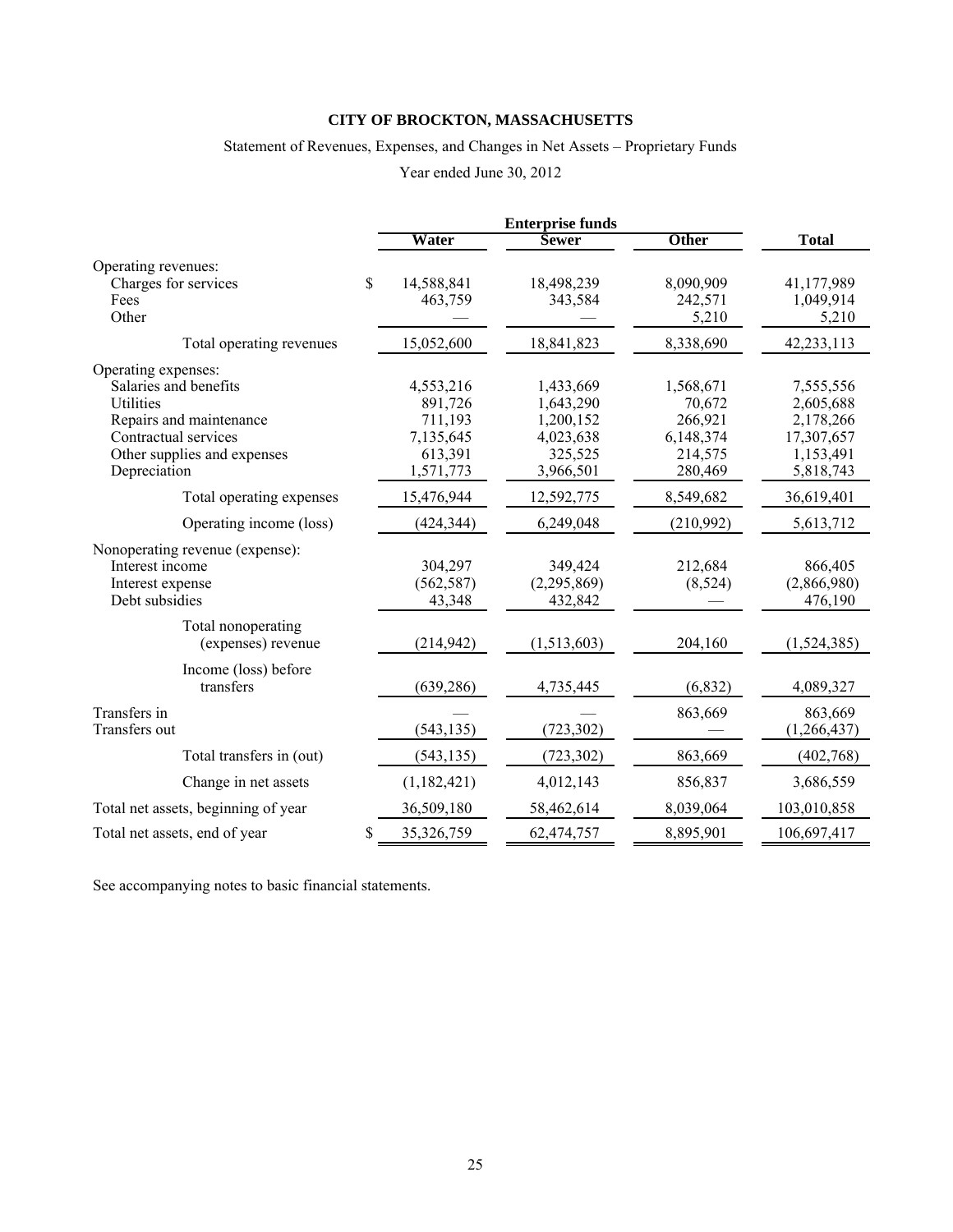## Statement of Cash Flows – Proprietary Funds

Year ended June 30, 2012

|                                                                                                                                                                                                                     | <b>Enterprise funds</b> |                                                                 |                                                                   |                                         |                                                                      |
|---------------------------------------------------------------------------------------------------------------------------------------------------------------------------------------------------------------------|-------------------------|-----------------------------------------------------------------|-------------------------------------------------------------------|-----------------------------------------|----------------------------------------------------------------------|
|                                                                                                                                                                                                                     |                         | Water                                                           | <b>Sewer</b>                                                      | Other                                   | <b>Total</b>                                                         |
| Cash flows from operations:<br>Cash received from customers<br>Cash paid to employees<br>Cash paid to vendors                                                                                                       | \$                      | 14,871,072<br>(4,372,448)<br>(7, 283, 445)                      | 18,214,228<br>(1,773,274)<br>(7,220,502)                          | 8,251,523<br>(1,817,843)<br>(6,821,703) | 41,336,823<br>(7,963,565)<br>(21, 325, 650)                          |
| Net cash provided by (used in) operations                                                                                                                                                                           |                         | 3,215,179                                                       | 9,220,452                                                         | (388, 023)                              | 12,047,608                                                           |
| Cash flows from noncapital financing activities:<br>Transfers                                                                                                                                                       |                         | (543, 135)                                                      | (723, 302)                                                        | 863,669                                 | (402,768)                                                            |
| Net cash provided by (used in)<br>noncapital financing activities                                                                                                                                                   |                         | (543, 135)                                                      | (723, 302)                                                        | 863,669                                 | (402,768)                                                            |
| Cash flows from capital and related financing<br>activities:<br>Acquisition and construction of capital assets<br>Interest paid on debt<br>Debt issued<br>Repayment of long-term debt<br>Debt subsidies             |                         | (5,577,478)<br>(553, 977)<br>6,794,972<br>(5,636,192)<br>43,348 | (1,337,541)<br>(2,332,140)<br>1,809,347<br>(6,019,993)<br>432,842 | (258, 714)<br>(3,613)<br>(150,000)      | (7, 173, 733)<br>(2,889,730)<br>8,604,319<br>(11,806,185)<br>476,190 |
| Net cash used in capital and related<br>financing activities                                                                                                                                                        |                         | (4,929,327)                                                     | (7, 447, 485)                                                     | (412,327)                               | (12, 789, 139)                                                       |
| Cash flows from investing activity:<br>Interest income                                                                                                                                                              |                         | 304,297                                                         | 349,424                                                           | 212,684                                 | 866,405                                                              |
| Net cash provided by investing activity                                                                                                                                                                             |                         | 304,297                                                         | 349,424                                                           | 212,684                                 | 866,405                                                              |
| Increase (decrease) in cash and<br>cash equivalents                                                                                                                                                                 |                         | (1,952,986)                                                     | 1,399,089                                                         | 276,003                                 | (277, 894)                                                           |
| Cash and cash equivalents, beginning of year                                                                                                                                                                        |                         | 7,919,962                                                       | 9,171,763                                                         | 3,631,273                               | 20,722,998                                                           |
| Cash and cash equivalents, end of year                                                                                                                                                                              | S                       | 5,966,976                                                       | 10,570,852                                                        | 3,907,276                               | 20,445,104                                                           |
| Reconciliation of operating income (loss) to net cash<br>provided by (used in) operations:<br>Operating income (loss)<br>Reconciliation of operating income (loss) to<br>net cash provided by (used in) operations: | \$                      | (424, 344)                                                      | 6,249,048                                                         | (210,992)                               | 5,613,712                                                            |
| Depreciation expense                                                                                                                                                                                                |                         | 1,571,773                                                       | 3,966,501                                                         | 280,469                                 | 5,818,743                                                            |
| Changes in operating assets and liabilities:<br>Accounts receivable<br>Warrants and accounts payable<br>Other assets and liabilities                                                                                |                         | (181, 528)<br>560,458<br>1,688,820                              | (627, 594)<br>(129, 985)<br>(237,518)                             | (87, 167)<br>(119,073)<br>(251, 260)    | (896, 289)<br>311,400<br>1,200,042                                   |
| Net cash provided by (used in) operations                                                                                                                                                                           | \$                      | 3,215,179                                                       | 9,220,452                                                         | (388, 023)                              | 12.047.608                                                           |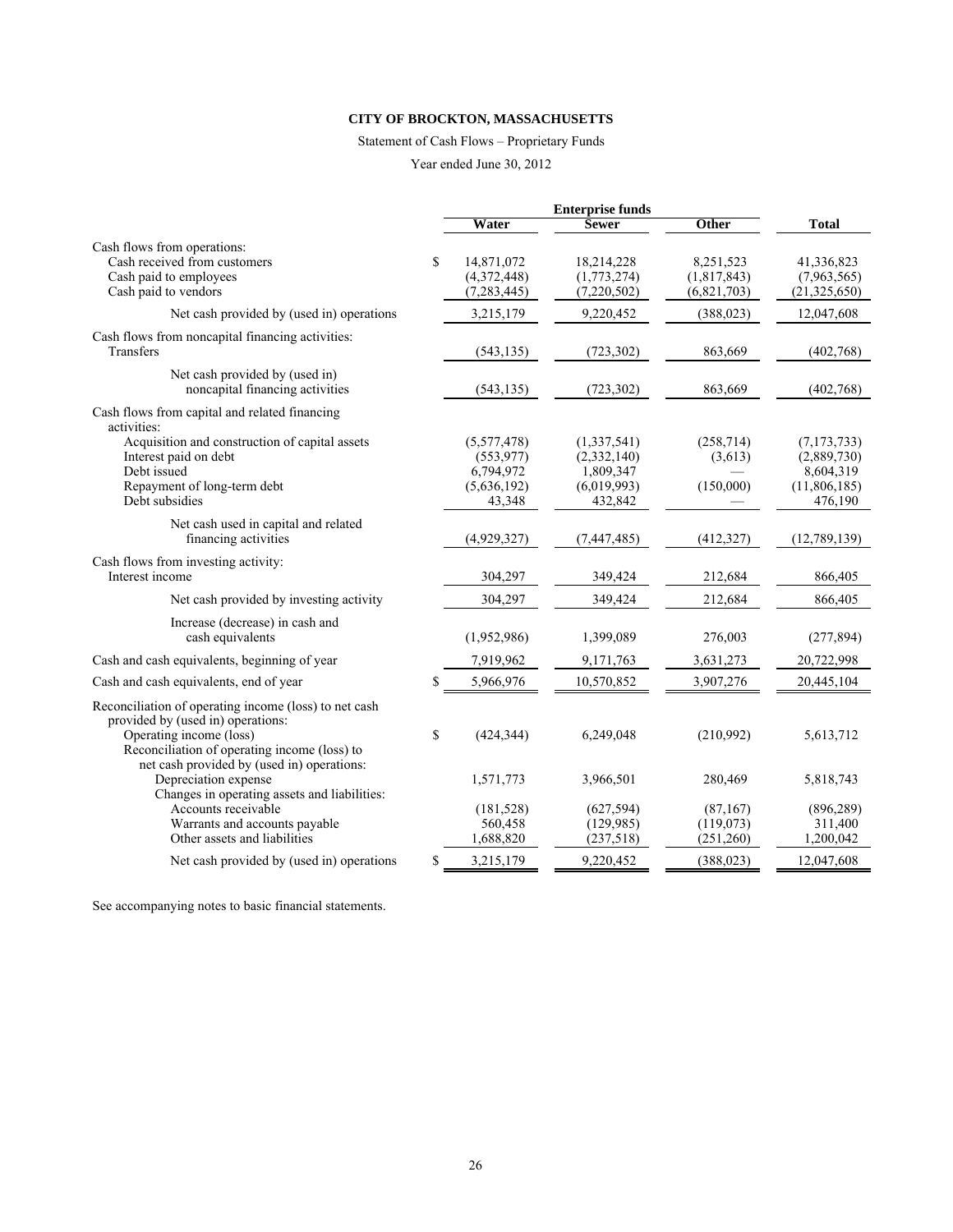Statement of Net Assets – Fiduciary Funds

## June 30, 2012

## (Except for Pension Trust, which is as of December 31, 2011)

| <b>Assets</b>                                                                                                     | <b>Pension</b><br>trust fund                                        | <b>Agency</b><br>funds |
|-------------------------------------------------------------------------------------------------------------------|---------------------------------------------------------------------|------------------------|
| Cash and cash equivalents                                                                                         | \$<br>2,137,714                                                     | 522,531                |
| Receivables:<br>Interest and dividends<br>Receivable for securities sold<br>Contributions from employers<br>Other | 900,740<br>44,177<br>505,872<br>49,679                              | 216,411                |
| Total receivables                                                                                                 | 1,500,468                                                           | 216,411                |
| Investments, at fair value:<br>Short-term:<br>Domestic                                                            | 3,193,822                                                           |                        |
| Fixed income:<br>Domestic<br>International<br>Equities:                                                           | 85,318,412<br>20,403,505                                            |                        |
| Domestic<br>International<br>Multi-asset<br>Real estate<br>Alternative                                            | 101,807,701<br>50,932,057<br>12,679,867<br>18,755,888<br>17,621,174 |                        |
| Total investments                                                                                                 | 310,712,426                                                         |                        |
| <b>Total assets</b>                                                                                               | 314,350,608                                                         | 738,942                |
| <b>Liabilities</b>                                                                                                |                                                                     |                        |
| Payable for securities purchased<br>Accounts payable and other liabilities                                        | 132,364<br>247,577                                                  | 738,942                |
| <b>Total liabilities</b>                                                                                          | 379,941                                                             | 738,942<br>\$          |
| <b>Net Assets</b>                                                                                                 |                                                                     |                        |
| Held in trust for pension benefits                                                                                | 313,970,667<br>\$                                                   |                        |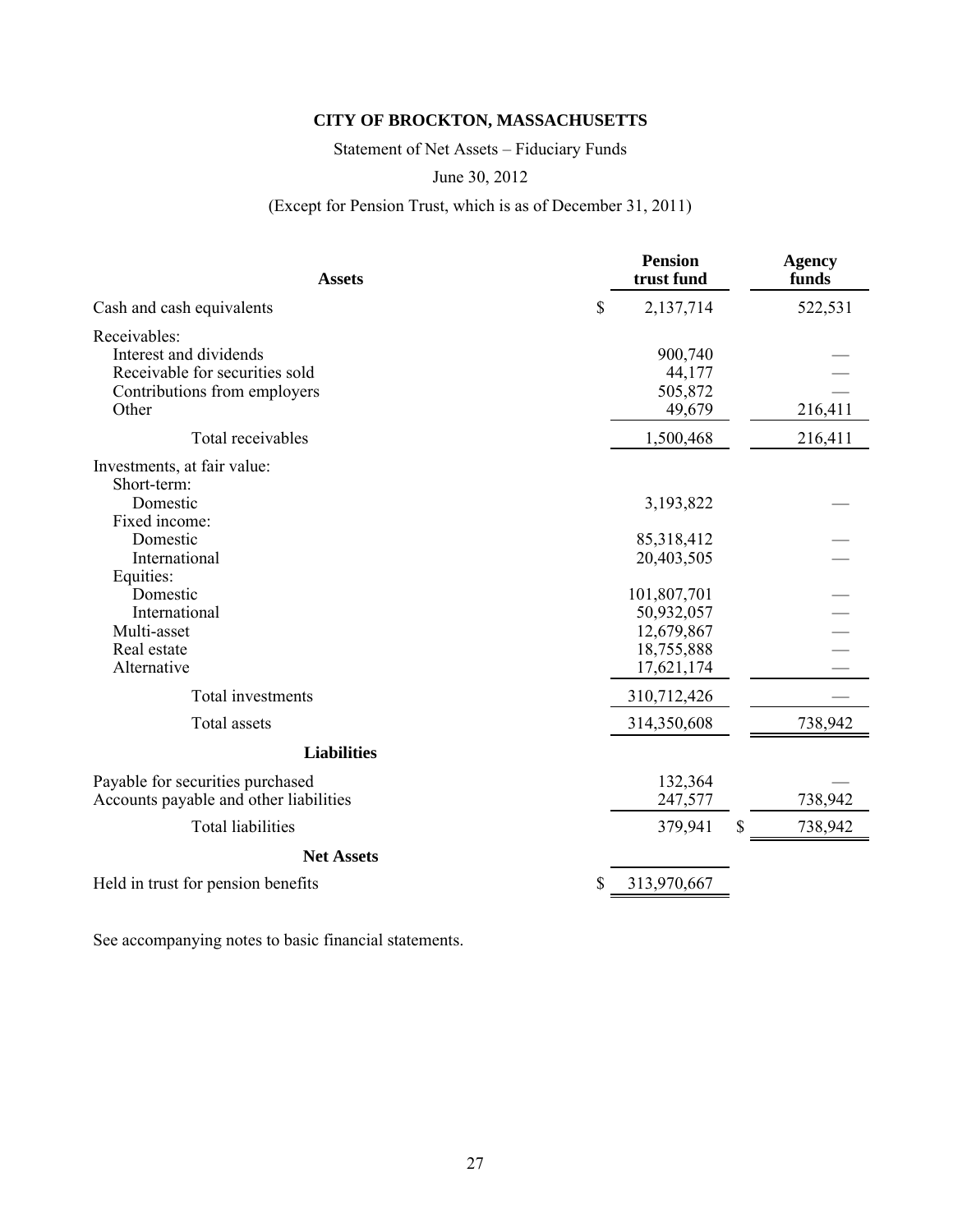## Statement of Changes in Net Assets – Fiduciary Funds

Year ended December 31, 2011

|                                                                                                                 | <b>Pension</b><br>trust fund           |
|-----------------------------------------------------------------------------------------------------------------|----------------------------------------|
| Additions:<br>Contributions:                                                                                    |                                        |
| Employers<br>Employees<br>Other                                                                                 | \$<br>13,743,334<br>7,093,365<br>5,000 |
| Total contributions                                                                                             | 20,841,699                             |
| Investment income:<br>Net depreciation in fair value of investments<br>Investment income                        | (6,377,702)<br>6,433,384               |
| Total investment income                                                                                         | 55,682                                 |
| Less investment expenses                                                                                        | 3,032,452                              |
| Net investment income                                                                                           | (2,976,770)                            |
| Intergovernmental                                                                                               | 294,477                                |
| Total additions                                                                                                 | 18,159,406                             |
| Deductions:<br><b>Benefits</b><br>Member refunds and transfers to other systems, net<br>Administrative expenses | 34,255,058<br>1,255,447<br>578,218     |
| Total deductions                                                                                                | 36,088,723                             |
| Change in net assets                                                                                            | (17, 929, 317)                         |
| Net assets, beginning of year                                                                                   | 331,899,984                            |
| Net assets, end of year                                                                                         | \$<br>313,970,667                      |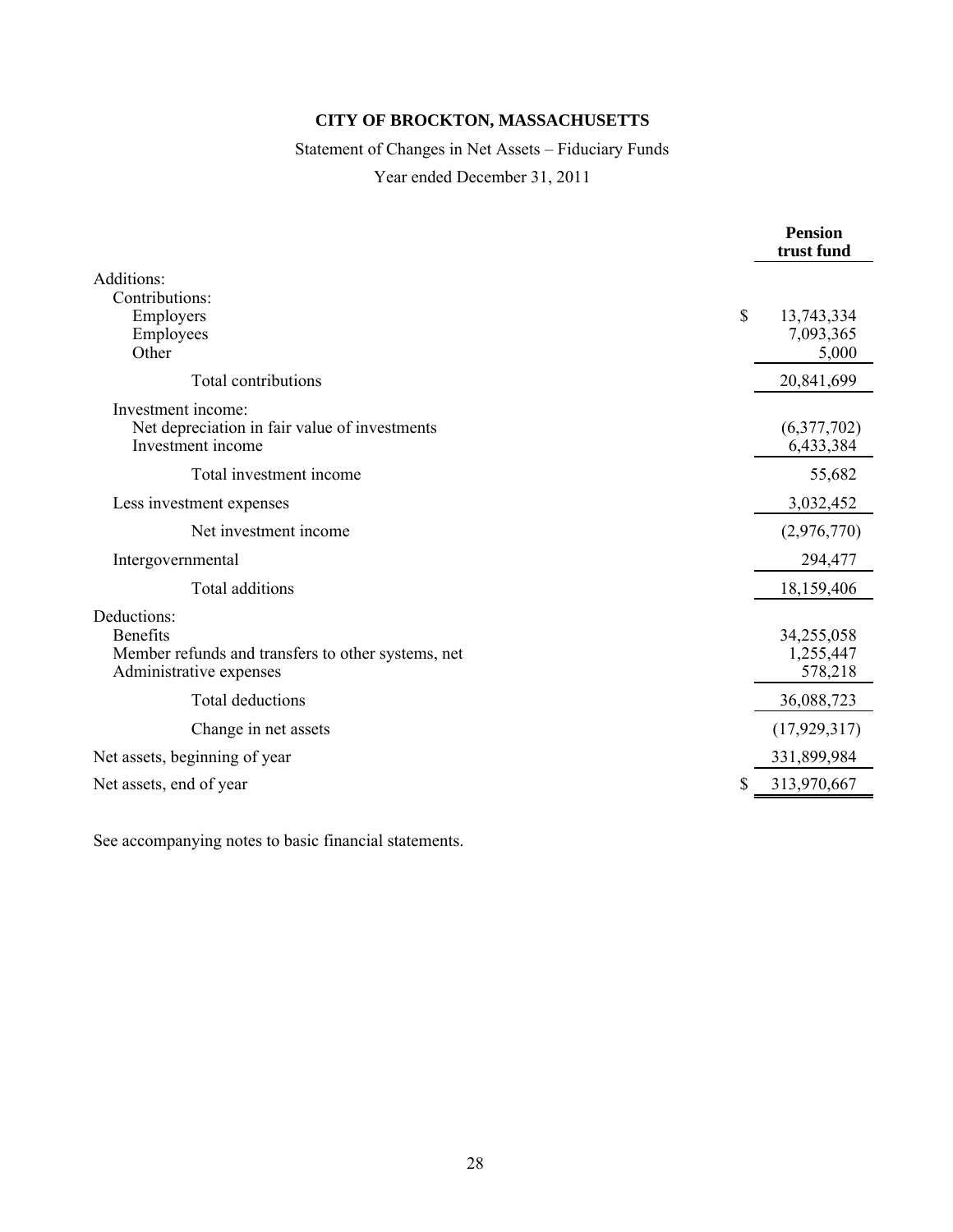Notes to Basic Financial Statements

June 30, 2012

### **(1) Financial Statement Presentation**

The City of Brockton (the City) is governed by an elected mayor, who has general supervision of and control over the City's boards, commissions, officers and departments. The legislative body of the City is the City Council, which consists of eleven elected members serving two-year terms. U.S. generally accepted accounting principles (GAAP) requires that the accompanying basic financial statements present the City of Brockton (the primary government) and its component units. Component units are included in the City's reporting entity if their operational and financial relationships with the City are significant. Pursuant to this criteria, the City of Brockton Retirement System (the System) has been identified as a component unit. The System was established under the authority of Chapter 32 of the Massachusetts General Laws (MGL), as amended, and is an independent contributory retirement system available to employees of the City. The powers of the System are vested in the Retirement Board. The System has been included in the City's fiduciary funds as a pension trust fund for reporting purposes. A complete set of financial statements of the System for the fiscal year ended December 31, 2011 can be obtained by contacting the Brockton Retirement Board at 15 Christy's Drive, Brockton, MA 02301.

The Brockton Redevelopment Authority and the Brockton Educational Foundation both meet the definition of a component unit; however, their operations are not significant and accordingly are not included in the financial statements of the City.

The City has entered into joint ventures with other municipalities to pool resources and share the costs, risks, and rewards of providing goods or services to venture participants directly, or for the benefit of the general public or specified service recipients. The following is a list of the City's joint ventures, their purpose, the address where the joint venture financial statements are available, and the annual assessment paid by the City in 2012:

| Joint venture and address                                                             | <b>Purpose</b>                   | Annual<br>assessment |
|---------------------------------------------------------------------------------------|----------------------------------|----------------------|
| Brockton Area Transit Authority<br>45 School Street<br>Brockton, MA 02301             | To provide public transportation | 1,954,295            |
| Southeastern Regional School District<br>250 Foundry Street<br>South Easton, MA 02375 | To provide educational services  | 2,702,679            |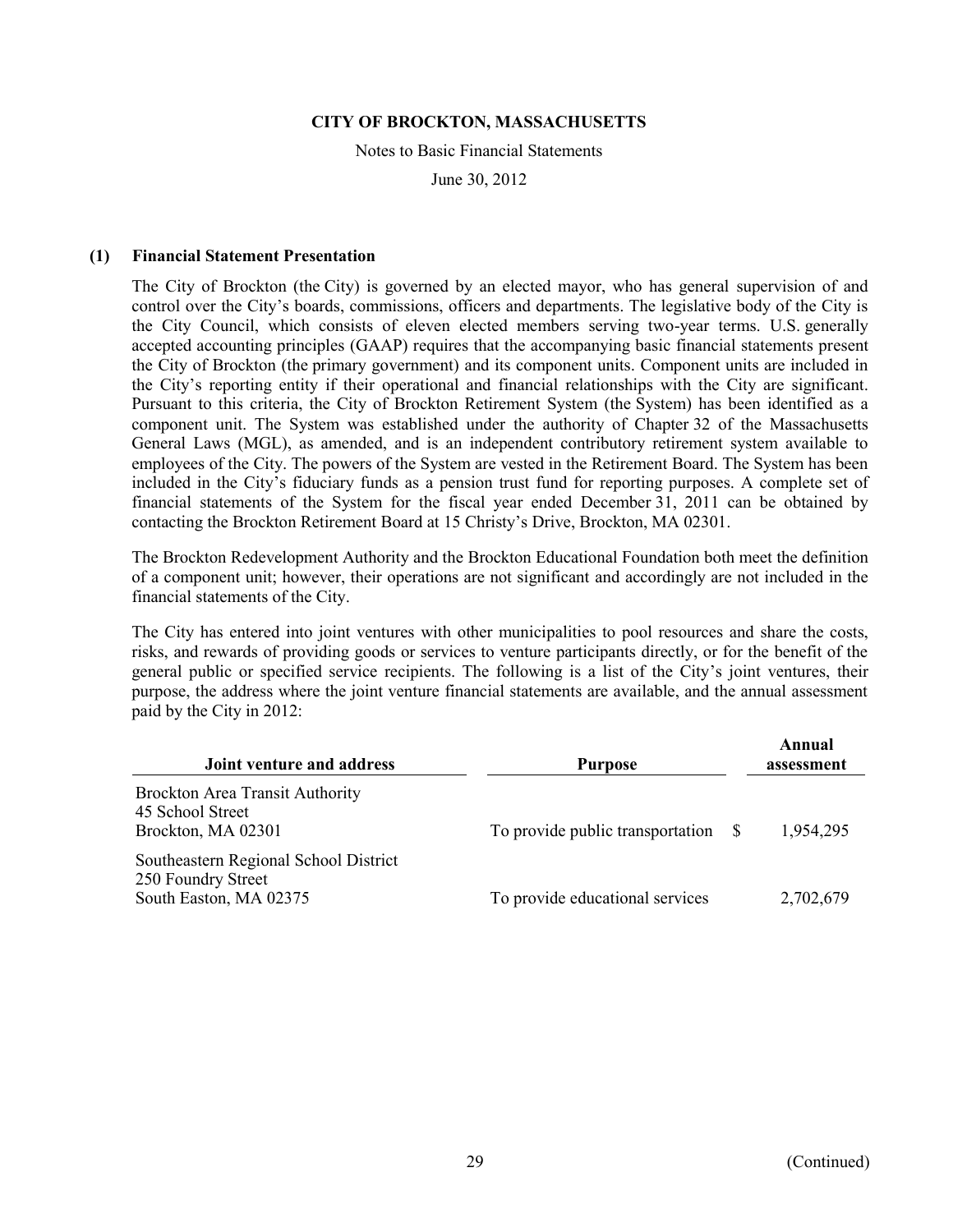Notes to Basic Financial Statements

June 30, 2012

## **(2) Summary of Significant Accounting Policies**

The financial statements of the City have been prepared in conformity with GAAP as applied to local governmental units. The Governmental Accounting Standards Board (GASB) is the accepted standard-setting body for establishing governmental accounting and financial principles. The City also applies Financial Accounting Standards Board (FASB) Statements and Interpretations issued on or before November 30, 1989, to its governmental and business-type activities and proprietary funds provided they do not conflict with or contradict GASB pronouncements. The most significant of the City's accounting policies are described below.

## *(a) Basis of Presentation*

The financial condition and results of operations of the City are presented as of and for the year ended June 30, 2012, except for the System, which is presented as of and for the year ended December 31, 2011.

## **Government-Wide Statements**

The statement of net assets and the statement of activities display information about the primary government (the City). These statements include the financial activities of the overall government, except for fiduciary activities. Eliminations have been made to minimize the double-counting of internal activities. These statements distinguish between the governmental and business-type activities of the City. Governmental activities generally are financed through taxes, intergovernmental revenues, and other nonexchange transactions. Business-type activities are financed in whole or in part by fees charged to external parties.

The statement of activities presents a comparison between direct expenses and program revenues for the different business-type activities of the City and for each function of the City's governmental activities. Direct expenses are those that are specifically associated with a program or function and, therefore, are clearly identifiable to a particular function. Indirect expense allocations that have been made in the funds have been reversed for the statements of activities. Program revenues include (a) fees, fines, and charges paid by the recipients of goods or services offered by the programs and (b) grants and contributions that are restricted to meeting the operational or capital requirements of a particular program. Revenues that are not classified as program revenues, including all taxes, are presented as general revenues.

#### **Fund Financial Statements**

The fund financial statements provide information about the City's funds, including its fiduciary funds. Separate statements for each fund category – governmental, proprietary, and fiduciary – are presented. The emphasis of fund financial statements is on major governmental and enterprise funds, each of which is displayed in a separate column. All remaining governmental and enterprise funds are aggregated and reported as nonmajor funds.

Proprietary fund operating revenues, such as charges for services, result from exchange transactions associated with the principal activity of the fund. Exchange transactions are those in which each party receives and gives up essentially equal values. Operating expenses for proprietary funds include the cost of sales and services, administrative expenses, and depreciation on capital assets. All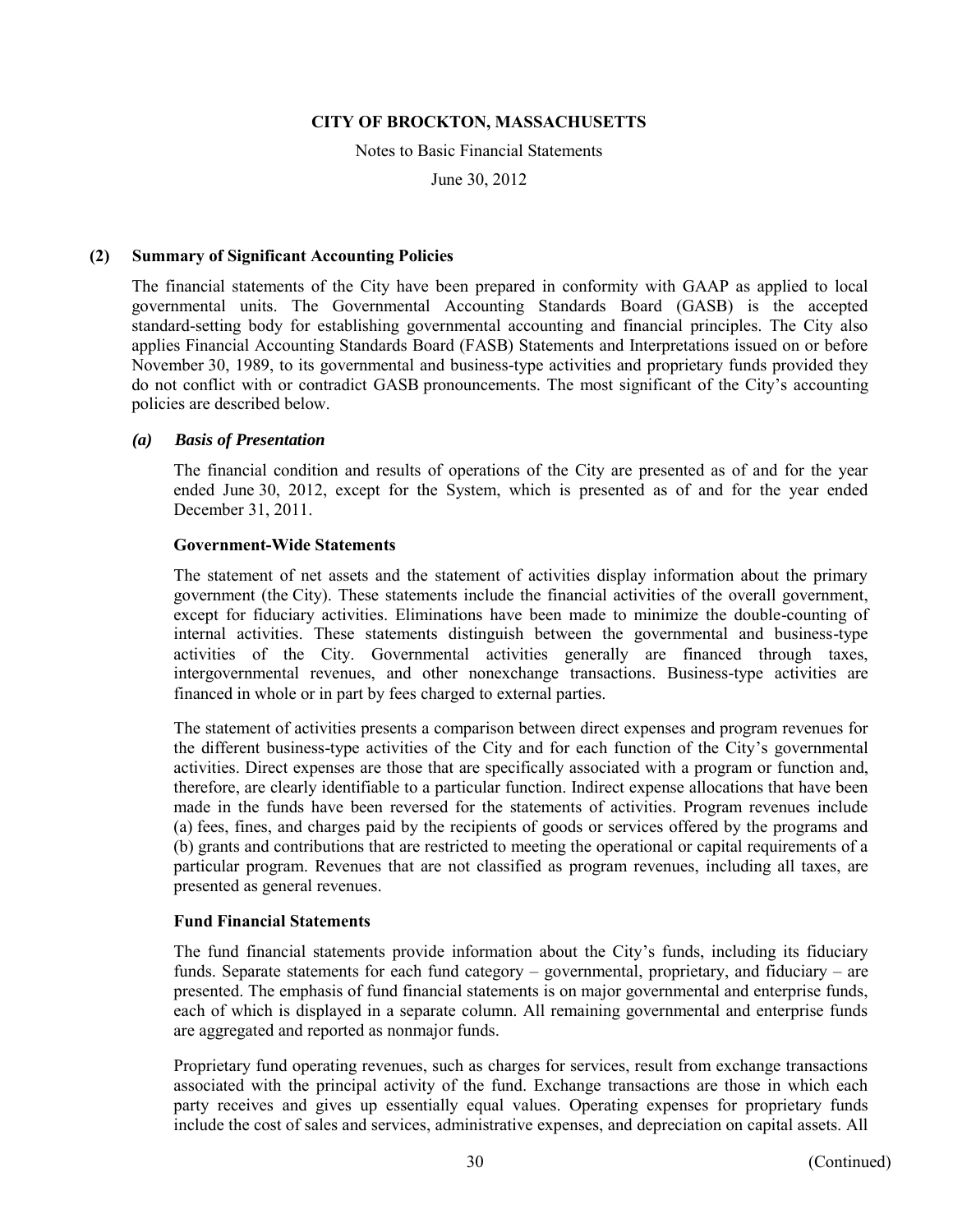Notes to Basic Financial Statements

June 30, 2012

revenues and expenses not meeting this definition are reported as nonoperating revenues and expenses.

The City reports the following major governmental fund:

*General Fund* – This is the City's primary operating fund. It accounts for all financial resources of the general government, except those required to be accounted for in another fund.

*School Roof Repairs* – This fund accounts for the rehabilitation of several school roofs, boilers and windows related to the Massachusetts School Building Assistance Bureau Green Repair program.

The City reports the following major enterprise funds:

*Water Fund* – This fund accounts for the provisions of water treatment and distribution to its residential and commercial users located within the City.

*Sewer Fund* – This fund accounts for the provisions of sanitary sewer service to the residents and commercial users located within the City.

Additionally, the City reports the following fund types:

*Pension Trust Fund* – Accounts for the activities of the System, which accumulates resources for pension benefit payments to qualified employees of its contributing members.

*Agency Funds* – These funds account for off-duty police, fire and custodial details. The City's agency funds are custodial in nature (assets equals liabilities) and do not involve measurement of results of operations.

## *(b) Measurement Focus, Basis of Accounting*

*Government-Wide, Proprietary, and Fiduciary Fund Financial Statements* – The government-wide, proprietary, and fiduciary fund financial statements are reported using the economic resources measurement focus. The government-wide and proprietary fund financial statements are reported using the accrual basis of accounting. Revenues are recorded when earned and expenses are recorded at the time liabilities are incurred, regardless of when the related cash flows take place. Nonexchange transactions, in which the City gives (or receives) value without directly receiving (or giving) equal value in exchange, include property taxes, grants, entitlements, and donations. On an accrual basis, revenue from property taxes is recognized in the fiscal year for which the taxes are levied. Revenue from grants, entitlements, and donations is recognized as soon as all eligibility requirements imposed by the provider have been met.

*Governmental Fund Financial Statements* – Governmental funds are reported using the current financial resources measurement focus and the modified accrual basis of accounting. Under this method, revenues are recognized when measurable and available. The City generally considers nongrant revenues reported in the governmental funds to be available if the revenues are collected within sixty days after year-end. Grant revenues that the City earns by incurring obligations are recognized in the same period as when the obligations are recognized. Expenditures are recorded when the related fund liability is incurred, except for principal and interest on general long-term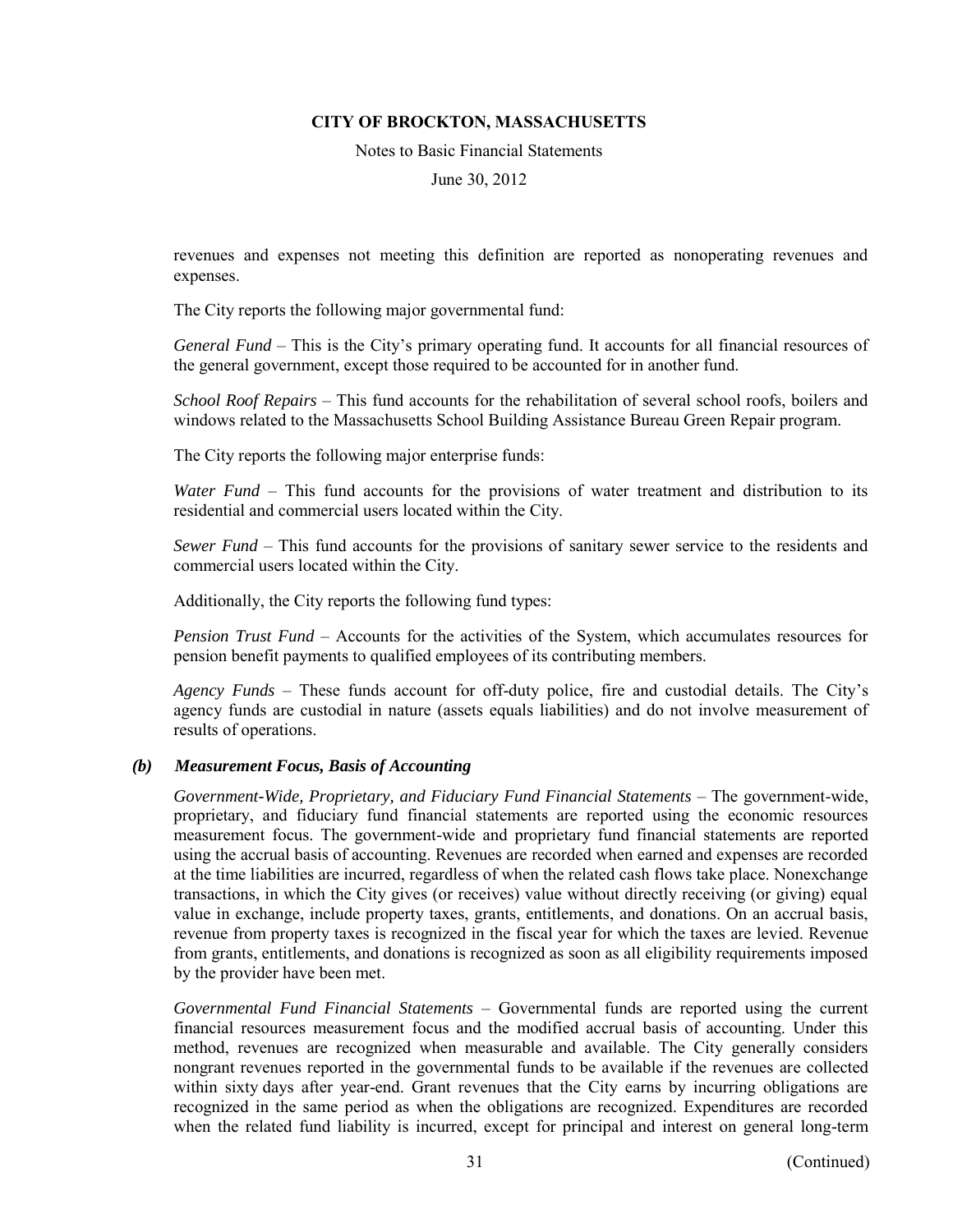Notes to Basic Financial Statements

June 30, 2012

debt, claims and judgments, and compensated absences, which are recognized as expenditures to the extent they have matured. Tax abatement refunds are recognized as fund liabilities for refunds filed prior to year-end and paid within a year. General capital asset acquisitions are reported as expenditures in governmental funds. Proceeds of general long-term debt are reported as other financial sources.

Under the terms of grant agreements, the City funds certain programs by a combination of specific cost-reimbursement grants, categorical block grants, and general revenues. Thus, when program expenses are incurred, there are both restricted and unrestricted net assets available to finance the program. It is the City's policy to first apply cost-reimbursement grant resources to such programs, followed by categorical block grants, and then by general revenues.

## *(c) Deferred Revenue*

In the governmental fund financial statements, deferred revenue represents monies received or revenues accrued that have not been earned or do not meet the "available" criteria for revenue recognition under the modified accrual basis of accounting.

## *(d) Cash and Cash Equivalents*

To improve cash management, cash received by the City is pooled. Monies for all funds, except those restricted by MGL to be held separately, are maintained in this pool. Individual fund integrity is maintained through City records. Each fund's interest in the pool is presented as "cash and cash equivalents" on the balance sheets.

For purposes of the statements of cash flows, all highly liquid investments with maturities of three months or less when purchased are considered to be cash equivalents.

### *(e) Investment Valuation*

The City's investments are carried at fair value. The City also invests in the Massachusetts Municipal Depository Trust (MMDT), which is an external investment pool and is not SEC registered. This fund is state regulated and is valued at current share price. See note 5 for discussion of the System's investments.

#### *(f) Compensated Absences*

The liability for compensated absences reported in the government-wide and proprietary fund statements consists of unpaid, accumulated annual vacation and sick leave balances. The liability has been calculated using the vesting method, in which leave amounts for both employees who currently are eligible to receive termination payments and other employees who are expected to become eligible in the future to receive such payments upon termination are included.

#### *(g) Capital Assets*

General capital assets are those assets not specifically related to activities reported in the proprietary funds. These assets generally result from expenditures in the governmental funds. These assets are reported in the governmental activities column of the government-wide statements of net assets but are not reported in the fund financial statements. Capital assets utilized by the proprietary funds are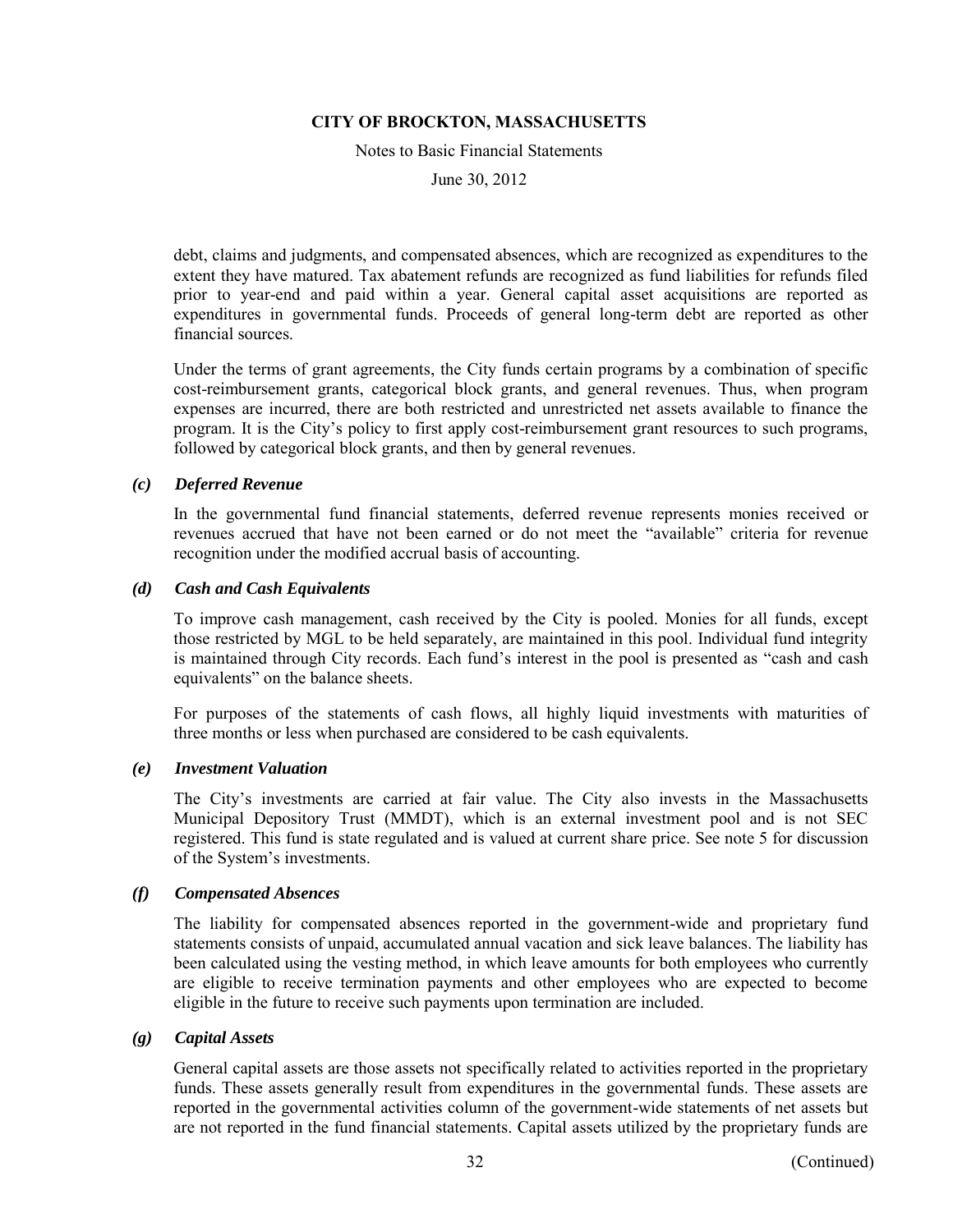Notes to Basic Financial Statements

June 30, 2012

reported both in the business-type activities column of the government-wide statements of net assets and in the respective funds.

All capital assets are capitalized at cost (or estimated historical cost) and updated for additions and requirements during the year. Donated fixed assets are recorded at their estimated values as of the date received. The City maintains a capitalization threshold of \$10,000. The City's infrastructure consists of bridges, culverts, curbs, sidewalks, storm sewers, streets, and water and sewer lines. Improvements are capitalized; the costs of normal maintenance and repairs that do not add to the value of the asset or materially extend an asset's life are not capitalized.

All reported capital assets are depreciated except for land, construction in progress and historical works of art. Improvements are depreciated over the remaining useful lives of the related capital assets. Useful lives for infrastructure were estimated based on the City's historical records of necessary improvements and replacement. Depreciation is computed using the straight-line method over the following useful lives:

| <b>Buildings</b>        | $40 - 50$ years  |
|-------------------------|------------------|
| Land improvements       | 20 years         |
| Machinery and equipment | $5 - 20$ years   |
| Infrastructure          | $15 - 100$ years |

#### *(h) Net Assets and Fund Balance*

In the Government-wide and Proprietary Fund Financial Statements, net assets are reported in the following categories:

*Invested in capital assets, net of related debt*: Capital assets, net of accumulated depreciation, and outstanding principal balances of debt attributable to the acquisition, construction, or improvement of those assets.

*Restricted*: Net assets the use of which is subject to constraints imposed by external parties, including creditors, grantors, and laws and regulations of other governments, or imposed by City Charter or enabling legislation. Nonexpendable amounts are required to remain intact under such constraints.

*Unrestricted*: Remaining net assets not considered invested in capital assets, net of related debt or restricted.

For purposes of net asset classification, when both restricted and unrestricted resources are available for use, it is the City's policy to use restricted resources first, then unrestricted resources as they are needed.

In the Governmental Fund Financial Statements, fund balance is reported in the following categories:

*Nonspendable*: Amounts that cannot be spent because they are either not in spendable form or they are legally or contractually required to remain intact.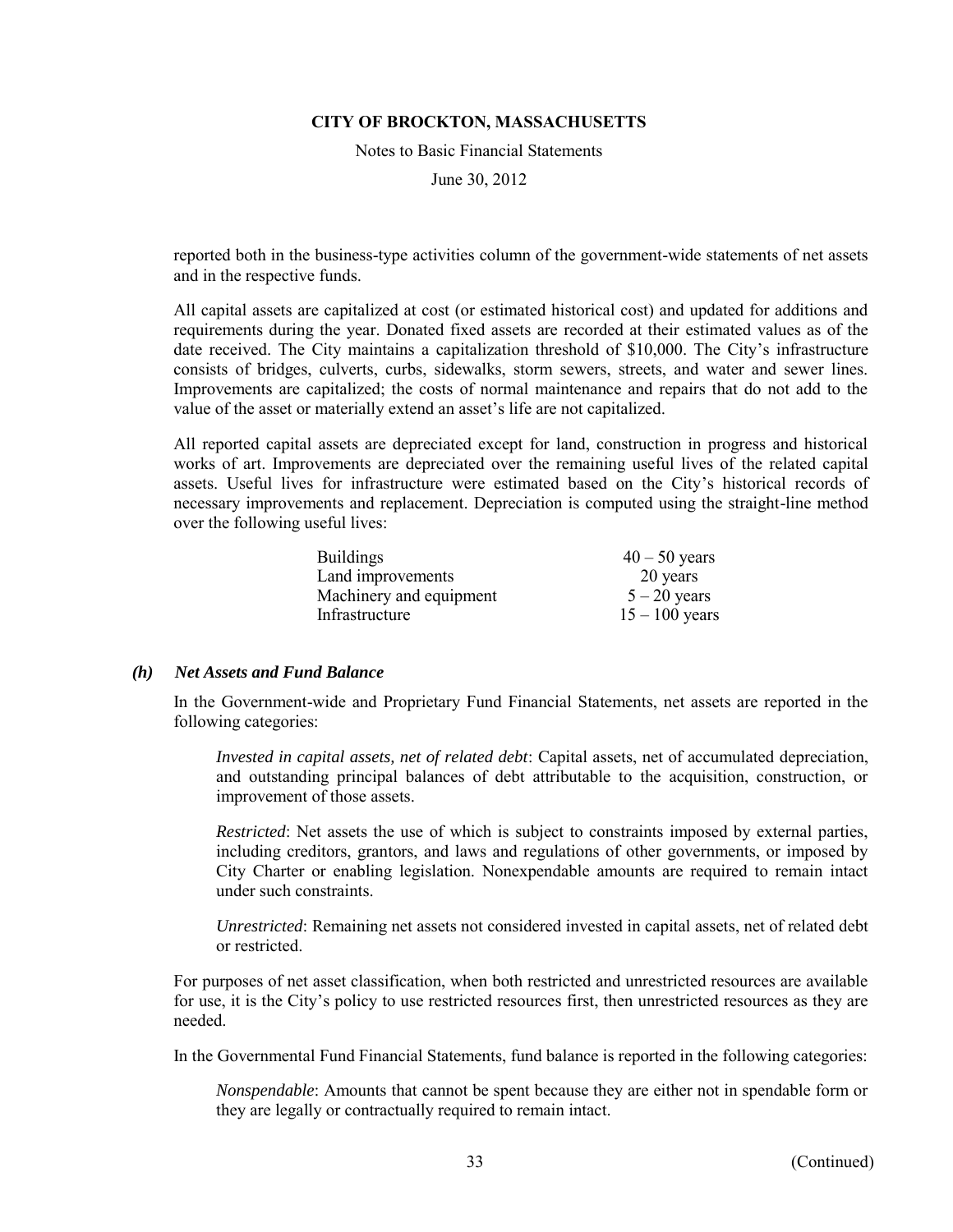Notes to Basic Financial Statements

June 30, 2012

*Restricted*: Amounts the use of which is subject to constraints imposed by external parties, including creditors, grantors, and laws and regulations of other governments, or imposed by City Charter or enabling legislation.

*Committed*: Amounts that can only be used for specific purposes pursuant to constraints imposed by formal action of the government's highest level of decision-making authority. For the City, this formal action takes the form of statutes, which are passed by the City Council and approved by the Mayor.

*Assigned*: Amounts that are constrained by the City's intent for use for specific purposes, but are considered neither restricted nor committed.

*Unassigned*: Amounts in the general fund that are not otherwise constrained for a specific purpose more narrow than the general operations of the City.

For purposes of fund balance classification, when both restricted and unrestricted resources are available for use, it is the City's policy to use restricted resources first, then unrestricted resources as they are needed. When unrestricted resources are used, committed resources are used first, followed by assigned and unassigned resources, respectively.

The City maintains a stabilization account in accordance with MGL Chapter 40 Section 5B that is reported as unassigned fund balance in the general fund. The City may appropriate in any year an amount not exceeding 10% of the amount raised in the preceding fiscal year from real and personal property taxes, or a larger amount as approved by the Department of Revenue. Further, the stabilization account may not exceed 10% of the City's equalized valuation as defined in MGL Chapter 44 Section 1. Funds can be appropriated from or added to the stabilization account by 2/3 vote of City Council. The balance of the stabilization accounts was \$7,721,213 at June 30, 2012 and is classified as unassigned.

#### *(i) Net Assets*

Net assets represent the difference between assets and liabilities. Net assets invested in capital assets, net of related debt consists of capital assets, net of accumulated depreciation, reduced by the outstanding balances of any borrowing used for the acquisition, construction, or improvement of those assets. Net assets are reported as restricted when there are limitations imposed on their use either through the enabling legislation of the City or through external restrictions imposed by grantors or laws or regulations.

The City applies restricted resources when an expense is incurred for purposes for which both restricted and unrestricted net assets are available.

#### *(j) Bond Discounts, Premiums, Reacquisition Costs, and Issuance Costs*

In the government-wide and proprietary fund financial statements, bond discounts/premiums, reacquisition costs, and issuance costs are deferred and amortized over the term of the bonds using the straight-line method. Bond issuance costs are reported as deferred charges.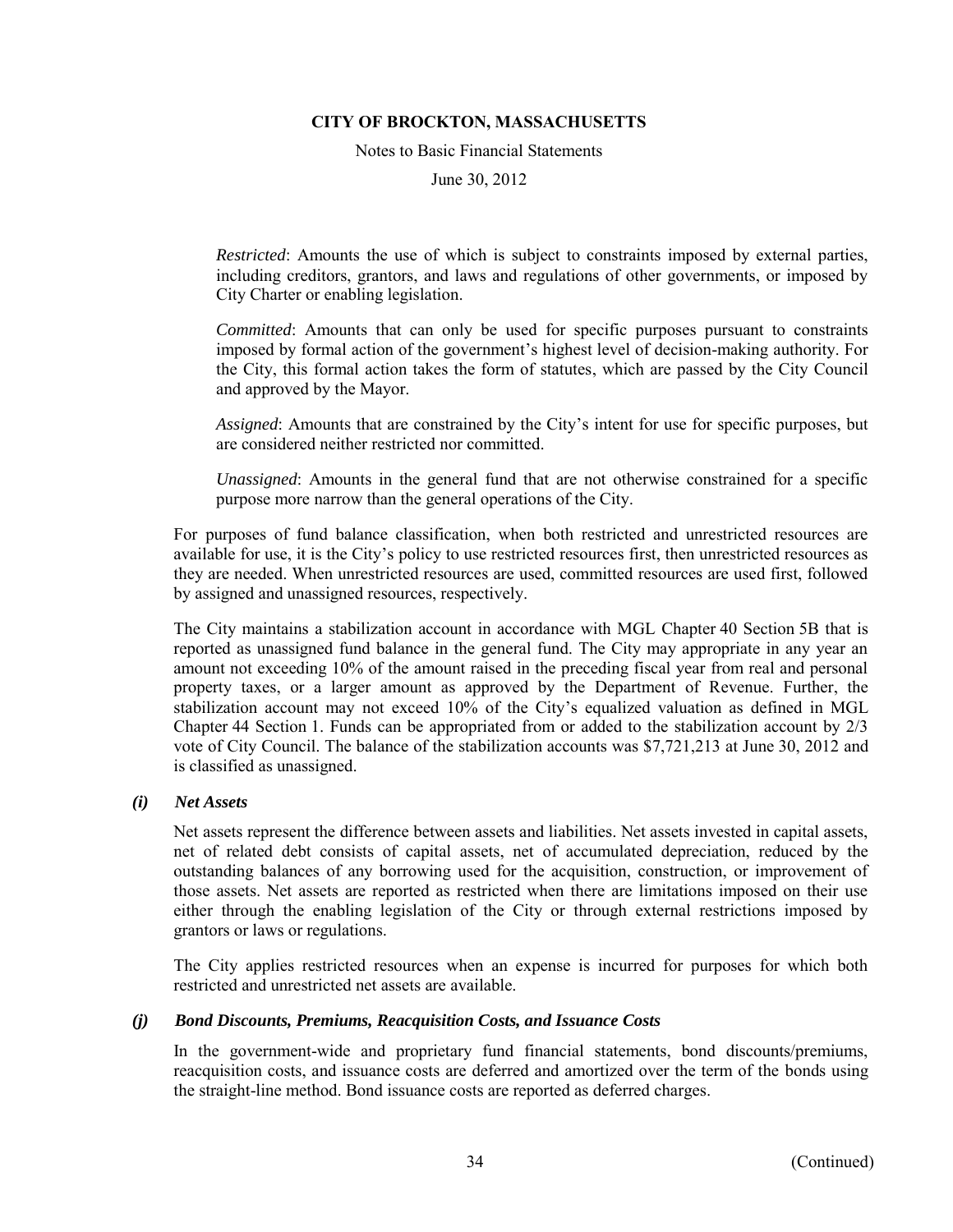Notes to Basic Financial Statements

June 30, 2012

In the fund financial statements, governmental fund types recognize bond discounts, premiums, and issuance costs in the period the bond proceeds are received. The face amount of the debt issued is reported as other financing sources. Premiums received on debt issuance are reported as other financing sources while discounts are reported as other financing uses. Issuance costs, whether or not withheld from the actual debt proceeds, are reported as expenditures.

#### *(k) Use of Estimates*

The preparation of financial statements in conformity with GAAP requires management to make estimates and assumptions that affect the reported amounts of assets and liabilities and disclosure of contingent assets and liabilities at the date of the financial statements and the reported amounts of revenues and expenditures during the reporting period. Actual results could differ from those estimates.

#### **(3) Receivables**

## *(a) Property Taxes*

Real and personal property taxes are based on values assessed as of each January 1 and are due in quarterly installments on August 1, November 1, February 1, and May 1. By law, all taxable property in the Commonwealth must be assessed at 100% of fair cash value. Taxes due and unpaid after the respective due dates are subject to interest and penalties. The City has an ultimate right to foreclose on property for which taxes have not been paid. Property taxes levied are recorded as receivables in the fiscal year of the levy.

A statewide tax limitation statute known as "Proposition 2½" limits the property tax levy to an amount equal to 2½% of the value of all taxable property in the City. A secondary limitation is that no levy in a fiscal year may exceed the preceding year's allowable tax levy by more than 2½%, plus taxes levied on certain property newly added to the tax rolls. Certain Proposition  $2\frac{1}{2}$  taxing limitations can be overridden by a City-wide referendum vote.

#### *(b) Note Receivable*

In January 2002, the City issued an \$8.0 million note (the Note) to the Brockton 21st Century Corporation (the Corporation), to partially finance the construction of a 4,700 seat baseball stadium for minor league baseball and a 14,000 square-foot conference center.

The Corporation was created by a special act (the Act) of the Massachusetts Legislature in 1993 to serve as a private Corporation for economic development in the City; costs of the activities of the corporation pursuant to the Act qualify as public purpose expenditures.

The facilities are leased by the Corporation to a private third party who operates both the conference center and a minor league baseball team.

The Note was financed with the issuance of a like amount of taxable bonds.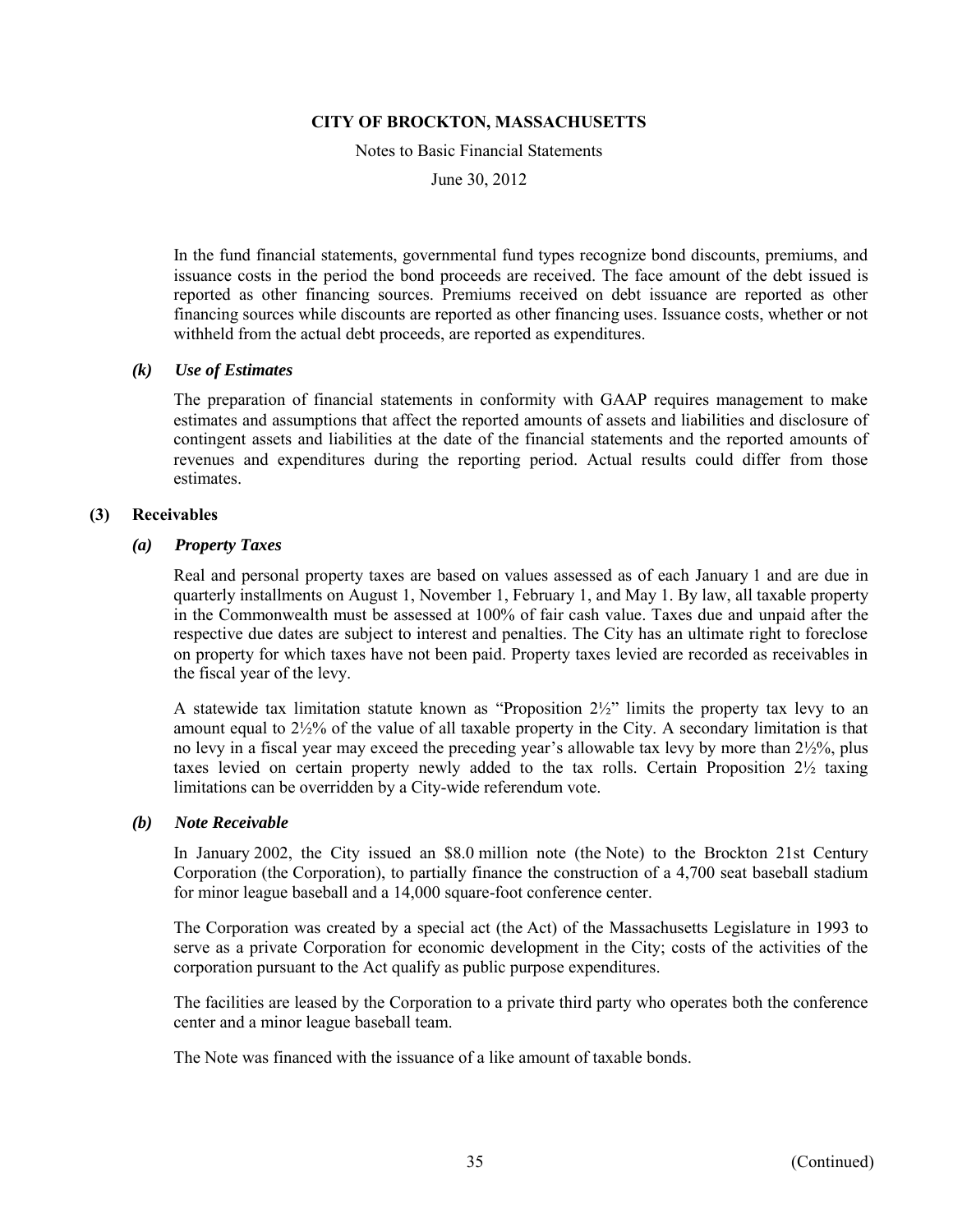Notes to Basic Financial Statements

June 30, 2012

The Note matures in fiscal year 2022, has an effective interest rate of 6.31%, and is secured by the stadium, related conference center, and all stadium-generated lease revenues paid to the corporation, and almost all conference center lease revenues. The scheduled principal payments are as follows:

| Fiscal year:<br>2013 |   |           |
|----------------------|---|-----------|
|                      | S | 161,912   |
| 2014                 |   | 172,137   |
| 2015                 |   | 183,007   |
| 2016                 |   | 194,564   |
| 2017                 |   | 206,850   |
| $2018 - 2022$        |   | 6,380,418 |
| Total                | S | 7,298,888 |
|                      |   |           |

The Note provides that in the event that the project revenues are insufficient to fully satisfy both principal and interest payments due for a particular a year, the City will look to the amount of the hotel motel excise tax receipts of the previous year for a mechanism to provide a credit (available hotel/motel tax) to apply to the shortfall. Specifically, the Agreement specifies that the amount of loan repayment shortfall should be treated as having been paid up to the amount of the available hotel/motel tax. This amount is defined as ninety percent of the hotel/motel tax receipts of the prior fiscal year up to and including the first \$500,000 and fifty percent of the amount above \$500,000. It has been the City's practice to apply cash loan repayments from the Corporation first to principal amounts due and then to interest amounts due. The available hotel/motel tax subsidy is then applied. Through FY 2012, the available hotel/motel tax has been applied exclusively to interest payments due, as the cash payments had always been sufficient to satisfy the principal amounts.

This baseball stadium and conference center is constructed on City-owned land that has been leased to the Corporation for an annual ground lease payment of \$10 for the term of the Note, after which time the lease payment amount will be based upon fair market value.

#### *(c) Long-Term Receivable*

The City participates in the Commonwealth's school building assistance program, which is administered by the Massachusetts School Building Authority (MSBA). The MSBA provides financial assistance (90% of total costs) to the City to build and/or renovate schools. As of June 30, 2012, under MSBA's contract assistance program, the City was due funds totaling \$16,171,048.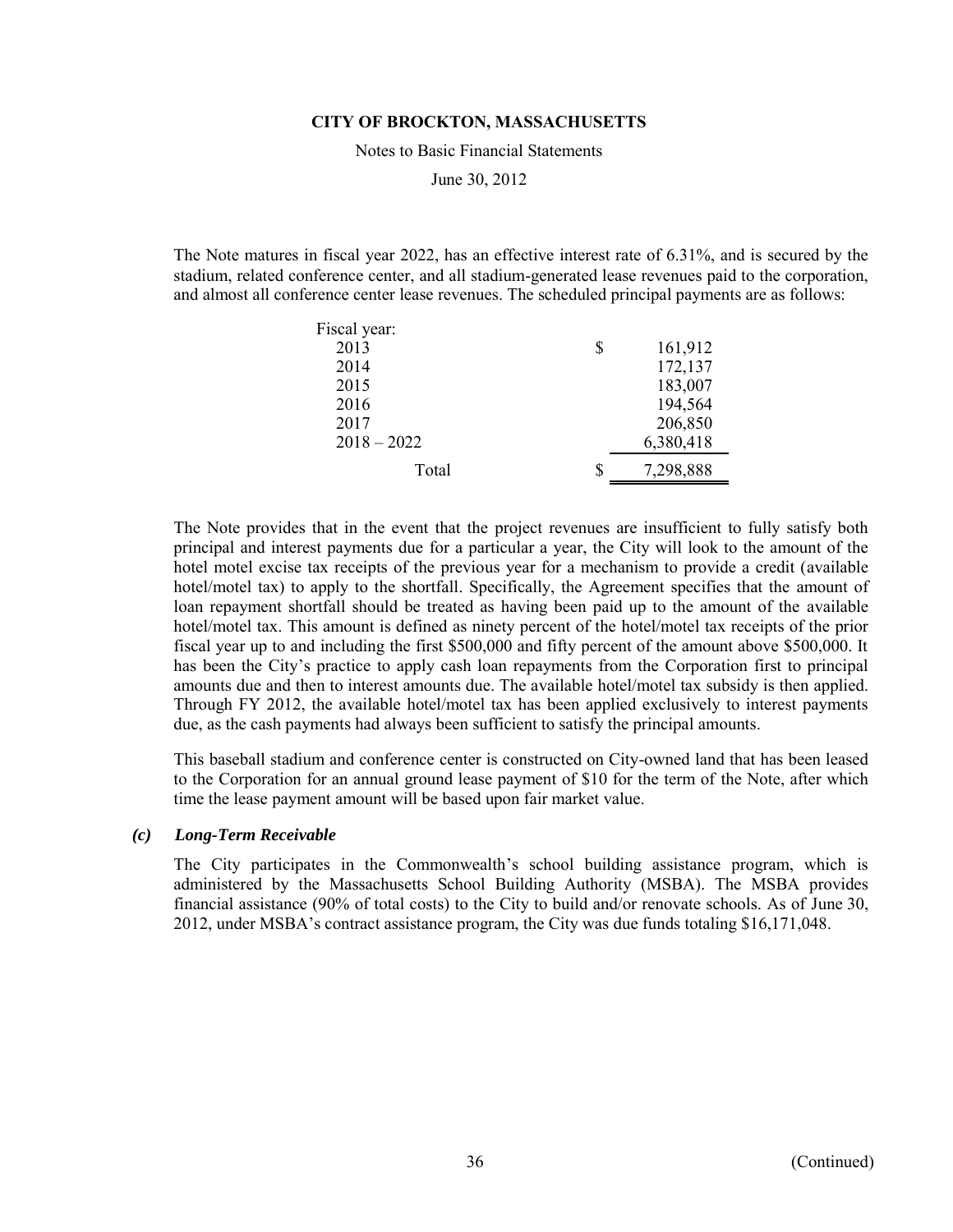Notes to Basic Financial Statements

June 30, 2012

In the General Fund, the receivable is offset by deferred revenue because the revenue is not considered available. The following is a schedule of the five-year paydown as of June 30, 2012 through 2017, and in five-year increments thereafter:

| Fiscal year:  |   |            |
|---------------|---|------------|
| 2013          | S | 2,597,546  |
| 2014          |   | 2,597,546  |
| 2015          |   | 2,597,546  |
| 2016          |   | 2,597,546  |
| 2017          |   | 2,597,546  |
| $2018 - 2022$ |   | 3,183,318  |
| Total         |   | 16,171,048 |
|               |   |            |

#### *(d) Intergovernmental Receivables*

## **Massachusetts Water Pollution Abatement Trust (MWPAT)**

In order to fund continuous upgrades to the City's wastewater treatment plant, the City has entered into loan agreements with the MWPAT. When the loan agreements are executed, the City is responsible for paying the debt service on the loan. However, the City does not receive all loan proceeds when the loan agreements are executed.

The City annually enters into loan agreements with MWPAT for the purposes of upgrading water and sewer infrastructure. The City records the entire amount of the loan at inception; however, the proceeds from the loan are not received until such time the work is performed. As of June 30, 2012, the City has recorded receivables in its water and Sewer funds for approximately \$5.3 million, representing the amount of loan proceeds not yet received from the MWPAT.

#### **Massachusetts School Building Authority (MSBA)**

In order to help fund the replacement of school roofs and school repairs, the City has entered into an agreement where the MSBA will fund 80% of eligible costs of the school construction under the Green Repair Program. The City works on a cost-reimbursement basis and as of June 30, 2012, the City incurred costs of \$7.5 million for which reimbursements have not been received. That amount is recorded as an intergovernmental receivable in the Other Governmental Funds.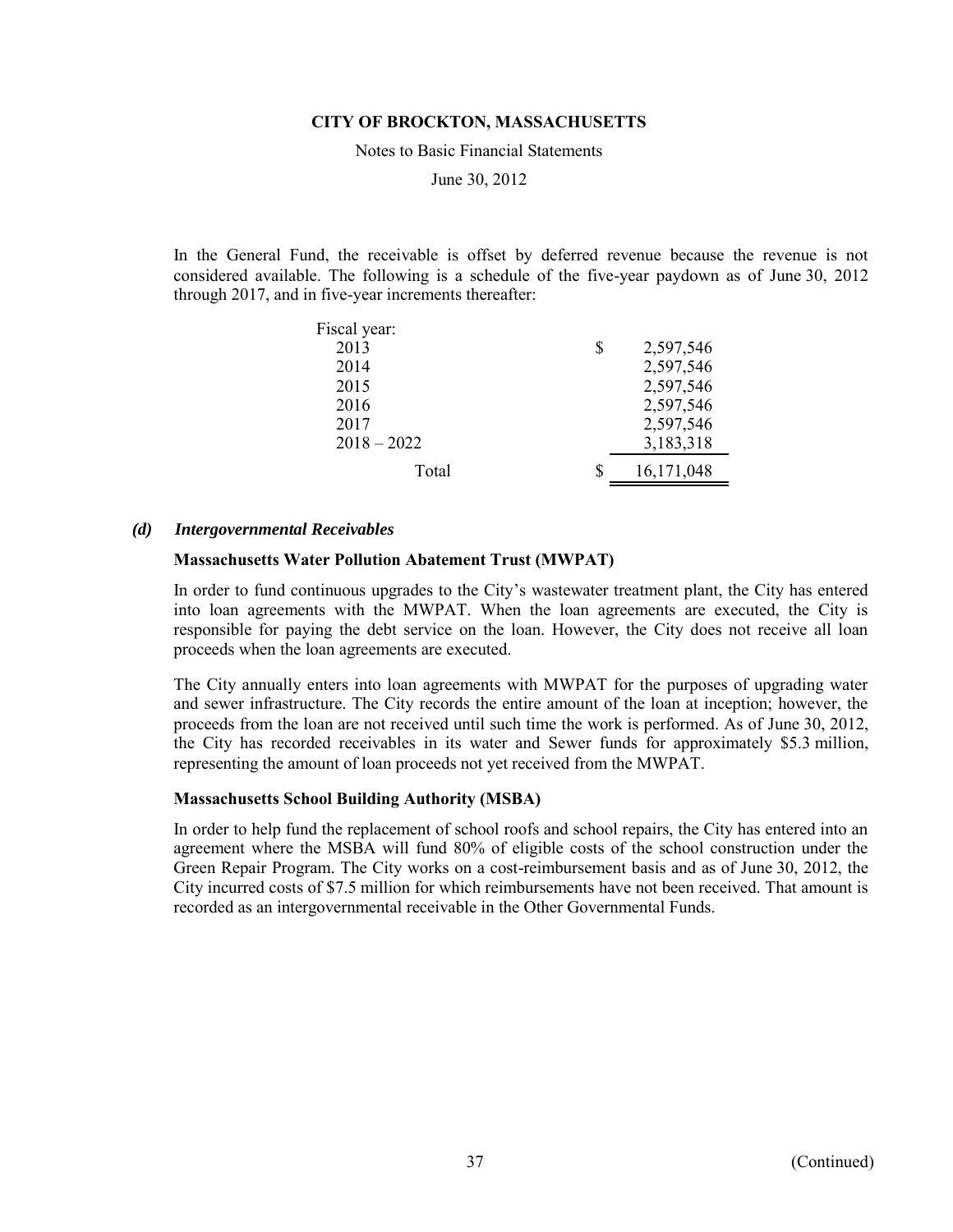Notes to Basic Financial Statements

June 30, 2012

## **(4) Capital Assets**

Capital asset activity for the year ended June 30, 2012 was as follows:

## *Primary Government*

|                                        |             | <b>Beginning</b><br>balance | <b>Increases</b> | <b>Decreases</b> | <b>Ending</b><br>balance |
|----------------------------------------|-------------|-----------------------------|------------------|------------------|--------------------------|
| Governmental activities:               |             |                             |                  |                  |                          |
| Capital assets, not being depreciated: |             |                             |                  |                  |                          |
| Land                                   | $\mathbf S$ | 7,410,698                   |                  |                  | 7,410,698                |
| Construction in progress               |             | 3,247,188                   | 23,172,289       | 2,499,286        | 23,920,191               |
| Historical works of art                |             | 1,809,514                   |                  |                  | 1,809,514                |
| Total capital assets,                  |             |                             |                  |                  |                          |
| not being depreciated                  |             | 12,467,400                  | 23,172,289       | 2,499,286        | 33,140,403               |
| Capital assets, being depreciated:     |             |                             |                  |                  |                          |
| <b>Buildings</b>                       |             | 202,258,952                 | 1,560,742        |                  | 203,819,694              |
| Land improvements                      |             | 8,160,828                   | 1,412,582        |                  | 9,573,410                |
| Machinery and equipment                |             | 21,997,863                  | 593,098          |                  | 22,590,961               |
| Infrastructure                         |             | 89,291,236                  | 3,513,953        |                  | 92,805,189               |
| Total capital assets,                  |             |                             |                  |                  |                          |
| being depreciated                      |             | 321,708,879                 | 7,080,375        |                  | 328,789,254              |
| Less accumulated depreciation for:     |             |                             |                  |                  |                          |
| <b>Buildings</b>                       |             | 73,600,376                  | 4,287,998        |                  | 77,888,374               |
| Land improvements                      |             | 5,962,132                   | 249,287          |                  | 6,211,419                |
| Machinery and equipment                |             | 18,265,126                  | 974,447          |                  | 19,239,573               |
| Infrastructure                         |             | 67,175,325                  | 2,682,890        |                  | 69,858,215               |
| Total accumulated                      |             |                             |                  |                  |                          |
| depreciation                           |             | 165,002,959                 | 8,194,622        |                  | 173, 197, 581            |
| Total capital assets,                  |             |                             |                  |                  |                          |
| being depreciated, net                 |             | 156,705,920                 | (1, 114, 247)    |                  | 155,591,673              |
| Governmental capital                   |             |                             |                  |                  |                          |
| assets, net                            |             | 169,173,320                 | 22,058,042       | 2,499,286        | 188,732,076              |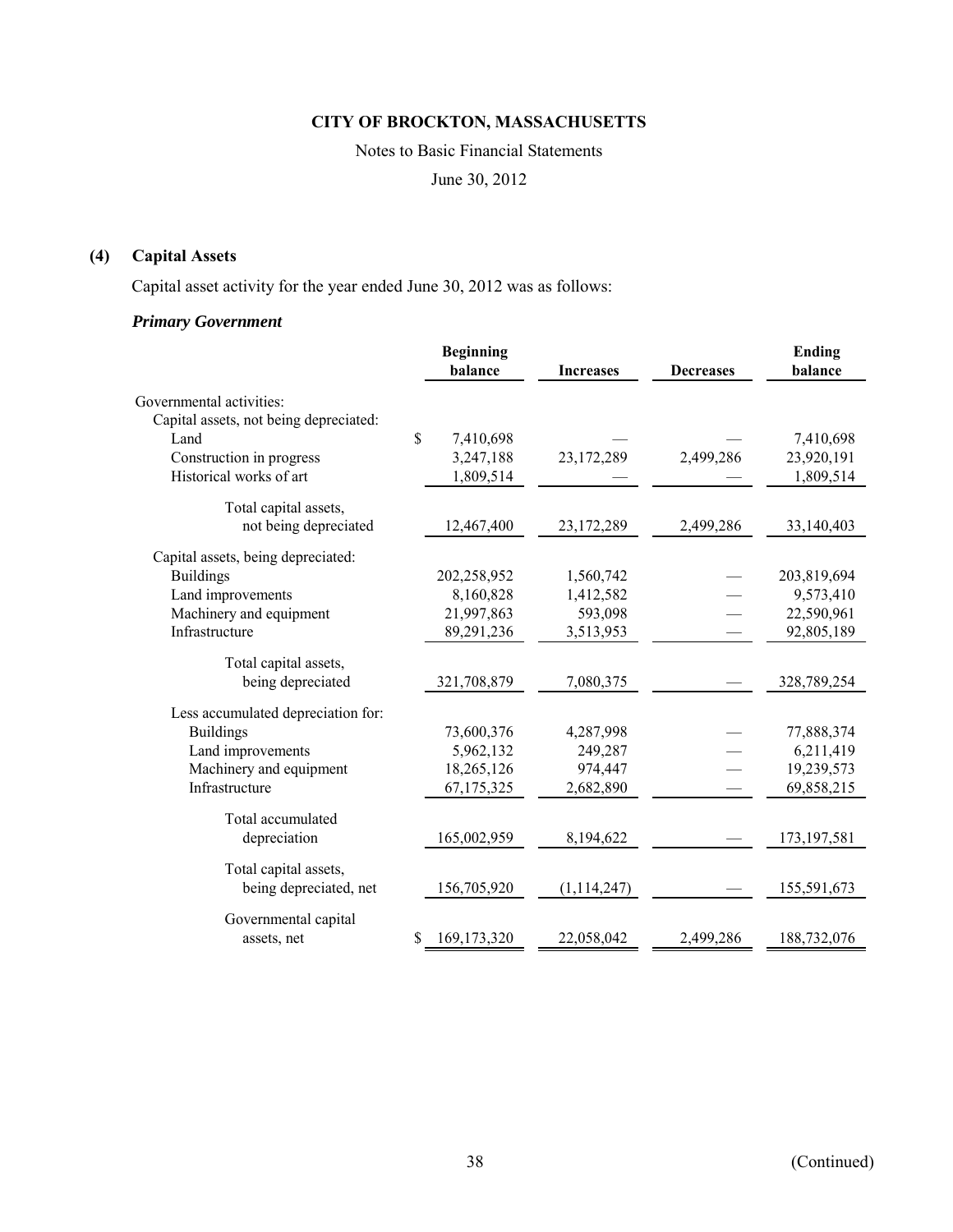Notes to Basic Financial Statements

June 30, 2012

Depreciation expense was charged to governmental functions as follows:

| Governmental activities:<br>General government | S | 225,077   |
|------------------------------------------------|---|-----------|
| Public safety                                  |   | 1,056,083 |
| Public works                                   |   | 2,443,603 |
| Education                                      |   | 4,108,820 |
| Human services                                 |   | 92,407    |
| Culture and recreation                         |   | 268,632   |
| Total depreciation expense -                   |   |           |
| governmental activities                        | S | 8,194,622 |

|                                           | <b>Beginning</b><br>balance | <b>Increases</b> | <b>Decreases</b> | <b>Ending</b><br>balance |
|-------------------------------------------|-----------------------------|------------------|------------------|--------------------------|
| Business-type activities:                 |                             |                  |                  |                          |
| Water:                                    |                             |                  |                  |                          |
| Capital assets, not being<br>depreciated: |                             |                  |                  |                          |
| Land                                      | \$<br>2,929,492             |                  |                  | 2,929,492                |
| Construction in progress                  | 1,406,490                   | 5,577,478        |                  | 6,983,968                |
| Total capital assets,                     |                             |                  |                  |                          |
| not being depreciated                     | 4,335,982                   | 5,577,478        |                  | 9,913,460                |
| Capital assets, being depreciated:        |                             |                  |                  |                          |
| <b>Buildings</b>                          | 25,966,781                  |                  |                  | 25,966,781               |
| Land improvements                         | 105,700                     |                  |                  | 105,700                  |
| Machinery and equipment                   | 10,560,947                  |                  |                  | 10,560,947               |
| Infrastructure                            | 32,395,539                  |                  |                  | 32,395,539               |
| Total capital assets, being               |                             |                  |                  |                          |
| depreciated                               | 69,028,967                  |                  |                  | 69,028,967               |
| Less accumulated depreciation for:        |                             |                  |                  |                          |
| <b>Buildings</b>                          | 2,812,201                   | 634,668          |                  | 3,446,869                |
| Land improvements                         | 102,691                     | 860              |                  | 103,551                  |
| Machinery and equipment                   | 8,656,874                   | 366,725          |                  | 9,023,599                |
| Infrastructure                            | 15,398,399                  | 569,520          |                  | 15,967,919               |
| Total accumulated                         |                             |                  |                  |                          |
| depreciation                              | 26,970,165                  | 1,571,773        |                  | 28,541,938               |
| Total capital assets                      |                             |                  |                  |                          |
| being depreciated, net                    | 42,058,802                  | (1,571,773)      |                  | 40,487,029               |
| Water capital assets, net                 | 46,394,784                  | 4,005,705        |                  | 50,400,489               |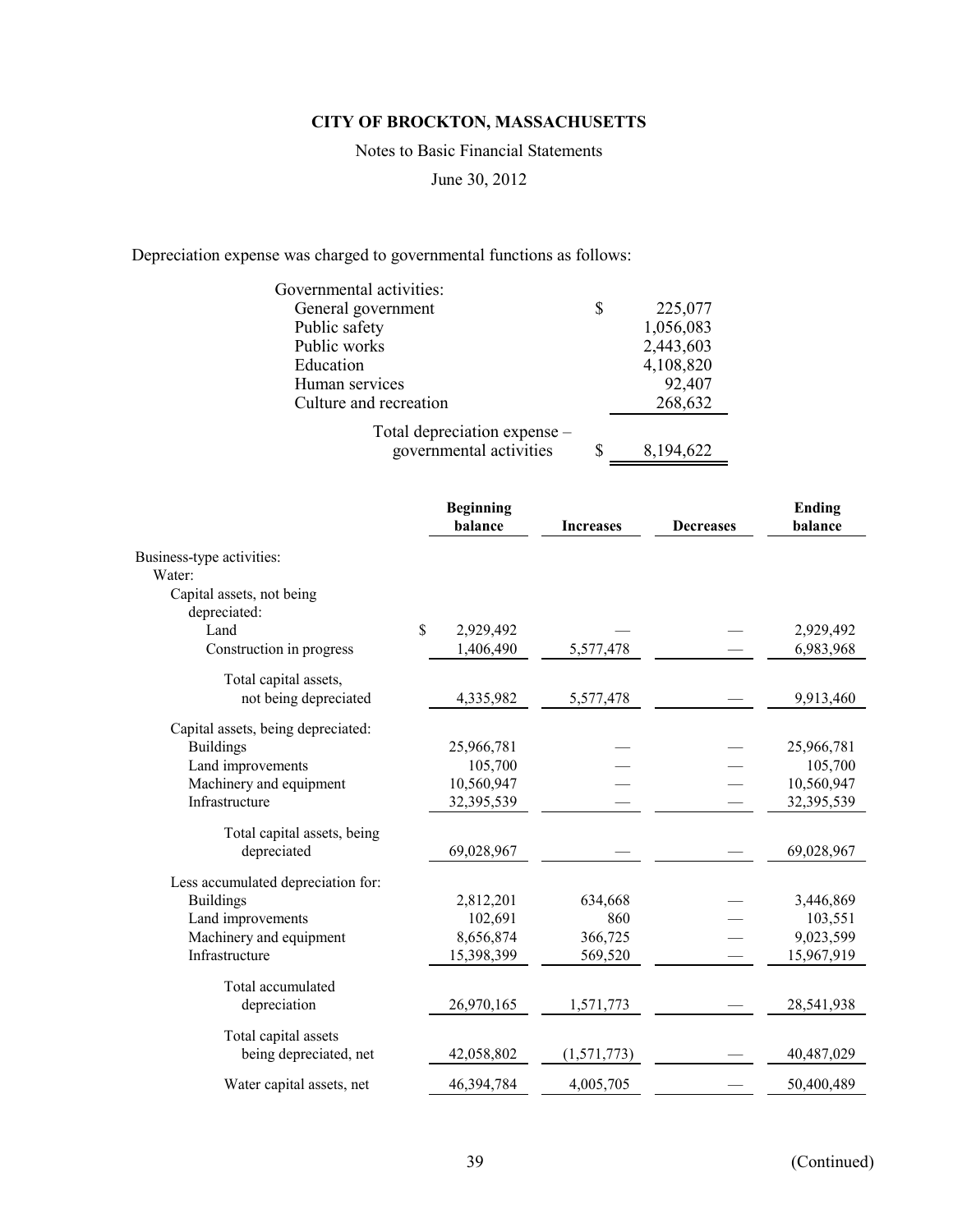## Notes to Basic Financial Statements

## June 30, 2012

|                                                     | <b>Beginning</b><br>balance | <b>Increases</b> | <b>Decreases</b> | <b>Ending</b><br>balance |
|-----------------------------------------------------|-----------------------------|------------------|------------------|--------------------------|
| Sewer:                                              |                             |                  |                  |                          |
| Capital assets, not being<br>depreciated:           |                             |                  |                  |                          |
| Land                                                | \$<br>186,327               |                  |                  | 186,327                  |
| Construction in progress                            | 26,624,415                  | 911,945          | 27,156,299       | 380,061                  |
| Total capital assets, not<br>being depreciated      | 26,810,742                  | 911,945          | 27,156,299       | 566,388                  |
| Capital assets, being depreciated:                  |                             |                  |                  |                          |
| <b>Buildings</b>                                    | 110,191,940                 | 27,072,548       |                  | 137,264,488              |
| Land improvements                                   | 258,000                     |                  |                  | 258,000                  |
| Machinery and equipment                             | 42,728,807                  | 509,347          |                  | 43,238,154               |
| Infrastructure                                      | 38,056,640                  |                  |                  | 38,056,640               |
| Total capital assets,                               |                             |                  |                  |                          |
| being depreciated                                   | 191,235,387                 | 27,581,895       |                  | 218,817,282              |
| Less accumulated depreciation for:                  |                             |                  |                  |                          |
| <b>Buildings</b>                                    | 20,733,580                  | 3,092,493        |                  | 23,826,073               |
| Land improvements                                   | 258,000                     |                  |                  | 258,000                  |
| Machinery and equipment                             | 41,840,901                  | 231,734          |                  | 42,072,635               |
| Infrastructure                                      | 23,124,088                  | 642,274          |                  | 23,766,362               |
| Total accumulated<br>depreciation                   | 85,956,569                  | 3,966,501        |                  | 89,923,070               |
| Total capital assets                                |                             |                  |                  |                          |
| being depreciated, net                              | 105,278,818                 | 23,615,394       |                  | 128,894,212              |
| Sewer capital assets, net                           | 132,089,560                 | 24,527,339       | 27,156,299       | 129,460,600              |
| Other:<br>Capital assets, not being<br>depreciated: |                             |                  |                  |                          |
| Land                                                | 130,359                     |                  |                  | 130,359                  |
| Construction in progress                            | 32,350                      | 33,125           | 32,350           | 33,125                   |
| Total capital assets, not<br>being depreciated      | 162,709                     | 33,125           | 32,350           | 163,484                  |
| Capital assets, being depreciated:                  |                             |                  |                  |                          |
| <b>Buildings</b>                                    | 862,298                     |                  |                  | 862,298                  |
| Land improvements                                   | 32,459,301                  |                  |                  | 32,459,301               |
| Machinery and equipment                             | 2,422,077                   | 257,939          |                  | 2,680,016                |
| Infrastructure                                      | 6,865,192                   |                  |                  | 6,865,192                |
| Total capital assets,                               |                             |                  |                  |                          |
| being depreciated                                   | 42,608,868                  | 257,939          |                  | 42,866,807               |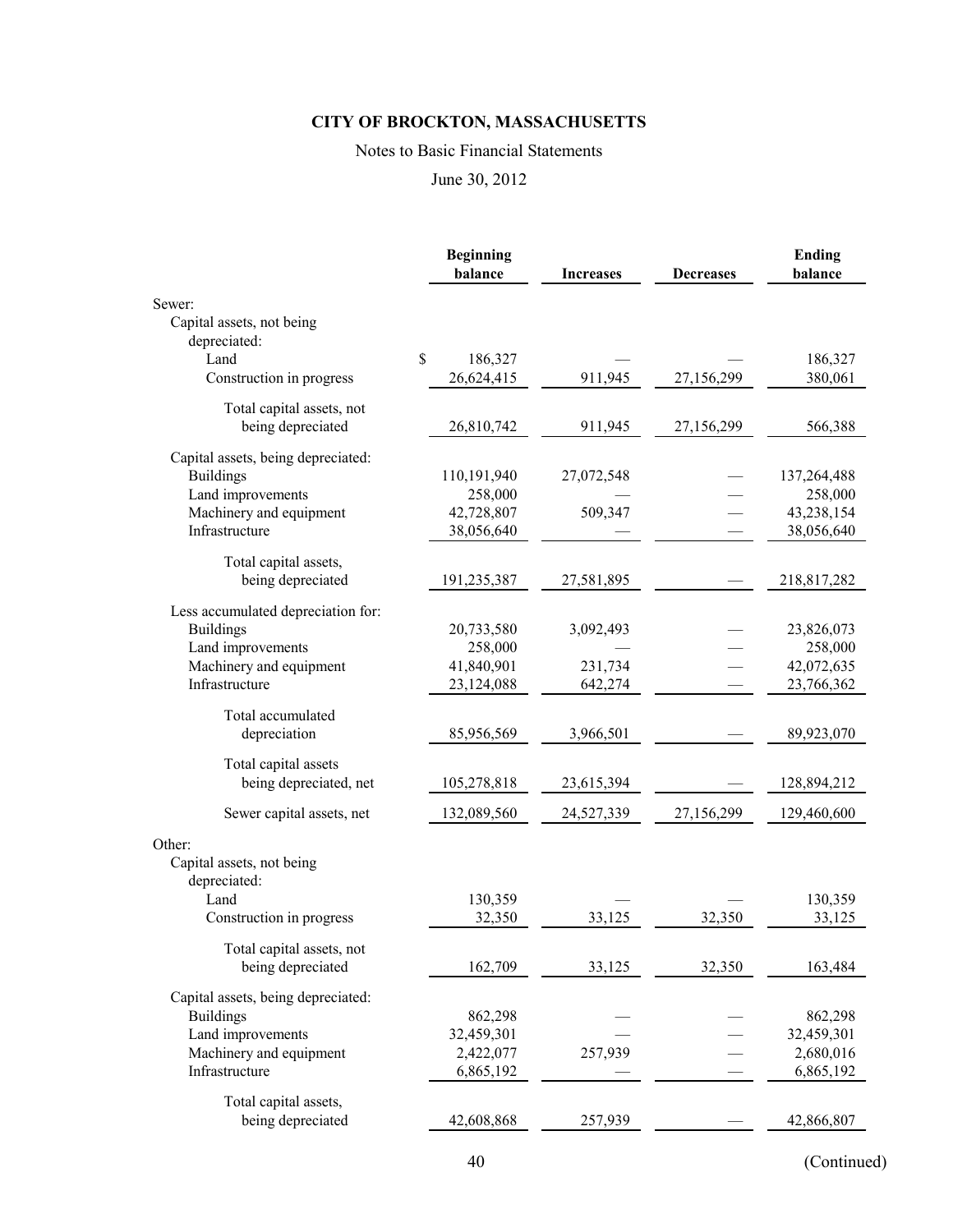#### Notes to Basic Financial Statements

## June 30, 2012

|                                                 | <b>Beginning</b><br>balance | Increases  | <b>Decreases</b> | Ending<br>balance |
|-------------------------------------------------|-----------------------------|------------|------------------|-------------------|
| Less accumulated depreciation for:              |                             |            |                  |                   |
| <b>Buildings</b>                                | \$<br>504,842               | 17,727     |                  | 522,569           |
| Land improvements                               | 31,989,544                  | 46,175     |                  | 32,035,719        |
| Machinery and equipment                         | 2,117,606                   | 101,639    |                  | 2,219,245         |
| Infrastructure                                  | 2,589,317                   | 114,928    |                  | 2,704,245         |
| Total accumulated                               |                             |            |                  |                   |
| depreciation                                    | 37,201,309                  | 280,469    |                  | 37,481,778        |
| Total capital assets being                      |                             |            |                  |                   |
| depreciated, net                                | 5,407,559                   | (22, 530)  |                  | 5,385,029         |
| Other capital assets, net                       | 5,570,268                   | 10,595     | 32,350           | 5,548,513         |
| Business-type activities<br>capital assets, net | 184,054,612                 | 28,543,639 | 27,188,649       | 185,409,602       |

#### **(5) Deposits and Investments**

The following represents the City's essential risk information about deposits and investments.

#### *(a) Custodial Credit Risk*

Custodial credit risk is the risk that in the event of bank failure, the City's deposits may not be returned. The City carries deposits that are insured by Federal Deposit Insurance Corporation (FDIC) insurance or collateralized with securities held by the City or the City's agent in the City's name. The City also carries deposits that are not collateralized and are uninsured. As of June 30, 2012, the City's bank balances of uninsured and uncollateralized deposits totaled \$114,796,208. All of the System's deposits are fully insured by FDIC insurance or collateralized with securities held by the System or the System's agent in the System's name.

#### *(b) Investment Policy*

The provisions of Massachusetts General Laws (M.G.L.) c. 32, sec 23(2) govern the City's investment practice.

Diversification is attained through varied investment management styles that comply with Massachusetts state law. This is accomplished through the retention of investment managers that adhere to M.G.L. c. 32, sec 23(3), the "Prudent Person" rule.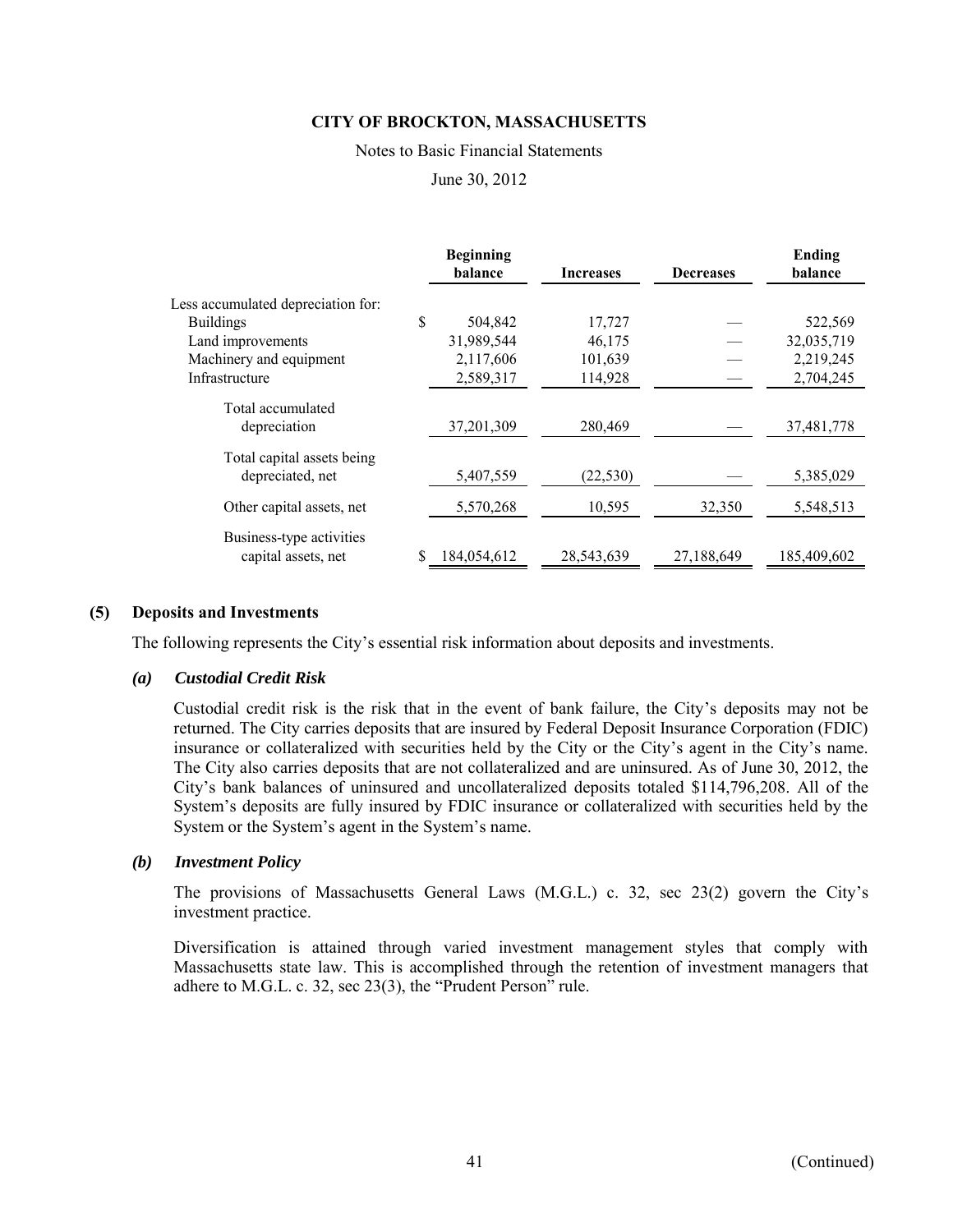#### Notes to Basic Financial Statements

June 30, 2012

### *(c) Interest Rate Risk*

The following is a listing of the City's fixed-income investments and related maturity schedule (in years) as of June 30, 2012 for the primary government and December 31, 2010 for the retirement system (in thousands):<br> **Investment type Fair value Less than 1**  $\overline{\phantom{0}}$   $\overline{\phantom{0}}$   $\overline{\phantom{0}}$  **Less than 1**  $\over$ system (in thousands):

| <b>Investment type</b>                      | <b>Fair value</b> | Less than 1 | $1 - 5$ | $6 - 10$ | More than 10 |
|---------------------------------------------|-------------------|-------------|---------|----------|--------------|
| Retirement system:                          |                   |             |         |          |              |
| Short-term investment fund<br><sup>\$</sup> | 3,194             | 3,194       |         |          |              |
| U.S. Treasury notes and                     |                   |             |         |          |              |
| bonds                                       | 14,056            | 2,778       | 5,315   | 2,425    | 3,538        |
| U.S. agencies                               | 4,572             |             | 4,572   |          |              |
| Municipal bonds                             | 912               |             |         | 233      | 679          |
| Corporate bonds                             | 55,880            | 788         | 12,510  | 28,343   | 14,239       |
| Pooled funds - domestic                     | 6,909             |             | 6,909   |          |              |
| Pooled funds - international                | 20,404            |             | 20,404  |          |              |
| Asset backed:                               |                   |             |         |          |              |
| CMOs                                        | 2,932             |             |         |          | 2,932        |
| Other                                       | 57                |             |         |          | 57           |
| Subtotal                                    | 108,916           | 6,760       | 49,710  | 31,001   | 21,445       |
| City:                                       |                   |             |         |          |              |
| U.S. Treasury notes and                     |                   |             |         |          |              |
| bonds                                       | 674               | 50          | 210     | 414      |              |
| U.S. agencies                               | 1,807             | 115         | 1,322   | 370      |              |
| Corporate bonds                             | 986               |             | 328     | 658      |              |
| <b>MMDT</b>                                 | 11,276            | 11,276      |         |          |              |
| Subtotal                                    | 14,743            | 11,441      | 1,860   | 1,442    |              |
| \$<br>Total                                 | 123,659           | 18,201      | 51,570  | 32,443   | 21,445       |
|                                             |                   |             |         |          |              |

The City's and System's guidelines do not specifically address limits on maturities as a means of managing its exposure to fair-value losses arising from increasing interest rates. The manager of each fixed-income portfolio is responsible for determining the maturity and commensurate returns of his/her portfolio.

The asset backed investments held by the System as of December 31, 2011 are highly sensitive to changes in interest rates.

#### *(d) Credit Risk*

The City and the System allows investment managers to apply discretion under the "Prudent Person" rule. Investments are made, as a prudent person would be expected to act with discretion and intelligence, to seek reasonable income, preserve capital, and, in general, avoid speculative investments.

The City's fixed-income investments as of June 30, 2012 for the primary government and December 31, 2011 for the retirement system were rated by Standard & Poor's and/or an equivalent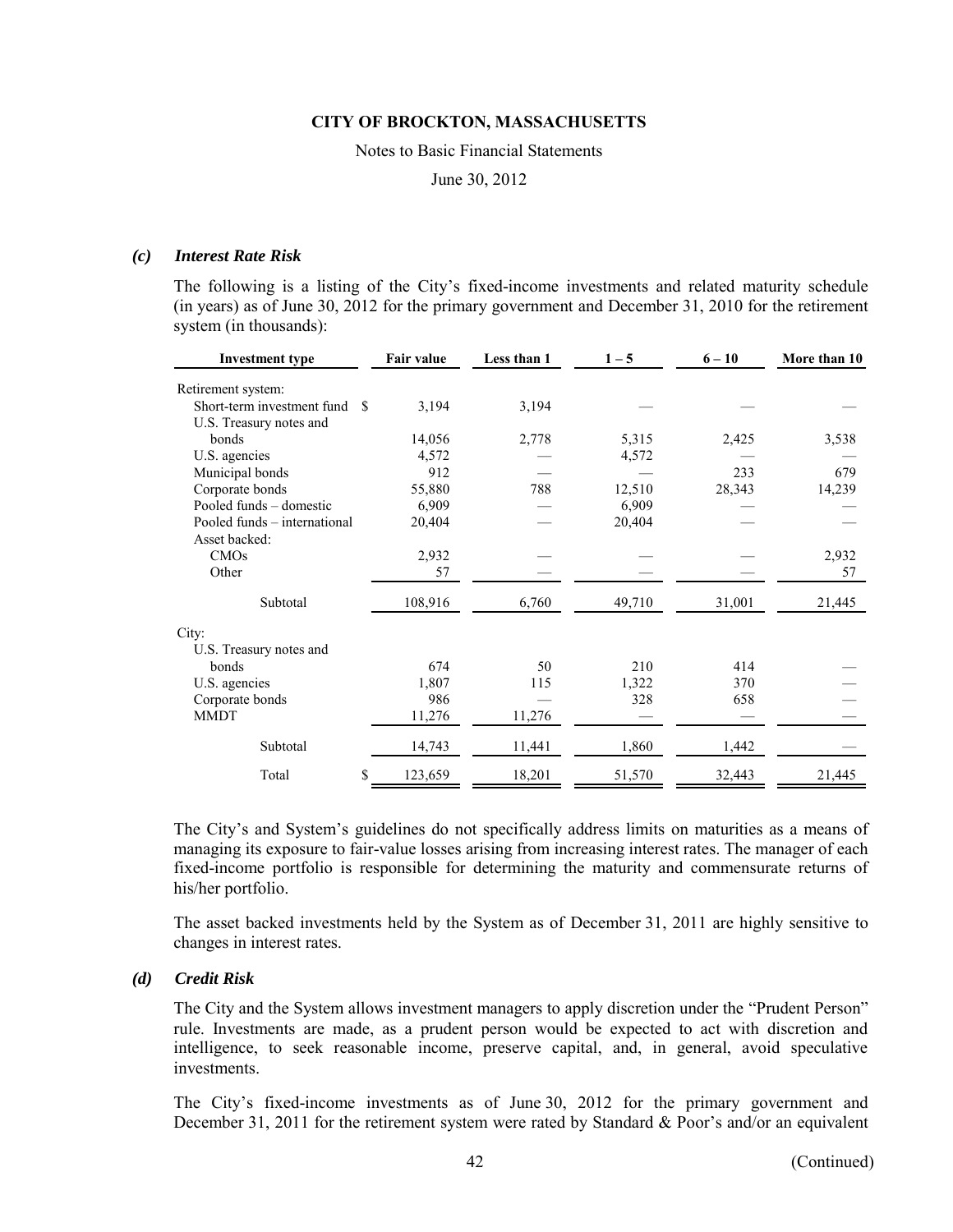Notes to Basic Financial Statements

June 30, 2012

national rating organization, and the ratings are presented below using the Standard and Poor's rating scale (in thousands):<br> **Investment type Fair value** AAA to A BBB to B CCC Not rated scale (in thousands):

| <b>Investment type</b>        | <b>Fair value</b> | AAA to A | <b>BBB</b> to <b>B</b> | CCC | Not rated |
|-------------------------------|-------------------|----------|------------------------|-----|-----------|
| Retirement system:            |                   |          |                        |     |           |
| Short-term investment fund \$ | 3,194             |          |                        |     | 3,194     |
| U.S. agencies                 | 4,572             | 4,572    |                        |     |           |
| Municipal bonds               | 912               | 912      |                        |     |           |
| Corporate bonds               | 55,880            | 21,089   | 34,626                 | 165 |           |
| Pooled funds – domestic       | 6,909             |          |                        |     | 6,909     |
| Pooled funds – international  | 20,404            |          |                        |     | 20,404    |
| Asset backed:                 |                   |          |                        |     |           |
| CMO's                         | 2,932             | 1,708    | 1,224                  |     |           |
| Other                         | 57                | 57       |                        |     |           |
| Subtotal                      | 94,860            | 28,338   | 35,850                 | 165 | 30,507    |
| City:                         |                   |          |                        |     |           |
| U.S. agencies                 | 1,807             | 1,807    |                        |     |           |
| Corporate Bonds               | 986               | 344      |                        |     | 642       |
| <b>MMDT</b>                   | 11,275            |          |                        |     | 11,275    |
| Subtotal                      | 14,068            | 2,151    |                        |     | 11,917    |
| Total<br>\$                   | 108,928           | 30,489   | 35,850                 | 165 | 42,424    |
|                               |                   |          |                        |     |           |

In addition to the above schedule, the City and the System have \$675,160 and \$14,055,664, respectively, invested in U.S. government securities, which are not included above as they are explicitly guaranteed by the U.S. government.

#### *(e) Concentration Risk*

The System has no investments in a single issuer, at fair value, that exceeds 5% of the System's investments as of December 31, 2011. Additionally, the City has no investments in a single issuer, at fair value, that exceeds 5% of the City's net assets as of June 30, 2012.

The City adheres to the provisions of M.G.L. c. 32, sec 23(2) when managing concentration risk.

#### *(f) Foreign Currency Risk*

Foreign currency risk is the risk that changes in exchange rates will adversely affect the fair value of an investment or a deposit. Only the retirement system is statutorily allowed to invest in foreign currency securities. Similar to the investments in domestic equities, the City employs, or encourages its investment advisor to employ, diversification, asset allocation, and quality strategies. Currency hedging is permitted for defensive purposes. Currency hedging shall be effected through the use of forward currency contracts. At December 31, 2011, there were no open forward currency contracts.

Risk of loss arises from changes in currency exchange rates. Although the System does not have investments denominated in foreign currencies, the System's exposure to fluctuations in foreign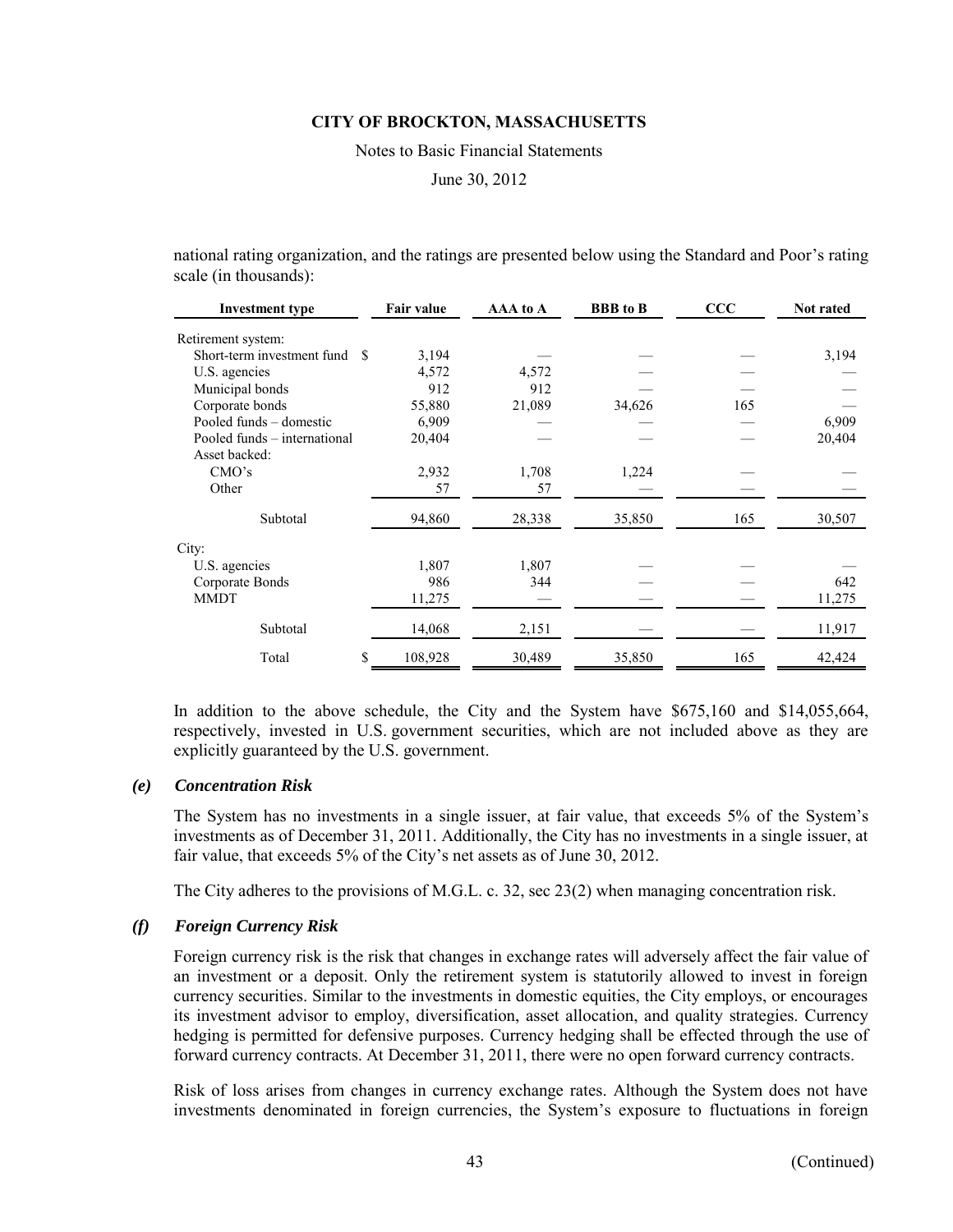Notes to Basic Financial Statements

June 30, 2012

currency for investments denominated in U.S. dollars includes \$20,403,505 and \$50,932,057 in international pooled fixed income and equity funds, respectively.

#### **(6) Retirement System**

#### *(a) Plan Description*

The City contributes to the System, an agent, multiple-employer, public employee retirement system that acts as the investment and administrative agent for the City, the Private Industry Council, the Brockton Housing Authority, the Brockton Redevelopment Authority and the Brockton Area Transit Authority. The System provides retirement, disability, and death benefits to plan members and beneficiaries. The System is a member of the Massachusetts Contributory System, which is governed by Chapter 32 of the MGL. The System is overseen by an independent five-member board consisting of the following: Chairperson, City Auditor (Ex-Officio), Mayoral appointment, a member elected by the System members and a member elected by the other board members. Public school teachers are covered by the Commonwealth of Massachusetts Teachers' Retirement System, to which the City does not contribute.

#### *(b) Basis of Accounting*

The System's financial statements are prepared using the accrual basis of accounting. Plan member contributions are recognized in the period in which the contributions are due. Employer contributions to the plan are recognized when due and the employer has made a formal commitment to provide contributions. Benefits and refunds are recognized when due and payable in accordance with the terms of each plan.

Investments of the System are stated as follows:

- (a) Domestic and international bonds and equity securities are stated a quoted market value.
- (b) Real estate funds are stated at appraised value or partner's account value, whichever is more readily determinable.
- (c) Venture capital funds are stated at fair value.
- (d) Domestic and international pooled funds are stated a net asset value.

#### *(c) Membership*

The City's membership in the System consisted of the following at January 1, 2011, the date of the latest actuarial valuation:

| Retirees and beneficiaries receiving benefits<br>Terminated plan members entitled to but not receiving benefits<br>Active plan members | 1.278<br>396<br>1,623 |
|----------------------------------------------------------------------------------------------------------------------------------------|-----------------------|
| Total membership                                                                                                                       | 3.297                 |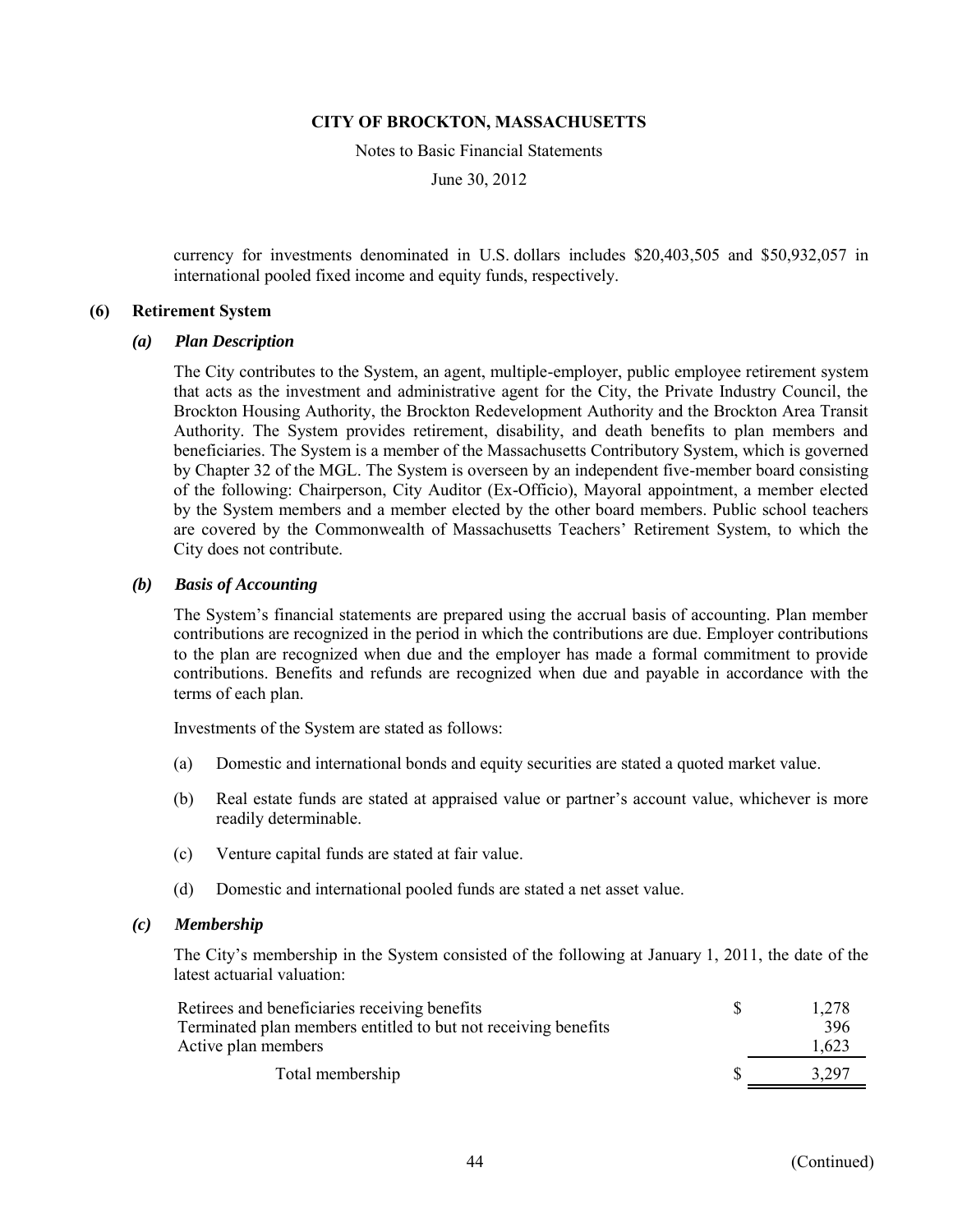#### Notes to Basic Financial Statements

June 30, 2012

### *(d) Contributions*

Plan members are required to contribute to the System, depending on their employment date. Active members contribute 5%, 7%, 8%, or 9% of their regular gross compensation depending on the date upon which their membership began. Members hired after January 1, 1979 must contribute an additional 2% of regular compensation in excess of \$30,000. Participating employers are required to pay into the System their share of the remaining system-wide actuarially determined contribution. The contributions of plan members and the participating employers are governed by Chapter 32 of the MGL.

| The following table presents the schedule of the City's contributions: |  |                                    |                                     |                                         |                         |                         |                                   |                          |
|------------------------------------------------------------------------|--|------------------------------------|-------------------------------------|-----------------------------------------|-------------------------|-------------------------|-----------------------------------|--------------------------|
| Fiscal<br>vear<br>ending                                               |  | Annual<br>required<br>contribution | Interest on<br>net pension<br>asset | Amortization<br>of net<br>pension asset | Pension<br>cost         | Actual<br>contribution  | Change in<br>net pension<br>asset | Net pension<br>asset     |
| 2012<br>2011                                                           |  | 12,731,589                         | (6.922.931)                         | 6,027,905                               | 11,836,563              | 12,742,561              | 905,998<br>942.195                | 87,442,640               |
| 2010                                                                   |  | 10,341,798<br>9,980,937            | (6,847,556)<br>(7,170,986)          | 5,962,274<br>11,213,865                 | 9,456,516<br>14,023,816 | 10,398,711<br>9,980,937 | (4,042,879)                       | 86,536,642<br>85,594,447 |

The System's Retirement Board, the City Council and the Mayor approved the option for local funding of cost-of-living adjustments. The System's funding schedule has been updated to reflect the increased liabilities resulting from the adoption of this option. These cost-of-living adjustments will be awarded automatically each year, except in years in which the Retirement Board determines that such an adjustment would substantially impair the funding schedule.

## *(e) Legally Required Reserve Accounts*

| <b>Description</b>          |   | Amount        | <b>Purpose</b>                                           |
|-----------------------------|---|---------------|----------------------------------------------------------|
| <b>Annuity Savings Fund</b> | S | 75,441,270    | Active members' contribution balance                     |
| <b>Annuity Reserve Fund</b> |   | 27,705,953    | Retired members' contribution account                    |
| Military Service Credit     |   | 95,776        | Members' contribution account while on<br>military leave |
| Pension Reserve Fund        |   | 200, 206, 744 | Amounts to fund future retirement benefits               |
| Pension Fund                |   | 10,520,924    | Remaining net assets                                     |
| Total                       | S | 313,970,667   |                                                          |

All reserve accounts are funded at levels required by state statute.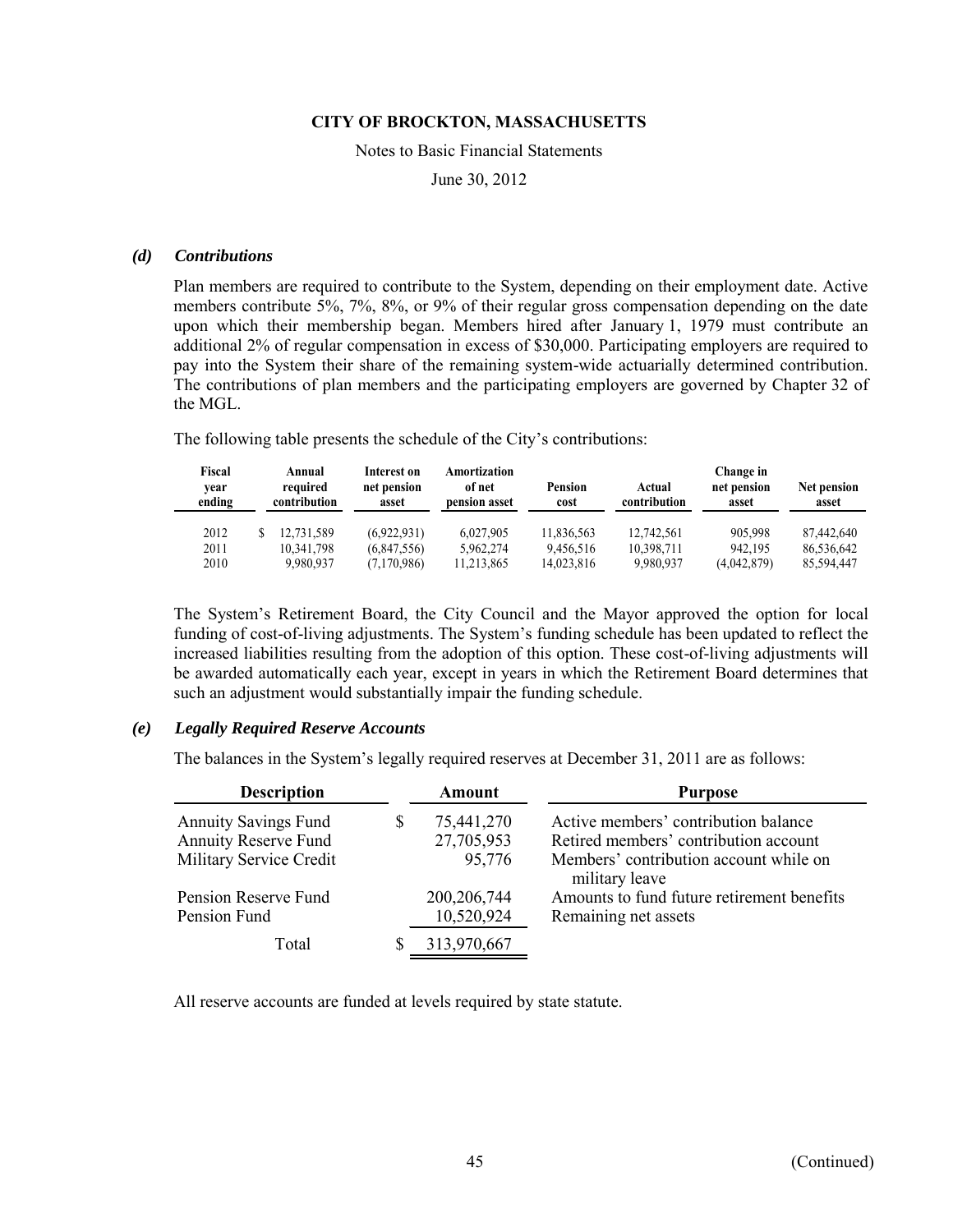Notes to Basic Financial Statements

June 30, 2012

### *(f) Funded Status and Funding Progress*

| The funded status of the City's pension plan administered by the System as of January 1, 2011, the<br>most recent actuarial valuation date, is as follows (in thousands): |                          |
|---------------------------------------------------------------------------------------------------------------------------------------------------------------------------|--------------------------|
| Actuarially accrued liability (AAL)<br>Actuarial value of plan assets                                                                                                     | \$<br>492,457<br>355,849 |
| Unfunded actuarial accrued liability (UAAL)                                                                                                                               | 136,608                  |
| Funded ratio (actuarial value of plan assets/AAL)                                                                                                                         | 72.3%                    |
| Covered payroll (active plan members)                                                                                                                                     | \$<br>74,417             |
| UAAL as a percentage of covered payroll                                                                                                                                   | 183.6%                   |

The schedule of funding progress, presented as required supplementary information (RSI) following the notes to the financial statements, present multiyear trend information about whether the actuarial values of plan assets are increasing or decreasing over time relative to the AAL's for benefits.

In the January 1, 2011 actuarial valuation, the individual entry age normal actuarial cost method was used. The actuarial assumptions included an 8.0% investment rate of return, projected salary increases of 4.75% and cost-of-living adjustments of 3.0% up to \$12,000 annually. The actuarial value of assets was determined using a 5 year smoothing of the fair value of investments. The System's unfunded actuarial accrued liability is being amortized as a level percentage of pay on an open basis. The remaining amortization period at January 1, 2011 was 19 years.

## **(7) Long-Term Obligations**

| <b>General long-term obligations</b>                     | Maturing<br>through<br>year ended<br>June 30 | <b>Interest</b><br>percentage<br>range | Outstanding<br>beginning<br>of year | <b>Additions</b> | <b>Reductions</b> | Outstanding<br>end<br>of year |
|----------------------------------------------------------|----------------------------------------------|----------------------------------------|-------------------------------------|------------------|-------------------|-------------------------------|
| Governmental activities:<br>General:                     |                                              |                                        |                                     |                  |                   |                               |
| Taxable                                                  | 2027                                         | $(4.75\% - 6.45\%)$ \$                 | 97,100,000                          |                  | 955,000           | 96,145,000                    |
| General obligation                                       | 2022                                         | $(3.00\% - 6.75\%)$                    | 33,779,950                          | 7,162,250        | 8,122,650         | 32,819,550                    |
| Subtotal                                                 |                                              | S                                      | 130,879,950                         | 7,162,250        | 9,077,650         | 128,964,550                   |
| Add (deduct):                                            |                                              |                                        |                                     |                  |                   |                               |
| Unamortized bond premium<br>Unamortized deferred amounts |                                              |                                        |                                     |                  |                   | \$<br>1,389,073               |
| on refundings                                            |                                              |                                        |                                     |                  |                   | (563, 219)                    |
| Total governmental                                       |                                              |                                        |                                     |                  |                   |                               |
| activities bonded                                        |                                              |                                        |                                     |                  |                   |                               |
| debt, net                                                |                                              |                                        |                                     |                  |                   | 129,790,404                   |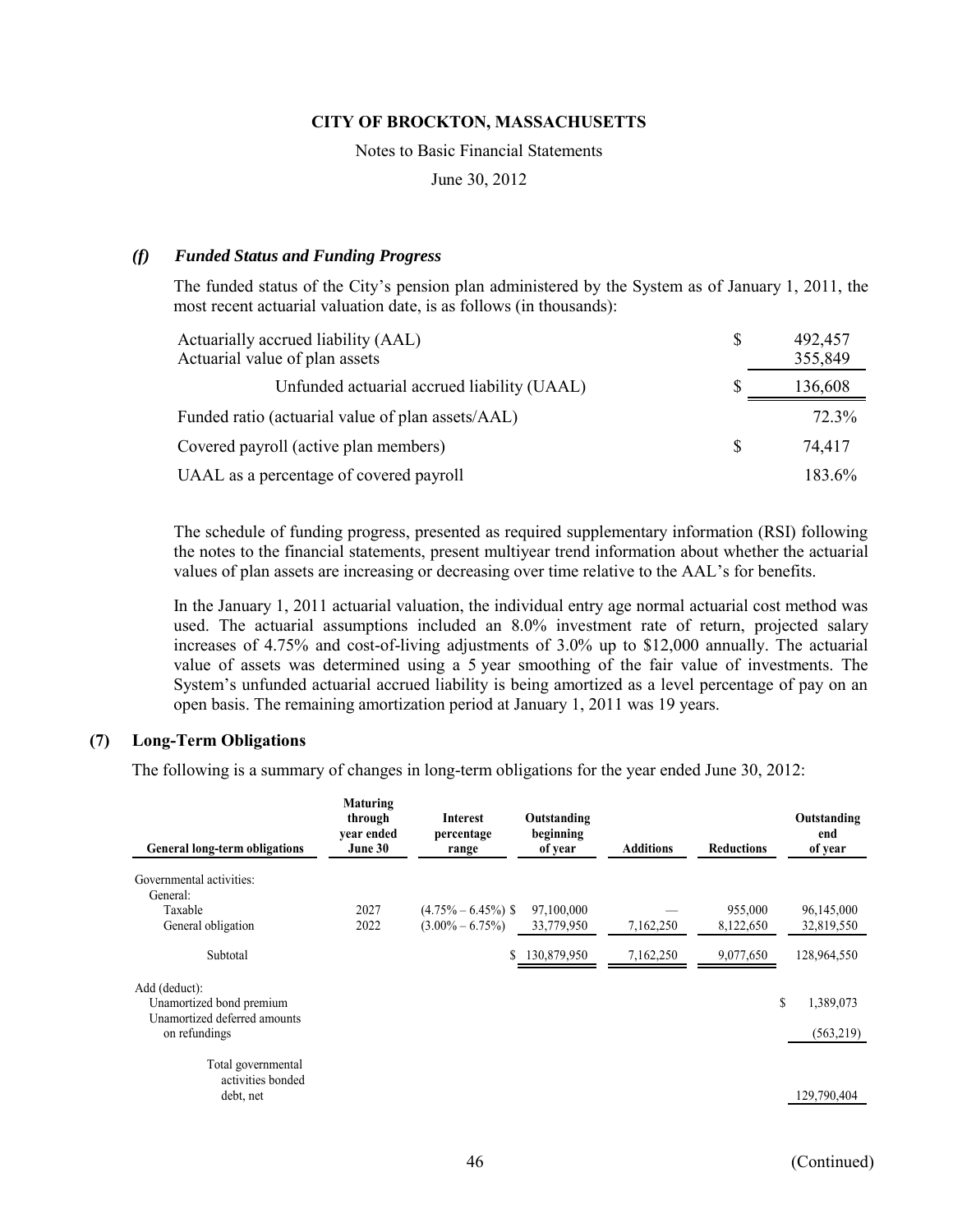#### Notes to Basic Financial Statements

June 30, 2012

| <b>General long-term obligations</b>                                      | Maturing<br>through<br>year ended<br>June 30 | <b>Interest</b><br>percentage<br>range | Outstanding<br>beginning<br>of vear | <b>Additions</b> | <b>Reductions</b> | Outstanding<br>end<br>of vear |
|---------------------------------------------------------------------------|----------------------------------------------|----------------------------------------|-------------------------------------|------------------|-------------------|-------------------------------|
| Business-type activities:                                                 |                                              |                                        |                                     |                  |                   |                               |
| Water                                                                     | 2028                                         | $(3.00\% - 7.75\%)$ \$                 | 27,350,718                          | 5,989,836        | 5,636,192         | 27,704,362                    |
| Sewer                                                                     | 2028                                         | $(2.00\% - 6.75\%)$                    | 85,706,542                          | 997,750          | 6,019,993         | 80,684,299                    |
| Other                                                                     | 2019                                         | $(3.80\% - 6.00\%)$                    | 1,450,000                           |                  | 150,000           | 1,300,000                     |
| Subtotal                                                                  |                                              |                                        | \$114,507,260                       | 6,987,586        | 11,806,185        | 109,688,661                   |
| Add (deduct):<br>Unamortized bond premium<br>Unamortized deferred amounts |                                              |                                        |                                     |                  |                   | 1,025,521                     |
| on refundings                                                             |                                              |                                        |                                     |                  |                   | (155,888)                     |
| Total business-type                                                       |                                              |                                        |                                     |                  |                   |                               |
| activities bonded<br>debt, net                                            |                                              |                                        |                                     |                  |                   | 110,558,294                   |
| Total bonded debt, net                                                    |                                              |                                        |                                     |                  |                   | 240,348,698<br>\$             |
| Other long-term obligations:                                              |                                              |                                        |                                     |                  |                   |                               |
| Self-insured benefit plans:                                               |                                              |                                        |                                     |                  |                   |                               |
| Governmental activities                                                   |                                              | \$                                     | 7,932,309                           | 34,050,292       | 35,570,903        | 6,411,698                     |
| Business-type activities:<br>Water                                        |                                              |                                        | 1,280,365                           | 643,247          | 456,844           | 1,466,768                     |
| Sewer                                                                     |                                              |                                        | 2,973,067                           |                  | 371,983           | 2,601,084                     |
| Other                                                                     |                                              |                                        | 2,811,414                           | 61,060           | 327,851           | 2,544,623                     |
| Compensated absences, net:                                                |                                              |                                        |                                     |                  |                   |                               |
| Governmental activities                                                   |                                              |                                        | 10,224,029                          | 198,293          | 402,366           | 10,019,956                    |
| Business-type activities:                                                 |                                              |                                        |                                     |                  |                   |                               |
| Water                                                                     |                                              |                                        | 364,295                             |                  | 3,555             | 360,740                       |
| Sewer                                                                     |                                              |                                        | 90,543                              | 33,512           |                   | 124,055                       |
| Other                                                                     |                                              |                                        | 126,590                             | 15,531           |                   | 142,121                       |
| Landfill closure and postclosure                                          |                                              |                                        |                                     |                  |                   |                               |
| care costs:<br>Governmental activities                                    |                                              |                                        |                                     |                  |                   |                               |
| Business-type activities:                                                 |                                              |                                        | 3,177,981                           |                  | 142,026           | 3,035,955                     |
| Sewer                                                                     |                                              |                                        | 1,081,000                           | 46,000           |                   | 1,127,000                     |
| Other post employment benefits                                            |                                              |                                        |                                     |                  |                   |                               |
| Governmental activities                                                   |                                              |                                        | 136, 333, 647                       | 43,594,368       | 20,275,342        | 159,652,673                   |
| Total other long-term                                                     |                                              |                                        |                                     |                  |                   |                               |
| obligations                                                               |                                              | S                                      | 166,395,240                         | 78,642,303       | 57,550,870        | 187,486,673                   |

During 2012, the City issued \$5,989,836 of Massachusetts Water Pollution Abatement Trust (MWPAT) bonds for the Water fund.

On November 3, 2011, the City issued a total of \$6,560,000 General Obligation Municipal Purpose Bonds. The bonds funded \$1,200,000 in High School Stadium Renovations and \$5,360,000 in Refunding Bonds, of which \$997,750 relates to the Sewer fund. The refunding bonds will be used to advanced refund a portion of the City's \$15,616,000 General Obligation Municipal Purpose Loan of 2002 Bonds. Interest on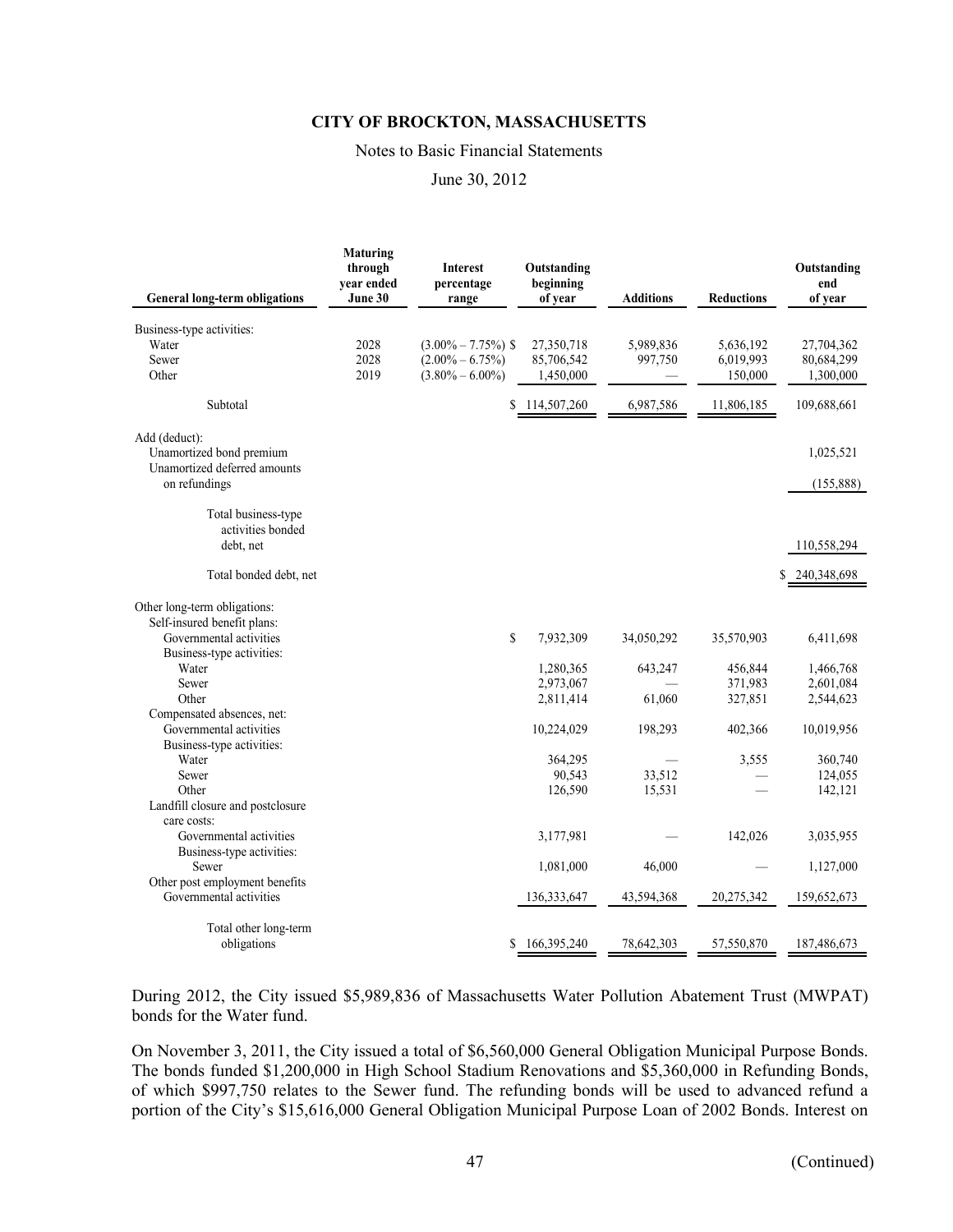Notes to Basic Financial Statements

June 30, 2012

the bonds will be payable semiannually on June 15 and December 15, commencing on June 15, 2012. The interest rates range from 2% to 5% and are due serially through June 15, 2022.

On November 17, 2011, the City entered into a Loan Guarantee Assistance Program for a total of \$1,600,000. The bonds funded \$1,600,000 in Parking Garage Renovations. Interest on the bonds will be payable semiannually on February 1 and August 1, commencing on February 1, 2012.

### *Maturity of Bond Indebtedness*

|                      |                 | <b>Governmental activities</b> |              |
|----------------------|-----------------|--------------------------------|--------------|
|                      | Principal       | Interest                       | <b>Total</b> |
| Year ending June 30: |                 |                                |              |
| 2013                 | \$<br>5,146,750 | 6,527,787                      | 11,674,537   |
| 2014                 | 5,786,900       | 6,308,416                      | 12,095,316   |
| 2015                 | 6,336,650       | 6,048,222                      | 12,384,872   |
| 2016                 | 6,999,375       | 5,739,636                      | 12,739,011   |
| 2017                 | 7,773,000       | 5,392,141                      | 13,165,141   |
| $2018 - 2022$        | 32,551,875      | 21,639,424                     | 54, 191, 299 |
| $2023 - 2027$        | 49,480,000      | 11,149,573                     | 60,629,573   |
| $2028 - 2031$        | 14,890,000      | 526,142                        | 15,416,142   |
|                      | 128,964,550     | 63,331,341                     | 192,295,891  |

|                      |    |            |                 | <b>Business-type activities</b> |            |  |
|----------------------|----|------------|-----------------|---------------------------------|------------|--|
|                      |    | Water      |                 | <b>Sewer</b>                    |            |  |
|                      |    | Principal  | <b>Interest</b> | Principal                       | Interest   |  |
| Year ending June 30: |    |            |                 |                                 |            |  |
| 2013                 | \$ | 1,369,467  | 582,345         | 4,956,905                       | 2,050,087  |  |
| 2014                 |    | 1,632,204  | 606,893         | 5,110,001                       | 1,869,855  |  |
| 2015                 |    | 1,655,367  | 562,016         | 5,219,136                       | 1,725,710  |  |
| 2016                 |    | 1,679,110  | 516,690         | 5,242,081                       | 1,578,070  |  |
| 2017                 |    | 1,706,880  | 470,050         | 5,359,041                       | 1,418,027  |  |
| $2018 - 2022$        |    | 8,170,087  | 1,696,037       | 26,880,355                      | 4,898,178  |  |
| $2023 - 2027$        |    | 7,908,959  | 769,094         | 24,836,302                      | 1,492,692  |  |
| $2028 - 2032$        |    | 3,582,288  | 154,443         | 3,080,478                       | 106,033    |  |
|                      | S  | 27,704,362 | 5,357,568       | 80,684,299                      | 15,138,652 |  |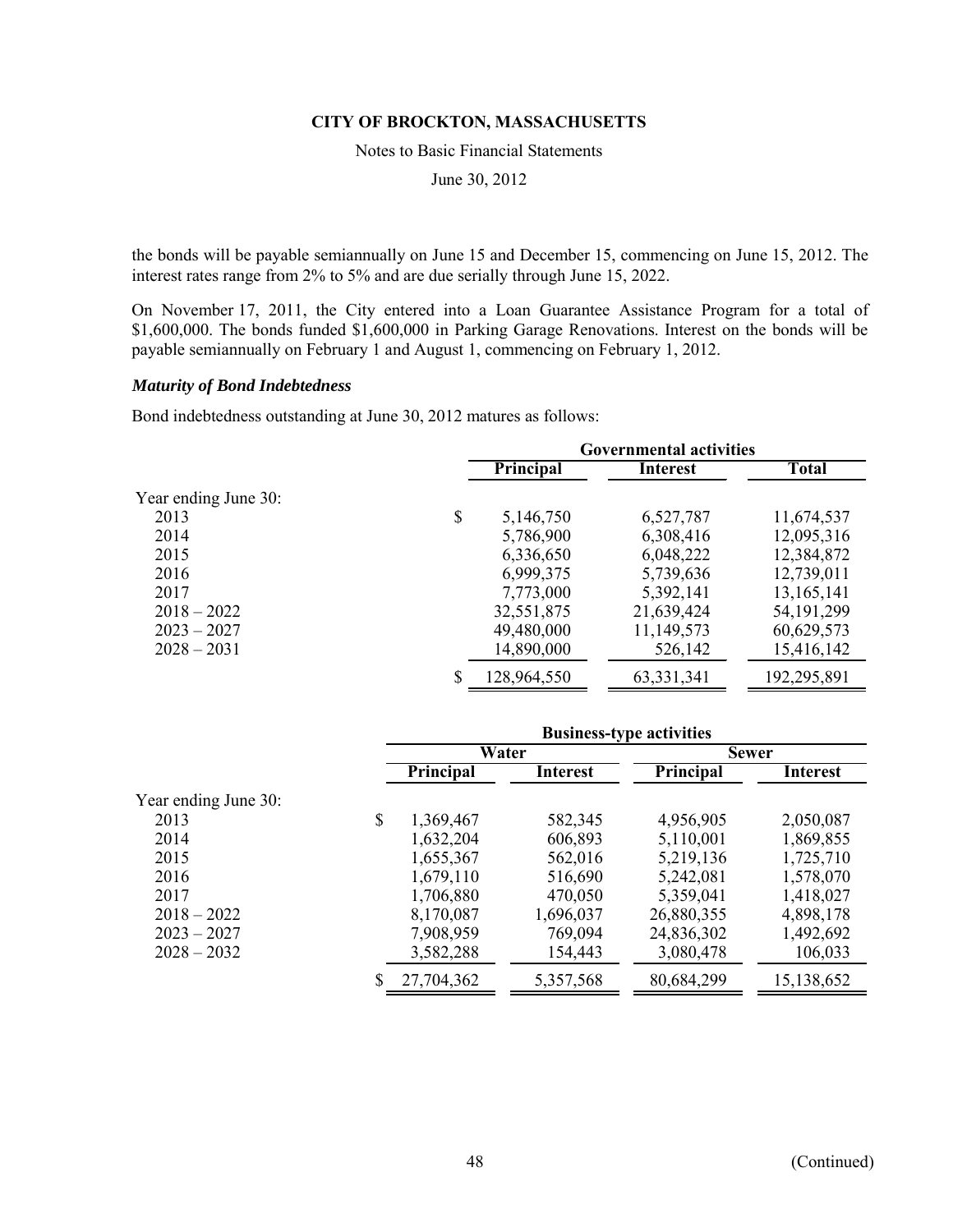#### Notes to Basic Financial Statements

## June 30, 2012

|                      | <b>Business-type activities</b> |          |             |                 |  |  |
|----------------------|---------------------------------|----------|-------------|-----------------|--|--|
|                      | Other                           |          |             | <b>Total</b>    |  |  |
|                      | Principal                       | Interest | Principal   | <b>Interest</b> |  |  |
| Year ending June 30: |                                 |          |             |                 |  |  |
| 2013                 | \$<br>150,000                   | 3,000    | 6,476,372   | 2,635,432       |  |  |
| 2014                 | 150,000                         | 1,500    | 6,892,205   | 2,478,248       |  |  |
| 2015                 | 100,000                         |          | 6,974,503   | 2,287,726       |  |  |
| 2016                 | 100,000                         |          | 7,021,191   | 2,094,760       |  |  |
| 2017                 | 100,000                         |          | 7,165,921   | 1,888,077       |  |  |
| $2018 - 2022$        | 500,000                         |          | 35,550,442  | 6,594,215       |  |  |
| $2023 - 2027$        | 200,000                         |          | 32,945,261  | 2,261,786       |  |  |
| $2028 - 2032$        |                                 |          | 6,662,761   | 260,476         |  |  |
|                      | \$<br>1,300,000                 | 4,500    | 109,688,656 | 20,500,720      |  |  |

The City has entered into loan agreements with the Massachusetts Water Pollution Abatement Trust (MWPAT) to finance certain water and wastewater related capital improvements. Since the City is legally obligated for the total debt amounts, the full liability has been recorded in the Water and Sewer funds in the accompanying basic financial statements. The City expects to receive \$384,630 and \$3,092,953 of Water and Sewer principal and interest subsidies, respectively, from MWPAT over the remaining life of the loans as follows:

|                      | Water                |                     | <b>Business-type activities</b><br>Sewer |                     | Total                |                     |
|----------------------|----------------------|---------------------|------------------------------------------|---------------------|----------------------|---------------------|
|                      | Principal<br>subsidy | Interest<br>subsidy | Principal<br>subsidy                     | Interest<br>subsidy | Principal<br>subsidy | Interest<br>subsidy |
| Year ending June 30: |                      |                     |                                          |                     |                      |                     |
| 2013                 | \$<br>15,397         | 27.299              | 85.474                                   | 332,939             | 100.871              | 360,238             |
| 2014                 | 18,036               | 20,990              | 112,321                                  | 288,388             | 130,357              | 309,378             |
| 2015                 | 19,393               | 18,256              | 113,993                                  | 268,688             | 133,386              | 286,944             |
| 2016                 | 20,456               | 16,176              | 71,883                                   | 245,443             | 92,339               | 261,619             |
| 2017                 | 21,794               | 13,454              | 73,951                                   | 223,890             | 95,745               | 237,344             |
| $2018 - 2022$        | 120,220              | 43,894              | 147,846                                  | 821,372             | 268,066              | 865,266             |
| $2023 - 2027$        | 27,053               | 2,212               | 171,904                                  | 134,861             | 198,957              | 137,073             |
| Total                | 242,349              | 142,281             | 777,372                                  | 2,315,581           | 1,019,721            | 2,457,862           |

The City is subject to a dual-level general debt limit; the normal debt limit and the double-debt limit. Such limits are equal to 2½% and 5%, respectively, of the valuation of taxable property in the City as last equalized by the Commonwealth's Department of Revenue. Debt may be authorized up to the normal debt limit without state approval. Authorizations under the double-debt limit, however, require the approval of the Commonwealth's Emergency Finance Board. Additionally, there are many categories of general obligation debt, which are exempt from the debt limit but are subject to other limitations.

As of June 30, 2012, the City may issue approximately \$298.2 million of additional general-obligation debt under the normal debt limit. The City has approximately \$219.5 million of debt exempt from the debt limit.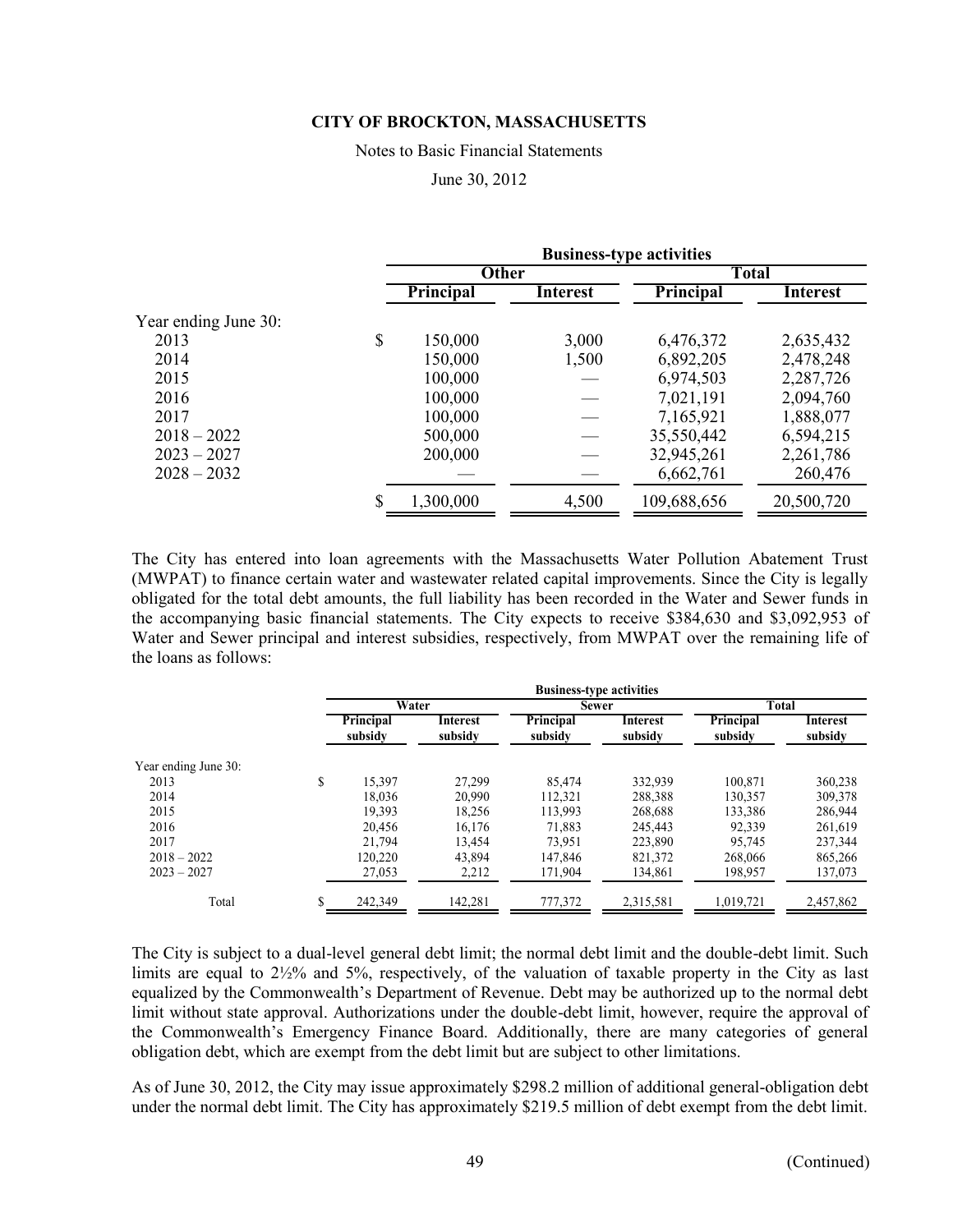Notes to Basic Financial Statements

June 30, 2012

As of June 30, 2012, the City has total authorized unissued debt of \$90.6 million. The remaining

| authorized unissued debt is intended to finance the following: |    |            |
|----------------------------------------------------------------|----|------------|
| School construction/furnishings                                | \$ | 33,854,460 |
| School refunding                                               |    | 95,000     |
| Refunding                                                      |    | 2,430,000  |
| Pension funding                                                |    | 47,710,000 |
| Water projects                                                 |    | 5,278,677  |
| Sewer projects                                                 |    | 220,779    |
| Economic development                                           |    | 1,000,000  |
|                                                                | S  | 90,588,916 |
|                                                                |    |            |

## **(8) Landfill Closure and Postclosure Care Costs**

State and Federal laws and regulations require that the City place a final cover on its landfill sites and perform certain maintenance and monitoring functions at the landfill sites for a minimum of thirty years after closure. In addition to operating expenses related to current activities of the landfill sites, an expense provision and related liability are being recognized based on the future closure and postclosure care costs that will be incurred near or after the date the landfills no longer accept waste. The recognition of these landfill closure and postclosure care costs is based on the amount of the landfills used during the year. The landfills and is as follows at June 30, 2012:

| estimated liability for landfill closure and postclosure care costs is based on the percent usage (filled) of the<br>landfills and is as follows at June 30, 2012: |    |                            |                                                    |
|--------------------------------------------------------------------------------------------------------------------------------------------------------------------|----|----------------------------|----------------------------------------------------|
|                                                                                                                                                                    |    | Governmental<br>activities | <b>Business-type</b><br>activities<br>(Sewer fund) |
| Closure and postclosure care costs<br>Percentage usage (filled)                                                                                                    | S. | 3,055,955<br>100.00%       | 1,127,000<br>49.00%                                |

It is estimated that an additional \$1,173,000 will be recognized as closure and postclosure care expenses between the date of the balance sheet and the date the Sewer fund landfill is currently expected to be filled to capacity (the year 2047).

The landfill liability recorded by the governmental activities represents postclosure care costs only, as the closure costs have been contractually assumed by a third party in exchange for the future use of the landfill site. As of June 30, 2009, the landfill has been closed and the City began to incur postclosure care costs in fiscal year 2009.

The third party has placed an irrevocable letter of credit in the amount of \$5,485,000 in trust to provide assurance that funds will be available when needed for closure, maintenance, and/or corrective action.

The estimated total current cost of the landfill closure and postclosure care is based on the amount that would be paid if all equipment, facilities, and services required to close, monitor, and maintain the landfills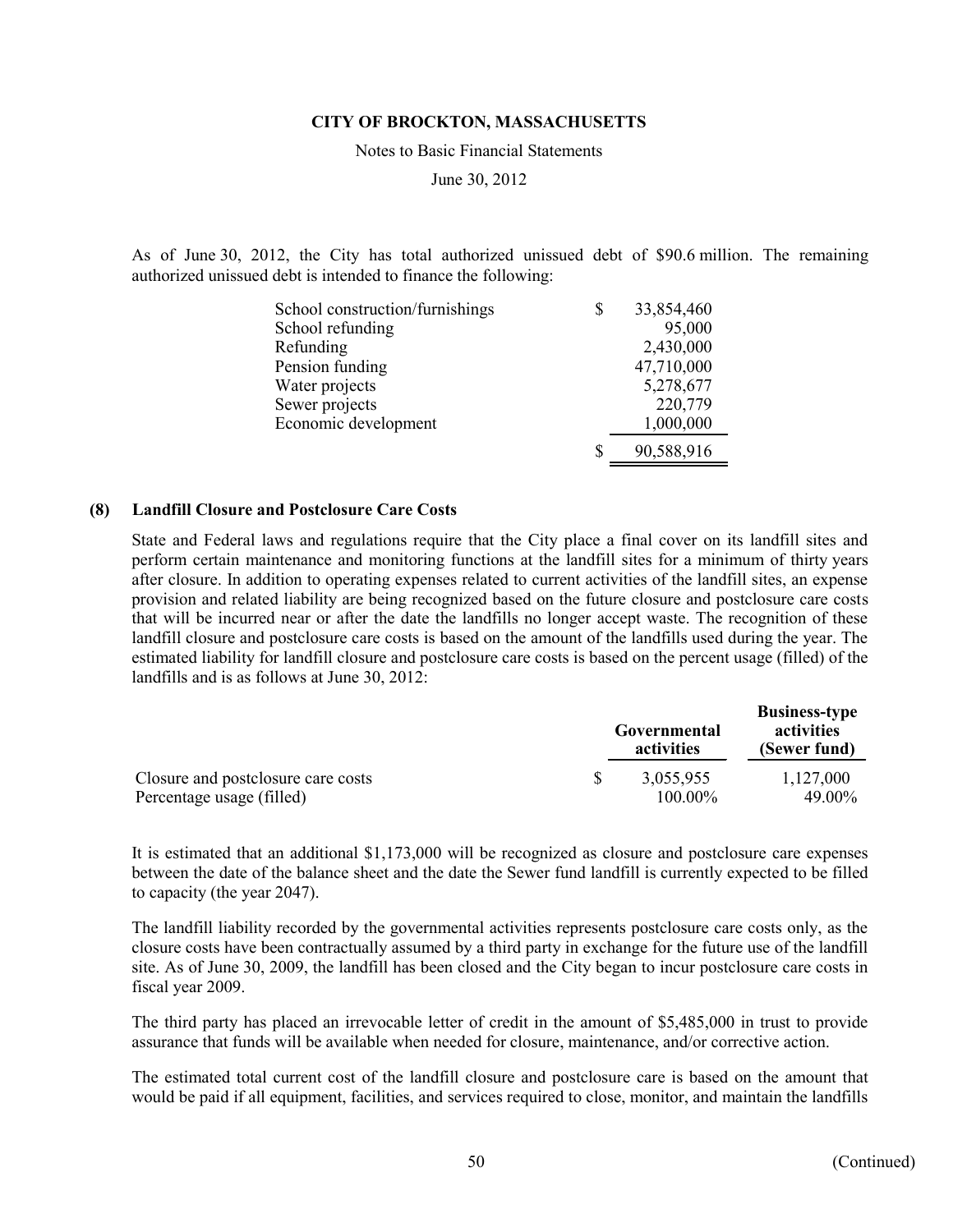Notes to Basic Financial Statements

June 30, 2012

were acquired as of June 30, 2012. However, the actual cost of closure and postclosure care may be higher due to inflation, changes in technology, or changes in landfill laws and regulations.

## **(9) Temporary Borrowings**

Under state law and by authorization of the City Council, the City is authorized to borrow on a temporary basis to fund the following:

- Current operating costs prior to the collection of revenues through issuance of revenue anticipation notes (RANs);
- Capital project costs incurred prior to obtaining permanent financing through issuance of bond anticipation notes (BANs); and
- Federal and state-aided capital projects and other program expenditures prior to receiving reimbursement through issuance of federal and state-aid anticipation notes (FANs and SANs).

Temporary loans are general obligations of the City and carry maturity dates which are limited by statute.

Short-term debt activity for the year ended June 30, 2012 was as follows:

|                                                                                                                  | Outstanding<br>as of<br><b>June 30,</b><br>2011 | <b>Additions</b> | <b>Reductions</b> | Outstanding<br>as of<br><b>June 30,</b><br>2012 |
|------------------------------------------------------------------------------------------------------------------|-------------------------------------------------|------------------|-------------------|-------------------------------------------------|
| Bond anticipation notes payable:<br>Governmental activities:<br>School roof repairs fund:<br>School construction | <sup>S</sup><br>896,000                         | 7,000,000        | 896,000           | 7,000,000                                       |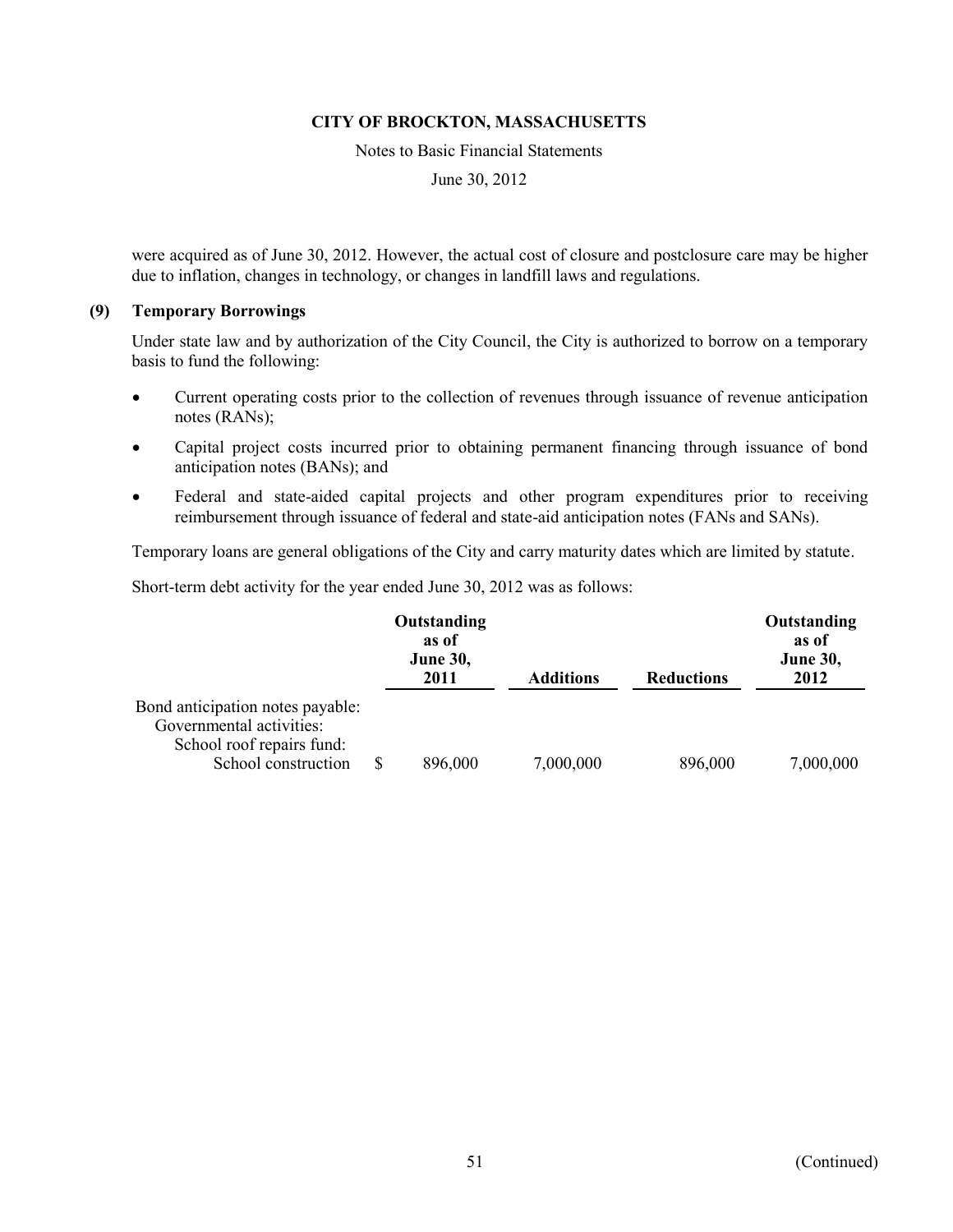Notes to Basic Financial Statements

June 30, 2012

## **(10) Operating Transfers and Interfund Balances**

| Operating transfers and their purposes during the year ended June 30, 2012 were as follows: |    |                           |            |            |                         |         |        |  |
|---------------------------------------------------------------------------------------------|----|---------------------------|------------|------------|-------------------------|---------|--------|--|
|                                                                                             |    | <b>Governmental funds</b> |            |            | <b>Enterprise funds</b> |         |        |  |
|                                                                                             |    | General                   | Other      | Water      | <b>Sewer</b>            | Other   | Agency |  |
| Water receipts $-$ in lieu of taxes                                                         | S. | 543,135                   |            | (543, 135) |                         |         |        |  |
| Sewer receipts - in lieu of taxes<br>Other Enterprise receipts – in                         |    | 795,966                   |            |            | (795, 966)              |         |        |  |
| lieu of taxes                                                                               |    | (222, 710)                |            |            |                         | 222,710 |        |  |
| General fund revenue – recreation<br>subsidy                                                |    | (487, 346)                |            |            |                         | 487,346 |        |  |
| General fund revenue – recreation<br>debt service costs                                     |    | (226, 278)                |            |            | 72,665                  | 153,613 |        |  |
| General fund revenue – grant                                                                |    |                           |            |            |                         |         |        |  |
| match<br>Special revenue fund - council                                                     |    | (244, 192)                | 244,192    |            |                         |         |        |  |
| on aging                                                                                    |    | 54,969                    | (54,969)   |            |                         |         |        |  |
| Special revenue fund $-$ grant<br>Parking authority reserve -                               |    | 36,452                    | (36, 452)  |            |                         |         |        |  |
| parking authority                                                                           |    | 276,668                   | (276, 668) |            |                         |         |        |  |
| Parking meter fees – parking<br>authority                                                   |    | 285,160                   | (285,160)  |            |                         |         |        |  |
| Weights and Measures - services                                                             |    | 56,436                    | (56, 436)  |            |                         |         |        |  |
| Cemetery – services                                                                         |    | 14,000                    | (14,000)   |            |                         |         |        |  |
| Transfer to Police Agency                                                                   |    |                           | (720)      |            |                         |         | 720    |  |
| General fund revenue - Transfer<br>of cable agreement                                       |    |                           |            |            |                         |         |        |  |
| reimbursement to Special<br>Revenue Fund                                                    |    | (364,006)                 | 364,006    |            |                         |         |        |  |
| Total                                                                                       |    | 518,254                   | (116,207)  | (543, 135) | (723, 301)              | 863,669 | 720    |  |

At June 30, 2012 the School Roof Repairs Fund owes the General Fund \$2,675,606.

#### **(11) Other Postemployment Benefit (OPEB) Disclosures**

GASB Statement No. 45, *Accounting and Financial Reporting by Employers for Postemployment Benefits Other Than Pensions,* requires governments to account for other postemployment benefits, primarily healthcare, on an accrual basis rather than on a pay-as-you-go basis. Accordingly, actuarially required contributions are recognized as an expense on the government-wide statement of activities when a future retiree earns their postemployment benefit rather than when they use their postemployment benefit. To the extent that an entity does not fund their actuarially required contribution, a postemployment benefit liability is recognized on the government-wide statement of net assets over time.

In addition to the pension benefits described in note 6, the City provides postemployment health care and life insurance benefits, in accordance with state statute and City ordinance, to participating retirees and their beneficiaries.

As of June 30, 2012, the valuation date, 2,913 retirees and 2,936 active members meet the eligibility requirements as put forth in Chapter 32B of MGL. The City sponsors and participates in a single employer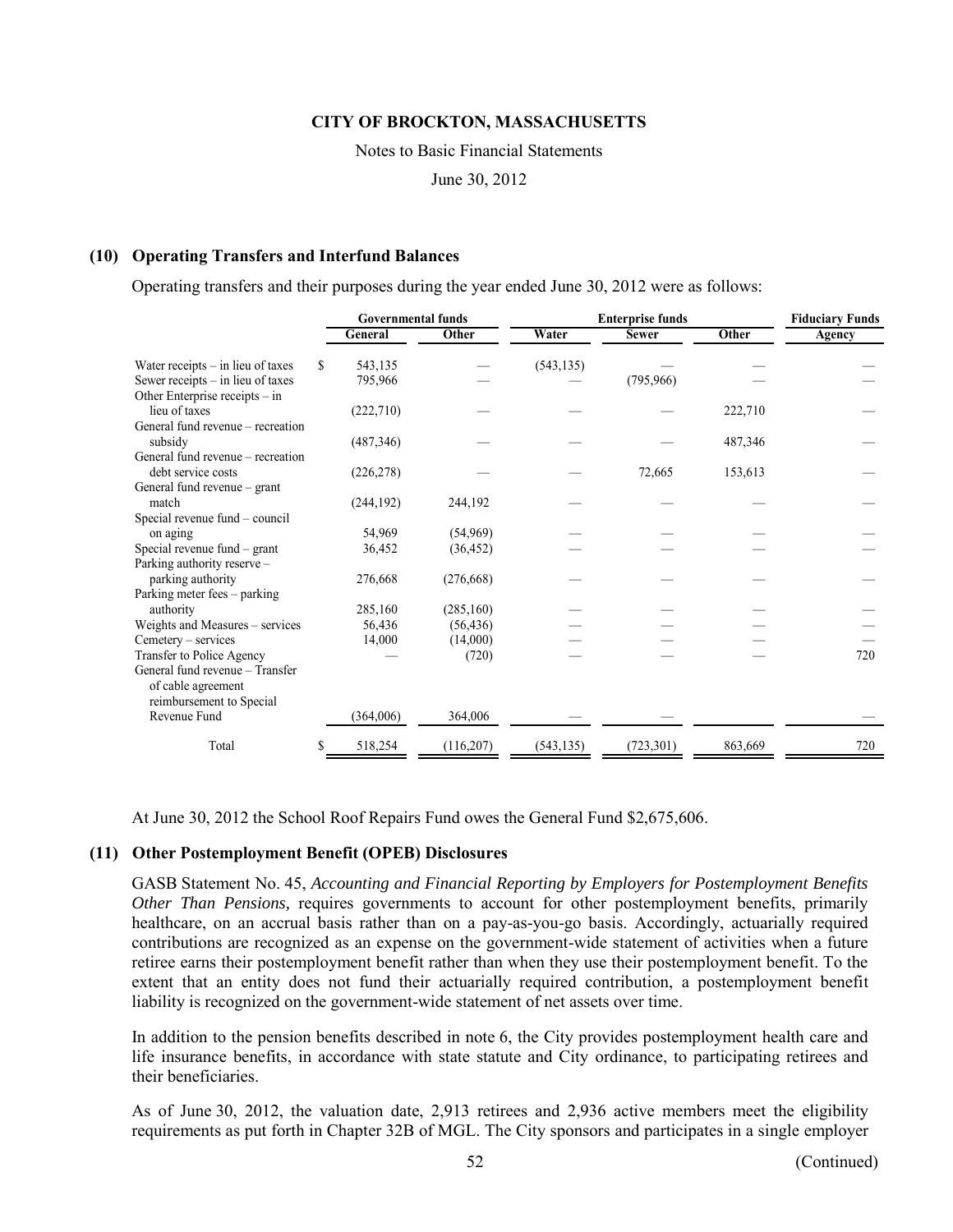Notes to Basic Financial Statements

June 30, 2012

defined benefit OPEB plan. The OPEB plan is administered by the City and does not issue a stand-alone financial report.

Medical and prescription drug benefits are provided to all eligible retirees not enrolled in Medicare through a variety of plans offered by Blue Cross Blue Shield of Massachusetts and Harvard Pilgrim HealthCare. Medical and prescription drug benefits are provided to retirees enrolled in Medicare through Medicare Supplemental plans offered by Blue Cross Blue Shield of Massachusetts and Harvard Pilgrim HealthCare.

Groups 1 and 2 retirees, including teachers, with at least 10 years or 20 years of creditable service are eligible at age 55 or any age, respectively. Group 4 retirees with at least 10 years or 20 years of creditable service are eligible at age 45 or any age, respectively. Retirees on ordinary or accidental disability retirement are eligible at any age while ordinary disability requires 10 years of creditable service. The surviving spouse is eligible to receive both pre-retirement and post-retirement death benefits, as well as medical and prescription drug coverage.

## *(a) Funding Policy*

Employer and employee contribution rates are governed by the respective collective bargaining agreements. The City currently funds the plan on a pay-as-you-go basis. The City and plan members share the cost of benefits. As of June 30, 2012, the valuation date, the plan members contribute 10% to 25% of the monthly premium cost, depending on the plan in which they are enrolled. The City contributes the balance of the premium cost.

#### *(b) Annual OPEB Cost and Net OPEB Obligation*

The City's annual OPEB expense is calculated based on the annual required contribution of the employer (ARC), an amount actuarially determined in accordance with the parameters of GASB Statement No. 45. The ARC represents a level of funding that, if paid on an ongoing basis, is projected to cover the normal cost each year and amortize any unfunded actuarial liability over a period of thirty years. The following table shows the components of the City's annual OPEB cost for the year ending June 30, 2012, the amount actually contributed to the plan, and the change in the City's net OPEB obligation based on an actuarial valuation as of June 30, 2012: beriod of thirty years. The following table shows the components of the City's annual OPEB cost for<br>the year ending June 30, 2012, the amount actually contributed to the plan, and the change in the<br>City's net OPEB obligati

| Annual Required Contribution (ARC)<br>Interest on net OPEB obligation<br>Adjustment to ARC | \$ | 38, 141, 022<br>5,453,346<br>(5,209,642) |
|--------------------------------------------------------------------------------------------|----|------------------------------------------|
| Annual OPEB cost                                                                           |    | 38, 384, 726                             |
| Contributions made                                                                         |    | (15,065,700)                             |
| Change in net OPEB obligation                                                              |    | 23,319,026                               |
| Net OPEB obligation – beginning of year                                                    |    | 136, 333, 647                            |
| Net OPEB obligation – end of year                                                          | S  | 159,652,673                              |
|                                                                                            |    |                                          |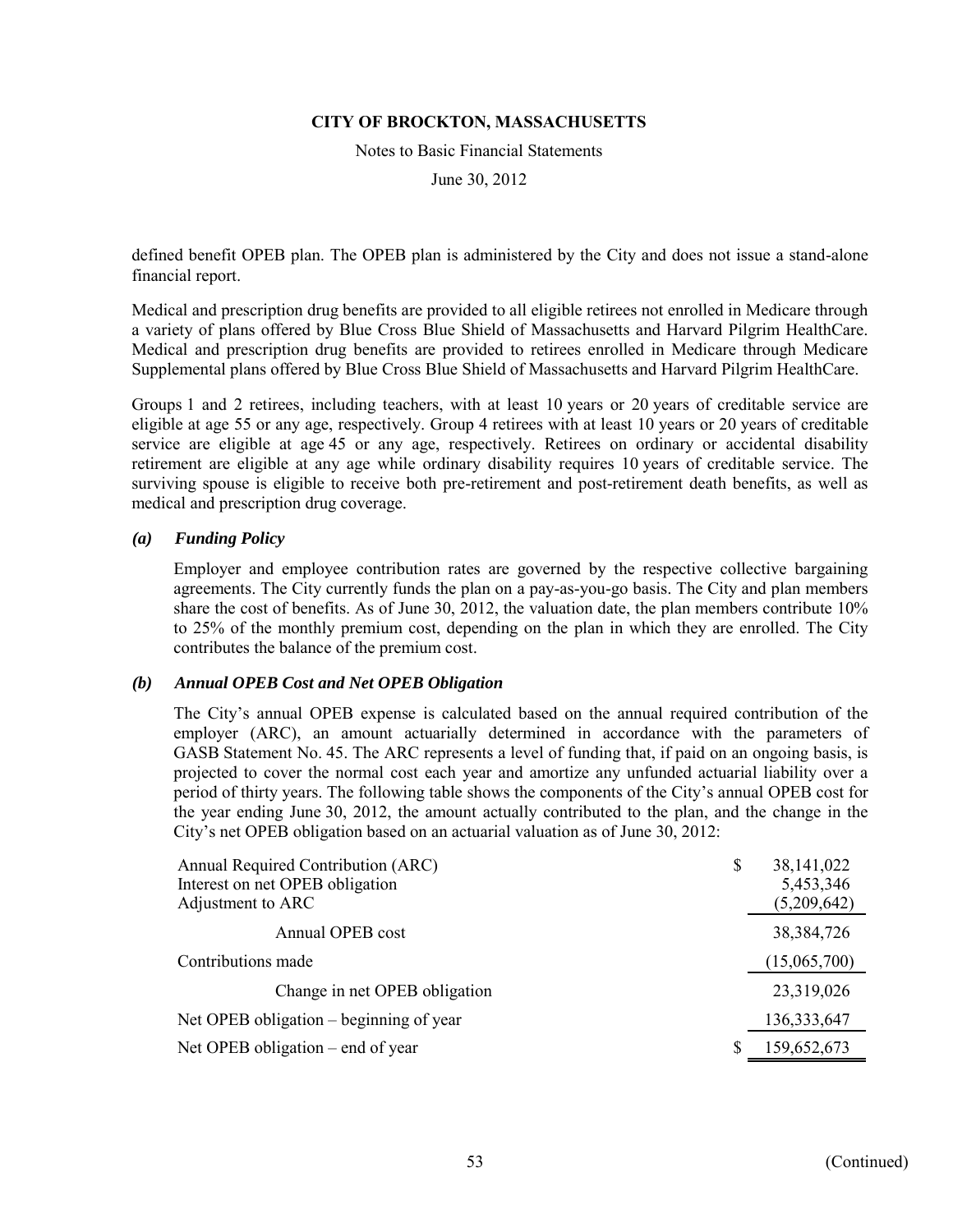Notes to Basic Financial Statements

June 30, 2012

net OPEB obligation were as follows:

| The City's annual OPEB cost, the percentage of annual OPEB cost contributed to the plan, and the<br>net OPEB obligation were as follows: |               |                            |                                                  |                               |  |
|------------------------------------------------------------------------------------------------------------------------------------------|---------------|----------------------------|--------------------------------------------------|-------------------------------|--|
|                                                                                                                                          |               | <b>Annual OPEB</b><br>cost | Percentage of<br><b>OPEB</b> cost<br>contributed | <b>Net OPEB</b><br>obligation |  |
| Fiscal year ended:<br>2012                                                                                                               | <sup>\$</sup> | 38, 384, 726               | $39.25\%$ \$                                     | 159,652,673                   |  |

The City's net OPEB obligation as of June 30, 2012 is recorded on the government-wide statement of net assets.

#### *(c) Funded Status and Funding Progress*

| The funded status of the plan as of June 30, 2012, based on an actuarial valuation as of June 30,<br>2011, was as follows (in thousands): |    |                 |
|-------------------------------------------------------------------------------------------------------------------------------------------|----|-----------------|
| Actuarially accrued liability (AAL)<br>Actuarial value of plan assets                                                                     | \$ | 504,888         |
| Unfunded actuarial accrued liability (UAAL)                                                                                               |    | 504,888         |
| Funded ratio (actuarial value of plan assets/AAL)                                                                                         |    | $- \frac{9}{6}$ |
| Covered payroll (active plan members)                                                                                                     | S  | 173,404         |
| UAAL as a percentage of covered payroll                                                                                                   |    | 291.2%          |

Actuarial valuations of an ongoing plan involve estimates of the value of reported amounts and assumptions about the probability of occurrence of events far into the future. Examples include assumptions about future employment, mortality, and the healthcare cost trend. Amounts determined regarding the funded status of the plan and the annual required contributions of the Commission are subject to continual revision as actual results are compared with past expectations and new estimates are made about the future. The schedule of funding progress, presented as required supplementary information following the notes to the financial statements, presents multi-year trend information that shows whether the actuarial value of plan assets is increasing or decreasing over time relative to the actuarial accrued liabilities for benefits.

#### *(d) Actuarial Methods and Assumptions*

Projections of benefits for financial reporting purposes are based on the substantive plan (the plan as understood by the City and plan members) and include the types of benefits provided at the time of each valuation and the historical pattern of sharing of benefit costs between the City and plan members to that point. The actuarial methods and assumptions used include techniques that are designed to reduce short-term volatility in actuarial accrued liabilities and the actuarial value of assets, consistent with the long-term perspective of the calculations.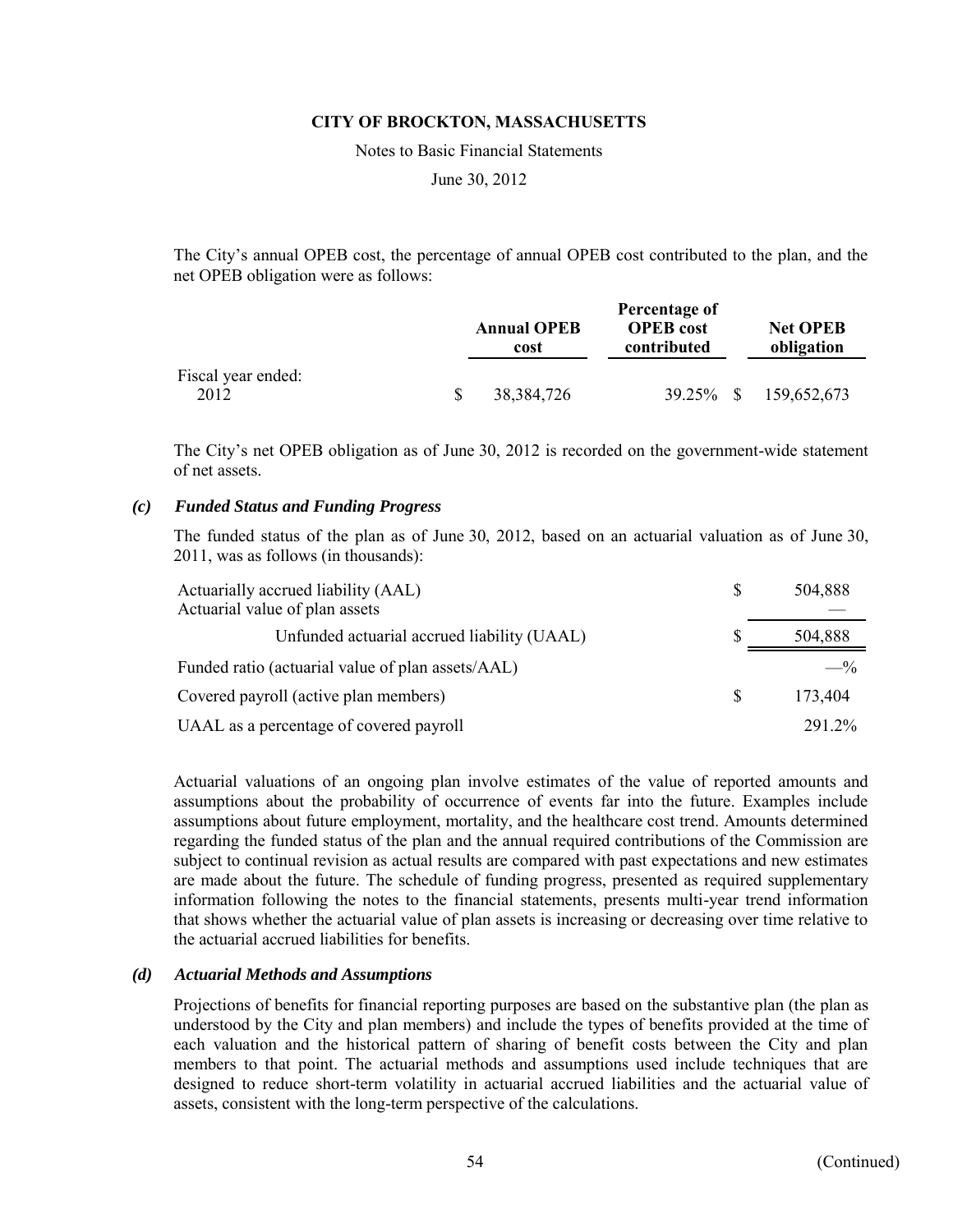Notes to Basic Financial Statements

June 30, 2012

In the June 30, 2012 actuarial valuation, the projected unit credit cost method was used. The actuarial assumptions included a 4.25% investment rate of return and an annual health care cost trend rate of 7.5%, reduced by decrements to an ultimate rate of 5% after 5 years. The City's unfunded actuarial accrued liability is being amortized as a level percentage of pay on a closed basis assuming 4.5% increases. The remaining amortization period at June 30, 2012 was thirty years.

#### **(12) Risk Management**

The City is exposed to various risks of loss related to general liability, property and casualty, workers' compensation, unemployment and employee health, and life insurance claims.

Buildings and property are insured against fire, theft, and natural disaster to the extent that losses exceed a deductible of \$100,000 per incident. Vehicle damage and loss is insured to \$1,000,000 with a deductible of \$1,000.

The City is self insured for workers' compensation and unemployment claims. The City is also self insured for those employees participating in the City's Health Care Plans (Health Care Plans). Approximately 60% of the City's employees participate in preferred provider Health Care Plans.

Both employees and the City contribute to the Health Care Plans based upon a percentage formula, 75% (City) and 25% (employee), with the exception of Blue Cross Blue Shield Master Medical, which is 70% City and 30% employee. The retirees' contribution rate is 25%, except for those retirees who were 65 or older as of July 1, 2003 and whose annual household income was \$22,340 or less for a single person over 65 years of age, or \$30,260 for a two person household with one person over 65 years of age. For these retirees, the contribution rates are 15% for Blue Cross Blue Shield (BCBS) Master Medical, BCBS Master Medical Carve Out A&B, BCBS Medex III, and BCBS Choice and 10% for HMO Blue, Harvard Pilgrim Healthcare, and Harvard Pilgrim Enhanced. The 15% and 10% rates were established through a Home Rule Petition voted and approved by the City Council and the Massachusetts General Court. Stop loss insurance is carried on the Health Care Plans for claims in excess of \$300,000 per covered person and \$2,000,000 maximum per covered person. The City maintains a working deposit with the administrator of its Blue Cross Blue Shield Health Care Plans. At June 30, 2012, that deposit was \$250,000, which includes Dental insurance. The financial arrangement with Harvard Pilgrim is monthly level funding of \$1,375,000 with quarterly adjustments if necessary.

The City is insured for other types of general liability; however, Chapter 258 of the MGL limits the City's liability to a maximum of \$100,000 per claim in all matters except actions relating to federal/civil rights, eminent domain, and breach of contract.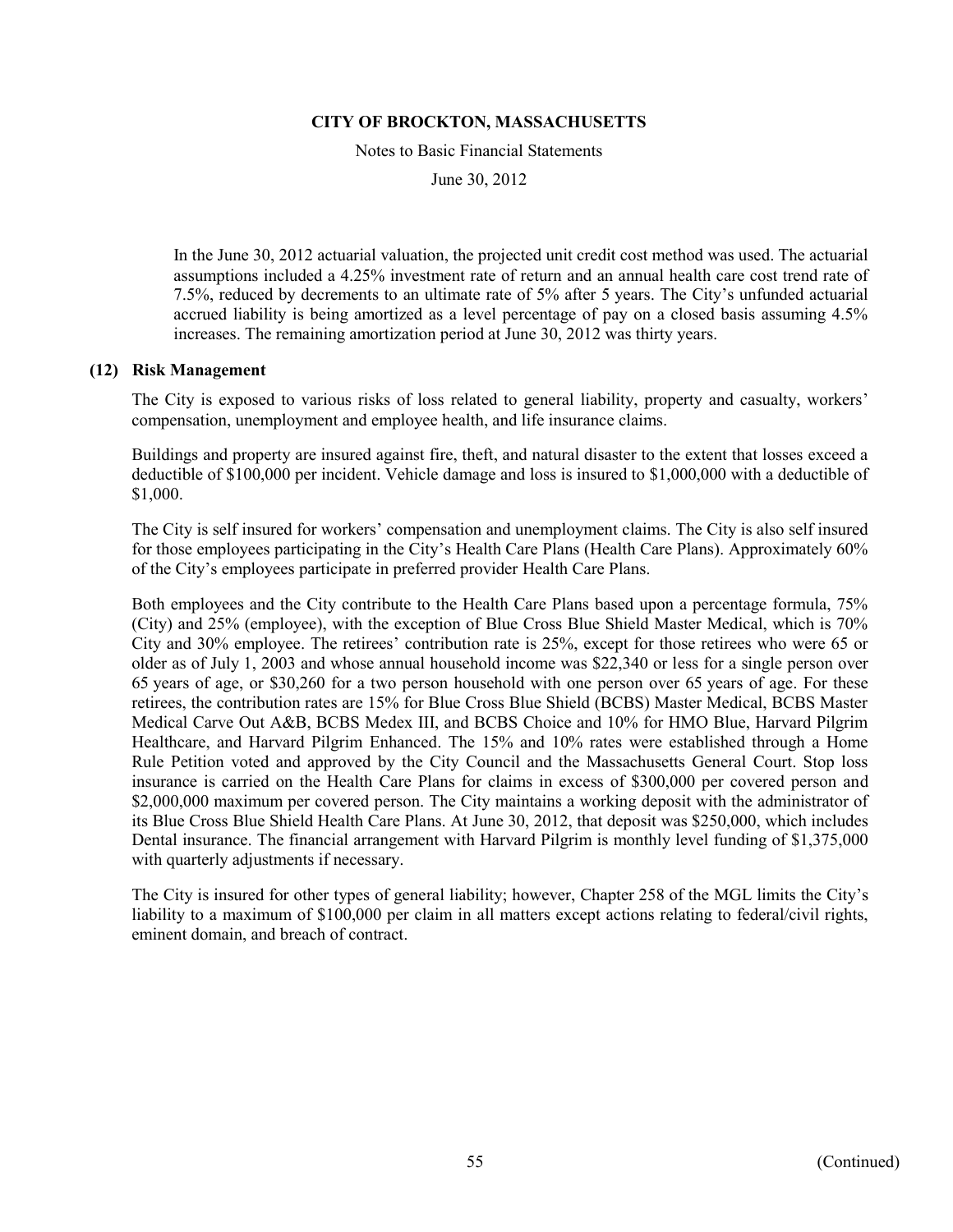Notes to Basic Financial Statements

June 30, 2012

Liabilities for self-insured claims are reported if it is probable that a loss has been incurred and the amount can be reasonably estimated. These losses include an estimate of claims that have been incurred but not follows:

|                                                                                            |    | Workers'<br>compensation<br>plan    | <b>Health care</b><br>plans               | <b>Total</b>                             |
|--------------------------------------------------------------------------------------------|----|-------------------------------------|-------------------------------------------|------------------------------------------|
| Balance at June 30, 2010<br>Provision for losses/change in estimate<br>Payments for claims | \$ | 10,639,972<br>839,993<br>(876, 273) | 3,917,922<br>36,289,863<br>(35, 814, 323) | 14,557,894<br>37,129,856<br>(36,690,596) |
| Balance at June 30, 2011                                                                   |    | 10,603,692                          | 4,393,462                                 | 14,997,154                               |
| Provision for losses/change in estimate<br>Payments for claims                             |    | (293, 444)<br>(835, 527)            | 34,971,899<br>(35, 815, 909)              | 34,678,455<br>(36, 651, 436)             |
| Balance at June 30, 2012                                                                   | S  | 9,474,721                           | 3,549,452                                 | 13,024,173                               |

The liability for claims and judgments consists of governmental and business-type activities in the amount of approximately \$6,411,698 and \$6,612,475, respectively.

#### **(13) Commitments**

On May 22, 2001, the City entered into a Water Purchase Agreement (the Agreement) with Inima, Servicios Europeos De Medio Ambiente, S.A. (Inima), jointly with Bluestone Energy Services, operating as Aquaria.

This Agreement provides for obtaining additional water from Aquaria's desalinization facility, which it designed, permitted, constructed, and operates. The plant employs conventional water treatment, followed by a reverse osmosis process to remove salinity. This will provide a minimum of five million gallons daily (MGD) of potable water and will be readily capable of expansion to ten MGD.

The Agreement expires in 2028 unless extended, renewed, or terminated. This Agreement may be renewed for up to 30 additional years in five year renewal terms.

Aquaria makes available to the City a minimum of the Firm Commitment of water on a daily and yearly average basis. The Firm Commitment begins at 1.9 MGD and increases over the 20 years to 4.07 MGD.

At the time that the contract was enacted the schedule for the City's fixed purchase commitment resembled the projected growth in water demand for the City, but the schedule somewhat exceeded this curve, especially in years three to eight. In recent years, water conservation measures and lack of economic growth have resulted in a demand curve, which is significantly less than that assumed in the fixed commitment table. As a result, the increased cost of financing the fixed commitment has fallen almost exclusively more heavily on current users, rather than on new water consumption, as was anticipated when the contract was executed. In the event that other water purchase contracts are executed, the City has the right to offset its fixed commitment to a minimum of 2.0 MGD with the volume commitment of other long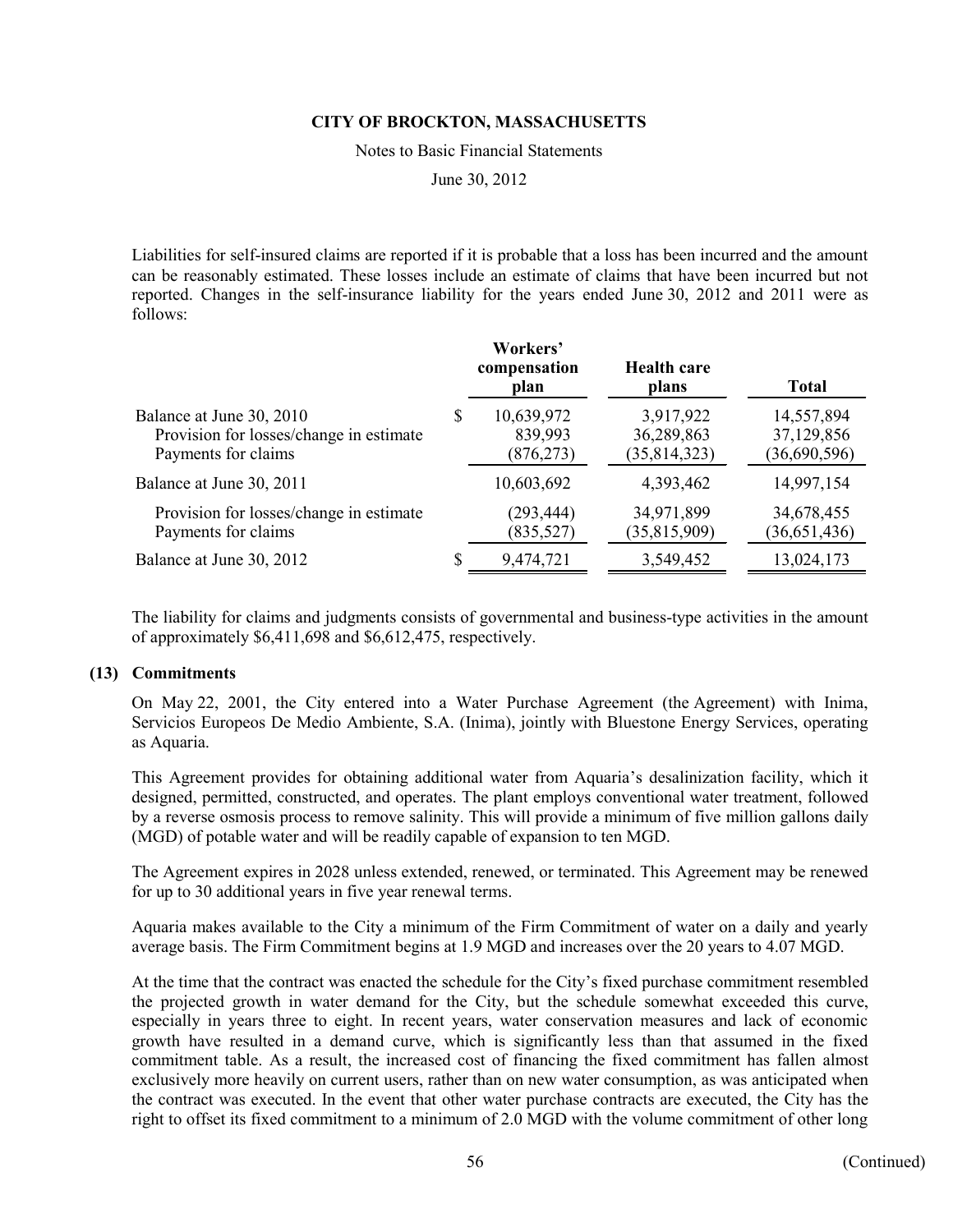Notes to Basic Financial Statements

June 30, 2012

term purchasers or the right to reduce by about 50%, on a gallon for gallon basis, its fixed price for its fixed volume commitment.

The rate charged to the City for the Firm Commitment is a fixed annual charge of \$167,480 per year per 0.1 MGD of the City's Firm Commitment; this charge is incurred regardless of whether the City takes the water. In addition, the City incurs an additional charge of \$1.23 per 1,000 gallons for water actually delivered. For example, with a firm commitment of 2.0 MGD plus actual usage of 1.0 MGD for an entire year, the City would pay nearly \$3.8 million. The financial obligation is primarily attached to the fixed price component. The rate structure is permitted to escalate with the Producer Price Index for Finished Goods, excluding food after three years of water delivery. Accordingly, escalation will begin, in the fourth year of the contract, which is at the end of 2012. Fixed and variable charges are recorded in the major Water fund when incurred, which totaled \$5.4 million in fiscal year 2012.

As of June 30, 2012, based on the current fixed annual charge, the City expects to pay \$107.6 million for its Firm Commitment as follows:

|               |    | Amount      |
|---------------|----|-------------|
| Fiscal year:  |    |             |
| 2013          | \$ | 5,861,800   |
| 2014          |    | 5,912,044   |
| 2015          |    | 5,962,288   |
| 2016          |    | 6,171,638   |
| 2017          |    | 6,380,988   |
| $2018 - 2022$ |    | 33,864,456  |
| $2023 - 2027$ |    | 34,082,180  |
| $2028 - 2029$ |    | 9,410,470   |
|               | S  | 107,645,864 |
|               |    |             |

#### **(14) Fund Deficits**

The following funds had deficit fund balances at June 30, 2012:

| School Roof Repairs Fund          | 6,569,288 |
|-----------------------------------|-----------|
| Other governmental funds:         |           |
| Special revenue:                  |           |
| Federal and state law enforcement | 5,866     |
| Total                             | 6,575,154 |

The School Roof Repairs Fund deficit will be eliminated with the permanent financing of the School Rehabilitation Bond Anticipation Note. The Special Revenue deficits will be eliminated upon satisfactory completion of federal and state audits.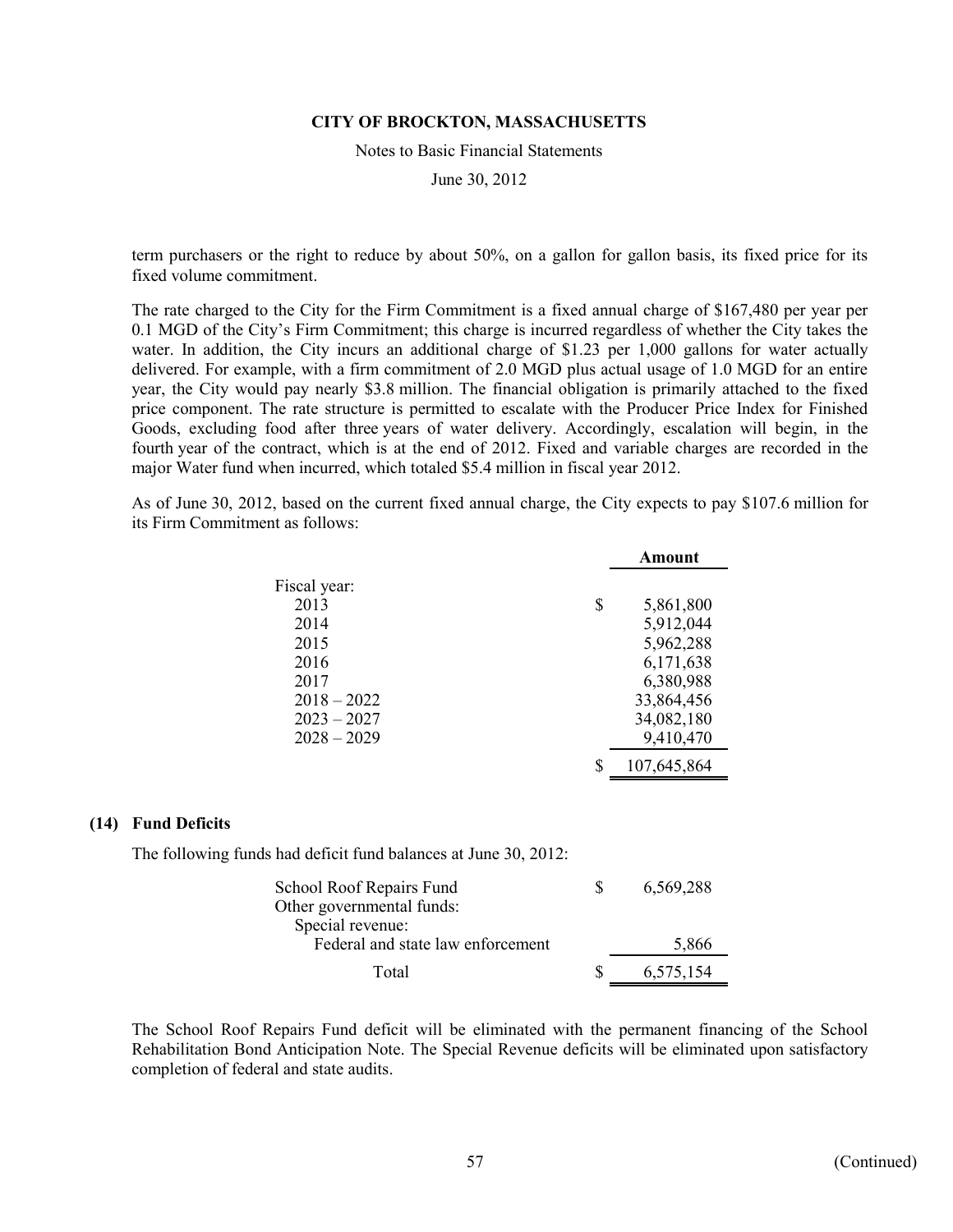Notes to Basic Financial Statements

June 30, 2012

## **(15) Fund Balance Classification Details**

|                          | General          | <b>School</b><br><b>Roof Repairs</b> | Other<br>Governmental |
|--------------------------|------------------|--------------------------------------|-----------------------|
| <b>Fund balances</b>     |                  |                                      |                       |
| Nonspendable:            |                  |                                      |                       |
| Permanent fund principal | \$               |                                      | 5,246,543             |
| Notes receivable         | 7,298,888        |                                      |                       |
|                          | 7,298,888        |                                      | 5,246,543             |
| Restricted for:          |                  |                                      |                       |
| General government       | 13,143,093       |                                      | 1,707,444             |
| Human services           |                  |                                      | 215,171               |
| Public safety            |                  |                                      | 3,278,784             |
| Public works             |                  |                                      | 4,718,672             |
| Culture/recreation       |                  |                                      | 494,834               |
| Education                |                  |                                      | 9,713,717             |
|                          | 13,143,093       |                                      | 20,128,622            |
| Committed to:            |                  |                                      |                       |
| General government       | 5,019,582        |                                      |                       |
| Human services           |                  |                                      | 687,383               |
| Public safety            |                  |                                      | 1,286,125             |
|                          | 5,019,582        |                                      | 1,973,508             |
| Assigned to:             |                  |                                      |                       |
| General government       | 14,985,386       |                                      | 57,896                |
| Human services           | 17,679           |                                      | 25,573                |
| Public safety            | 57,206           |                                      | 35                    |
| Public works             | 370,692          |                                      | 15,126                |
| Culture/recreation       | 453,899          |                                      | 127                   |
| Education                | 3,028,999        | 15,033                               | 123,170               |
|                          | 18,913,861       | 15,033                               | 221,927               |
| Unassigned               | 29,232,166       | (6, 569, 288)                        |                       |
| Total fund balances      | \$<br>73,607,590 | (6, 554, 255)                        | 27,570,600            |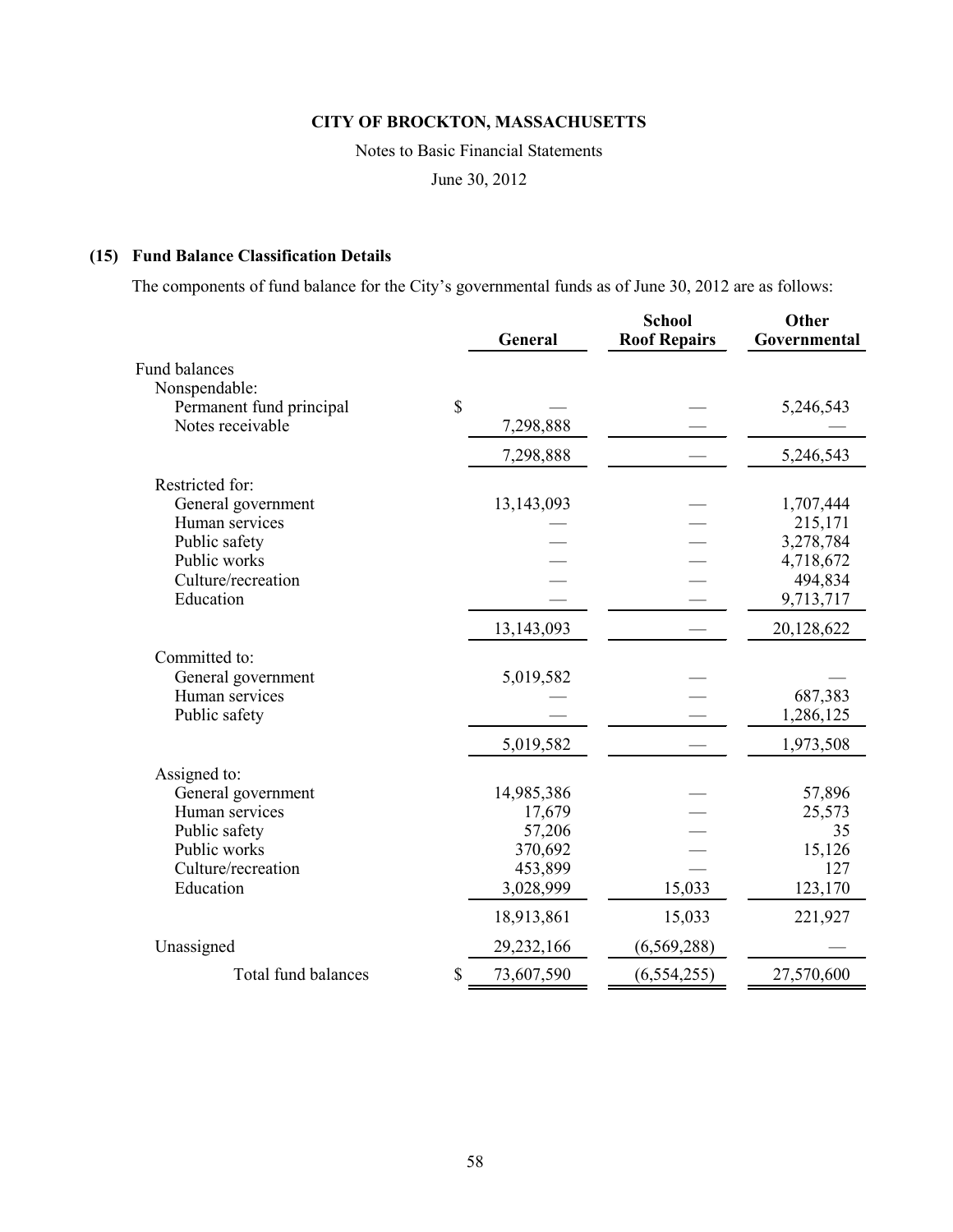#### Budgetary Comparison Schedule – General Fund Required Supplementary Information

## June 30, 2012

## (Unaudited)

**Variance**

|                                       |    |                         |              |   | <b>Actual</b><br>amounts | with final<br>budget |
|---------------------------------------|----|-------------------------|--------------|---|--------------------------|----------------------|
|                                       |    | <b>Budgeted amounts</b> |              |   | (budgetary               | positive             |
|                                       |    | <b>Original</b>         | Final        |   | basis)                   | (negative)           |
| Resources (inflows):                  |    |                         |              |   |                          |                      |
| Real and personal property taxes, net | S  | 103,574,374             | 103,574,374  |   | 106,746,331              | 3,171,957            |
| Motor vehicle and other excise        |    | 5,335,000               | 5,335,000    |   | 6,200,707                | 865,707              |
| Penalties and interest on taxes       |    | 1,325,000               | 1,325,000    |   | 1,694,109                | 369,109              |
| Payments in lieu of taxes             |    | 285,000                 | 285,000      |   | 188,881                  | (96, 119)            |
| User charges and other revenue        |    | 6,317,506               | 6,317,506    |   | 3,989,410                | (2,328,096)          |
| Fees                                  |    | 385,000                 | 385,000      |   | 1,780,971                | 1,395,971            |
| Licenses and permits                  |    | 1,275,000               | 1,275,000    |   | 2,044,967                | 769,967              |
| Intergovernmental                     |    | 162,669,580             | 162,669,580  |   | 163,524,900              | 855,320              |
| Fines                                 |    | 410,000                 | 410,000      |   | 808,373                  | 398,373              |
| Investment income                     |    | 290,000                 | 290,000      |   | 209,360                  | (80, 640)            |
| Transfers in                          |    | 668,716                 | 1,300,588    |   | 2,345,670                | 1,045,082            |
| Amounts available for appropriation   |    | 282,535,176             | 283,167,048  |   | 289,533,679              | 6,366,631            |
| Charges to appropriations (outflows): |    |                         |              |   |                          |                      |
| Current:                              |    |                         |              |   |                          |                      |
| General government                    |    | 14,373,132              | 14,496,654   |   | 12,247,152               | 2,249,502            |
| Public safety                         |    | 39,832,601              | 40,152,951   |   | 37,442,406               | 2,710,545            |
| Education                             |    | 155,243,153             | 155,243,153  |   | 155,467,626              | (224, 473)           |
| Public works                          |    | 7,337,668               | 6,337,668    |   | 5,926,703                | 410,965              |
| Human services                        |    | 2,263,188               | 2,437,188    |   | 2,216,982                | 220,206              |
| Culture and recreation                |    | 2,069,988               | 2,069,988    |   | 2,462,149                | (392, 161)           |
| State and county assessments          |    | 6,089,353               | 6,089,353    |   | 6,022,609                | 66,744               |
| Pension and fringe benefits           |    | 55,460,294              | 55,460,294   |   | 55,041,042               | 419,252              |
| Court judgment                        |    | 204,100                 | 204,100      |   | 94,379                   | 109,721              |
| Capital outlay                        |    | 50,034                  | 50,034       |   | 582,058                  | (532, 024)           |
| Debt service                          |    | 12,387,738              | 12,387,738   |   | 11,267,156               | 1,120,582            |
| Transfers out                         |    | 4,022,836               | 5,036,836    |   | 5,814,784                | (777, 948)           |
| Total charges to appropriations       |    | 299,334,085             | 299,965,957  |   | 294,585,046              | 5,380,911            |
| Excess (deficiency) of resources      |    |                         |              |   |                          |                      |
| over charges to appropriations        |    | (16,798,909)            | (16,798,909) | S | (5,051,367)              | 11,747,542           |
| Other budget items:                   |    |                         |              |   |                          |                      |
| Free cash                             |    | 16,948,909              | 16,948,909   |   |                          |                      |
| Other available funds                 |    | (150,000)               | (150,000)    |   |                          |                      |
| Total other budget items              |    | 16,798,909              | 16,798,909   |   |                          |                      |
| Net budget                            | \$ |                         |              |   |                          |                      |
|                                       |    |                         |              |   |                          |                      |

See notes to required supplementary information.

See accompanying independent auditors' report.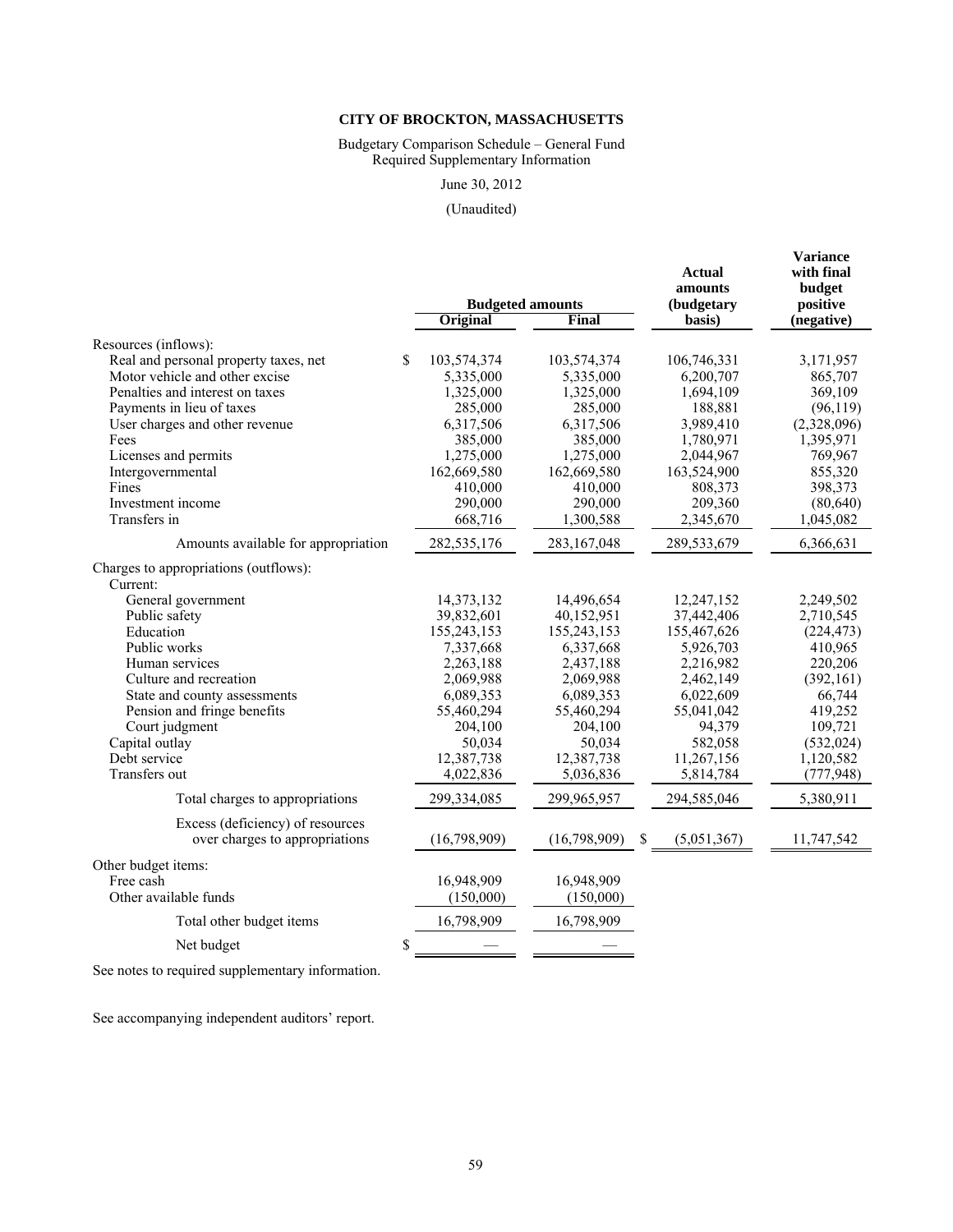Notes to Required Supplementary Information

June 30, 2012

## **(1) Budgetary Basis of Accounting**

The City must establish its property tax rate each year so that the resulting property tax levy will comply with the limits required by Proposition 2½ and also constitute that amount which will equal the sum of (a) the aggregate of all annual appropriations for expenditures and transfers, plus (b) provision for the prior fiscal year's deficits, if any, less (c) the aggregate of all nonproperty tax revenue and transfers projected to be received by the City, including available surplus funds.

The budgets for all departments and operations of the City, except that of public schools, are prepared under the direction of the Mayor. The School Department budget is prepared by the School Committee. Original and supplemental appropriations are submitted by the Mayor and approved by the City Council. The Finance Department independently develops revenue estimates, which effectively limit total expenditures consistent with the City's Chief Financial Officer's requirement under Chapter 324 of the Acts of 1990 to certify the affordability of spending requests.

The City's annual budget is prepared on a basis other than GAAP. The "actual" amounts column of the Budgetary Comparison Schedule is presented on a "budgetary basis" to provide a meaningful comparison with the budget. The major differences between the budget and GAAP bases are that:

- (a) Budgeted revenues are recorded when cash is received, except for real estate and personal property taxes, which are recorded as revenue when levied (budget), as opposed to when susceptible to accrual (GAAP).
- (b) Encumbrances and continuing appropriations are recorded as the equivalent of expenditures (budget), as opposed to a reservation of fund balance (GAAP).

## **(2) Expenditures in Excess of Budget**

In fiscal year 2012, the City had no expenditures in excess of budgeted appropriations.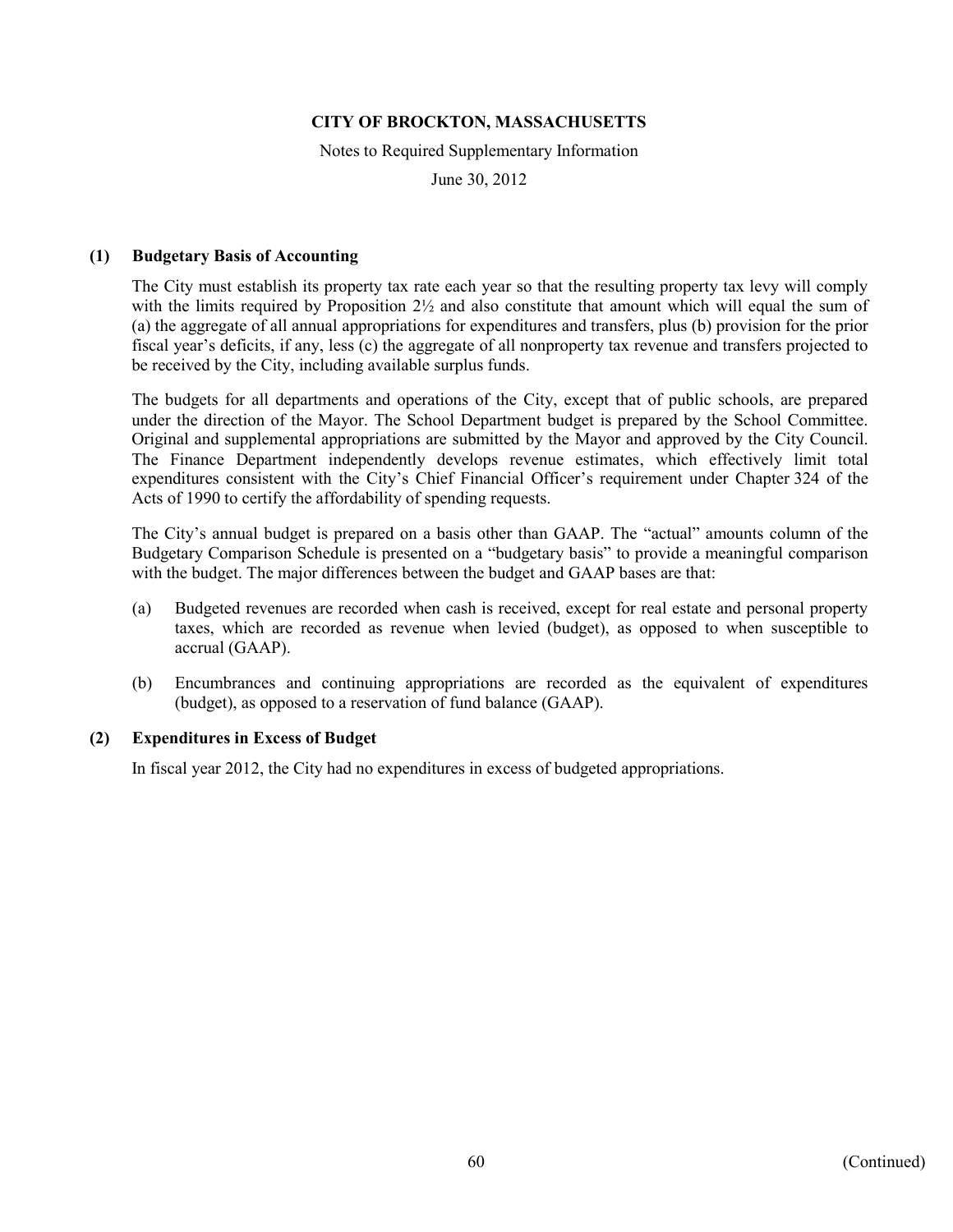Notes to Required Supplementary Information

June 30, 2012

## **(3) Explanation of Differences between Budgetary Inflows and Outflows and GAAP Revenues and Expenditures – General Fund**

|    | едрининон от в нгегенеез веситеся виадели у тяпо из ина слатно из ина стать тестовое ина |
|----|------------------------------------------------------------------------------------------|
| \$ | 289,533,679                                                                              |
|    | 511,587<br>14, 195, 703<br>134,786                                                       |
|    | (2,345,670)                                                                              |
|    | 302,030,085                                                                              |
| \$ | 294,585,046                                                                              |
|    | (2,562,176)                                                                              |
|    | 23,685,581<br>(2,933,968)                                                                |
|    | (5,814,784)                                                                              |
| S  | 306,959,699                                                                              |
|    |                                                                                          |